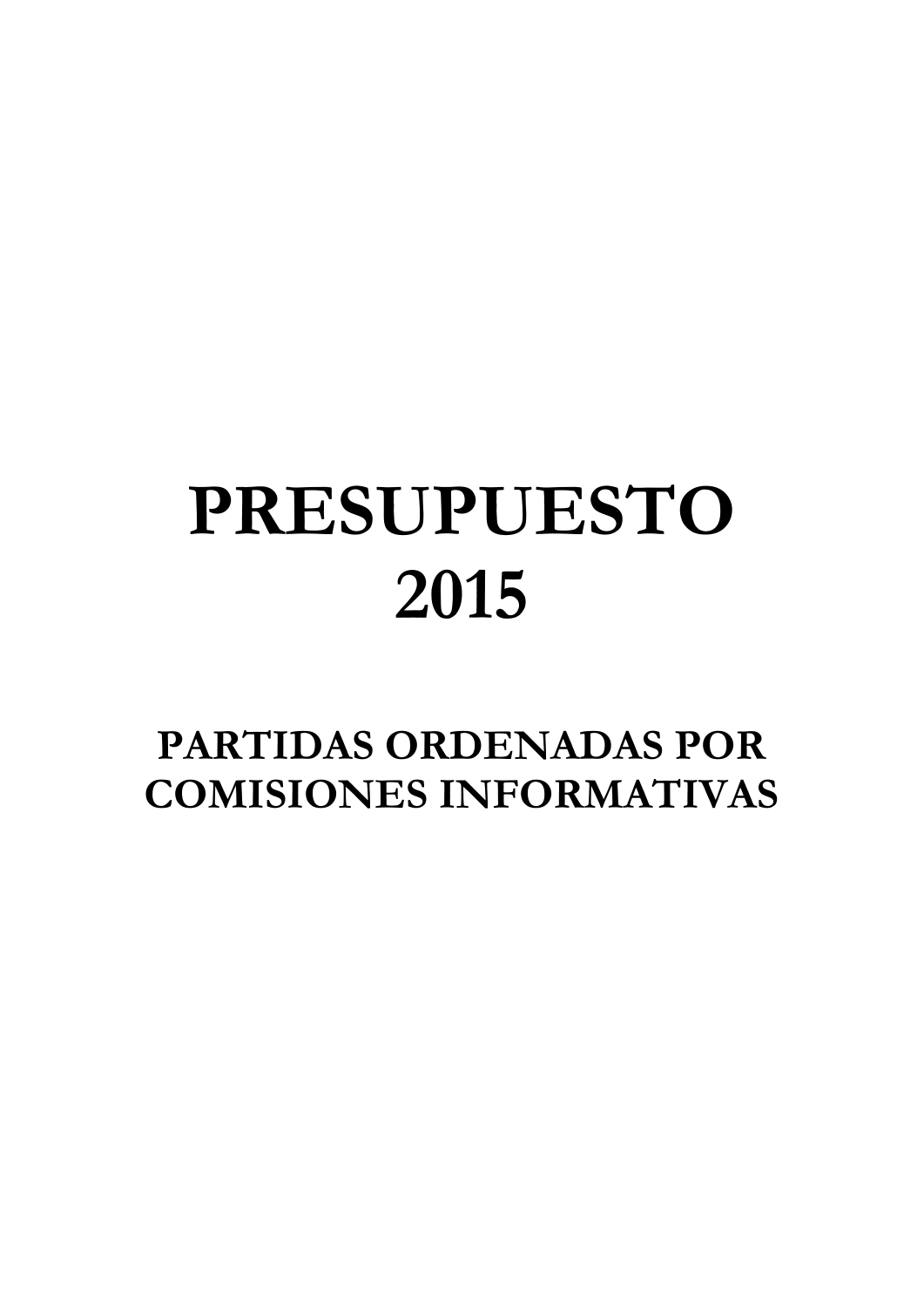## **PRESUPUESTO 2015 PARTIDAS POR ORGANO-SECCION**

| <b>PARTIDA</b>          | <b>DESCRIPCION</b>                                          | <b>IMPORTE</b> |
|-------------------------|-------------------------------------------------------------|----------------|
| 1-01-00-110-912-00-00   | PERSONAL EVENTUAL ALCALDIA                                  | 32.831,36      |
| 1-01-00-160-912-00-01   | S.SOCIAL PERSONAL EVENTUAL ALCALDIA                         | 10.509,91      |
| 1-01-00-162-912-00-05   | <b>SEGUROS VIDA CORPORATIVOS</b>                            | 7.500,00       |
| 1-01-01-100-912-00-00   | HABERES CORPORAT.DEDICACION EXCLUSIVA                       | 135.672,42     |
| 1-01-01-160-912-00-01   | CUOTAS S.S.CORPORAT.DEDICACION EXCLUSIVA                    | 42.960,50      |
| 1-01-01-160-912-00-04   | CUOTAS ELKARKIDETZA CORPOT.DEDICAC.EXCLU                    | 1.695,82       |
| 1-01-02-120-912-00-00   | RETRIB.BASICAS PERS.FUNCIONARIO ALCALDIA                    | 14.500,36      |
| 1-01-02-121-912-00-00   | RETRIB.COMPL. PERS.FUNCIONARIO ALCALDIA                     | 23.398,49      |
| 1-01-02-160-912-00-01   | SEG.SOCIAL PERS.FUNCION.ALCALDIA                            | 12.744,79      |
| 1-01-02-160-912-00-04   | ELKARKIDETZA PERS.FUNCIONARIO ALCALDIA                      | 1.135,96       |
| 1-01-03-120-130-00-00   | RETRIB.BASICAS PERS.PROTECCION CIVIL                        | 14.132,02      |
| 1-01-03-121-130-00-00   | RETRIB.COMPLEM.PERS.PROTECCION CIVIL                        | 36.687,12      |
| 1-01-03-160-130-00-01   | S.SOCIAL PERSONAL PROTECCION CIVIL                          | 15.077,19      |
| 1-01-03-160-130-00-04   | ELKARKIDETZA PERSONAL PROTECCION CIVIL                      | 1.135,96       |
|                         | TOTAL CAPITULO 1<br><b>GASTOS PERSONAL</b>                  | 349.981,90     |
|                         |                                                             |                |
| 1-01-00-226-912-00-02   | GTOS.FUNCIONAMIENTO ORG.GOBIERNO                            | 6.500,00       |
| 1-01-00-226-912-00-03   | <b>GASTOS DE COMUNICACION</b>                               | 18.000,00      |
| 1-01-00-226-920-00-03   | PUBLICACIONES CORPORATIVAS                                  | 20.000,00      |
| 1-01-00-226-929-00-99   | <b>CREDITO GLOBAL</b>                                       | 40.000,00      |
| 1-01-00-230-912-00-01   | <b>CURSILLOS ORGANOS DE GOBIERNO</b>                        | 5.000,00       |
| 1-01-00-231-912-00-00   | GASTOS VIAJES ORGANOS DE GOBIERNO                           | 1.000,00       |
|                         | <b>TOTAL CAPITULO 2</b><br><b>COMPRAS DE BIENES Y</b>       | 90.500,00      |
|                         | <b>SERVICIOS</b>                                            |                |
| $1-01-00-411-922-00-00$ | <b>CUOTAS EUDEL</b>                                         | 4.510,00       |
| 1-01-00-480-231-00-00   | AYUDAS FAMILIAS-RIESGO EXC.SOCIAL                           | 15.000,00      |
| 1-01-00-480-334-00-00   | SUBV.ACTIVID.EXTRA ORGANOS GOBIERNO                         | 3.000,00       |
| 1-01-00-481-912-00-00   | TRANSF. PARTIDOS Y COALICIONES POLITICAS                    | 200.000,00     |
| 1-01-01-411-912-00-00   | SUBV.PROY.SUPRAMPLES.COFINANC.MUNICIPIOS                    | 15.000,00      |
|                         | <b>TOTAL CAPITULO 4</b><br><b>TRANSFERENCIAS CORRIENTES</b> | 237.510,00     |
|                         |                                                             |                |

**TOTAL ORGANO 01 ORGANOS DE GOBIERNO 677.991,90**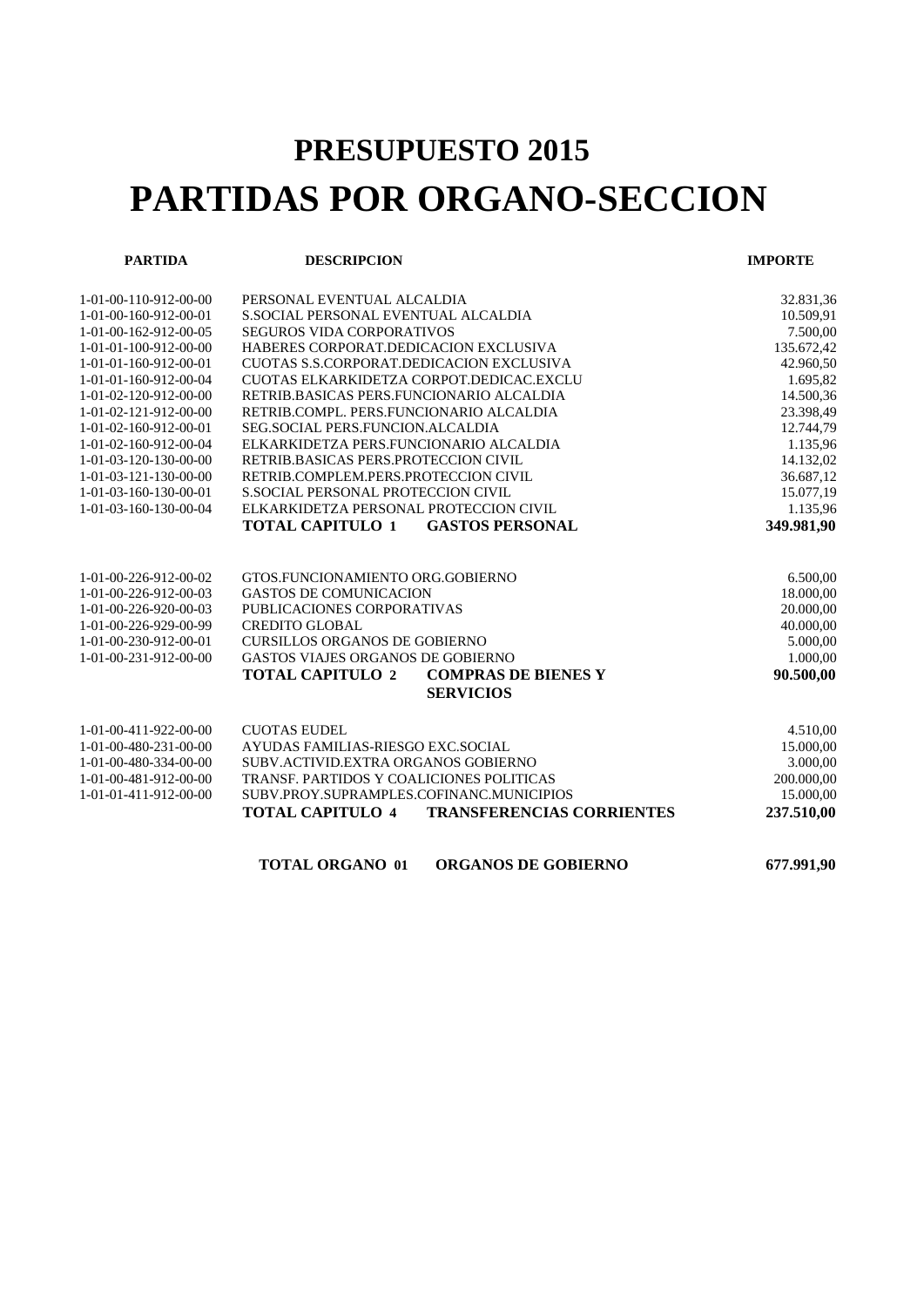| <b>PARTIDA</b>                                 | <b>DESCRIPCION</b>                                                                      | <b>IMPORTE</b>         |
|------------------------------------------------|-----------------------------------------------------------------------------------------|------------------------|
| 1-02-00-120-330-00-00<br>1-02-00-121-330-00-00 | RETRIBUCIONES BASICAS CULTURA<br>RETRIBUCIONES COMPLEMENTARIAS CULTURA                  | 47.193,16<br>84.296,85 |
| 1-02-00-160-330-00-01                          | SEGURIDAD SOCIAL CULTURA                                                                | 36.988,40              |
| 1-02-00-160-330-00-04                          | ELKARKIDETZA CULTURA                                                                    | 3.905,16               |
| 1-02-01-120-332-10-00                          | RETRIBUCIONES BASICAS KULTURATE                                                         | 135.836,96             |
| 1-02-01-121-332-10-00                          | RETRIBUCIONES COMPLEM.KULTURATE                                                         | 209.751,29             |
| 1-02-01-160-332-10-01                          | SEGURIDAD SOCIAL KULTURATE                                                              | 97.908,59              |
| 1-02-01-160-332-10-04                          | ELKARKIDETZA KULTURATE                                                                  | 12.416,32              |
| 1-02-04-120-334-00-00                          | RETRIB.BASICAS AMAIA-ACT.CULTURALES                                                     | 30.557,80              |
| 1-02-04-121-334-00-00                          | RETRIB.COMPLEM AMAIA-ACT.CULTURALES                                                     | 69.623,31              |
| 1-02-04-130-334-00-00                          | PERSONAL LABORAL ACT.CULTURALES                                                         | 28.362,72              |
| 1-02-04-160-334-00-01                          | SEGURIDAD SOCIAL AMAIA-AC.CULTURALES                                                    | 44.379,75              |
| 1-02-04-160-334-00-04                          | ELKARKIDETZA AMAIA-AC.CULTURALES<br><b>TOTAL CAPITULO 1</b><br><b>GASTOS PERSONAL</b>   | 3.034,92<br>804.255,23 |
|                                                |                                                                                         |                        |
| 1-02-00-219-338-00-00                          | MANT. EQUIPO FIESTAS                                                                    | 1.800,00               |
| 1-02-00-220-330-00-00                          | COMPRA MATERIAL OFICINA DPTO.CULTURA                                                    | 900,00                 |
| 1-02-00-220-330-00-02                          | <b>GASTOS LIBROS Y PUBLICACIONES CULTURA</b>                                            | 500,00                 |
| 1-02-00-221-330-00-05                          | <b>VESTUARIO PERSONAL CULTURA</b>                                                       | 500,00                 |
| 1-02-00-226-334-00-00<br>1-02-00-226-338-00-06 | <b>ACTIVIDADES CULTURA</b><br><b>GASTOS FESTEJOS</b>                                    | 350.000,00             |
| 1-02-00-226-334-00-99                          | COMISIONES BANCARIAS ACTIV.CULTURALES                                                   | 228.000,00<br>2.000,00 |
| 1-02-00-230-330-00-00                          | <b>GASTOS VIAJES CULTURA</b>                                                            | 900,00                 |
| 1-02-00-230-330-00-01                          | <b>GASTOS CURSILLOS CULTURA</b>                                                         | 1.200,00               |
| 1-02-01-211-332-10-00                          | REPARACIONES KULTURATE                                                                  | 18.000,00              |
| 1-02-01-215-332-10-00                          | MANTENIM.EQUIPO INFORMATICO KULTURATE                                                   | 5.500,00               |
| 1-02-01-220-332-10-00                          | MATERIAL OFICINA KULTURATE                                                              | 4.500,00               |
| 1-02-01-220-332-10-02                          | ADQ.MAT.BIBLIOGRAFICO KULTURATE                                                         | 40.000,00              |
| 1-02-01-221-332-10-00                          | GASTOS FUNCIONAMIENTO KULTURATE                                                         | 55.000,00              |
| 1-02-01-226-332-10-00                          | ACTIVIDADES BIBLIOTECA MUNICIPAL                                                        | 25.000,00              |
| 1-02-01-227-332-10-01                          | GASTOS LIMPIEZA KULTURATE                                                               | 85.000,00              |
| 1-02-02-211-332-10-00                          | REPARACIONES BIBLIOTECA SANTAMAINA                                                      | 500,00                 |
| 1-02-02-220-332-10-00<br>1-02-02-221-332-10-00 | COMPRAS BIBLIOTECA SANTAMAINA<br>FUNCIONAMIENTO BIBLIOTECA SANTAMAINA                   | 2.500,00<br>4.500,00   |
| 1-02-02-227-332-10-01                          | GTOS LIMPIEZA BIBLIOTECA SANTAMAINA                                                     | 3.500,00               |
| 1-02-03-211-333-00-00                          | REPARACIONES SALA HARRESI                                                               | 1.200,00               |
| 1-02-03-221-333-00-00                          | FUNCIONAMIENTO SALA HARRESI                                                             | 1.700,00               |
| 1-02-03-227-333-00-01                          | LIMPIEZA SALA HARRESI                                                                   | 800,00                 |
| 1-02-04-211-334-00-00                          | REPARACIONES AMAIA ANTZOKIA                                                             | 7.500,00               |
| 1-02-04-215-334-00-00                          | MTO.EQUIPO INF. AMAIA ANTZOKIA                                                          | 3.000,00               |
| 1-02-04-221-334-00-00                          | <b>GASTOS FUNCION. AMAIA ANTZOKIA</b>                                                   | 43.000,00              |
| 1-02-04-227-334-00-01                          | LIMPIEZA AMAIA ANTZOKIA                                                                 | 30.000,00              |
|                                                | <b>TOTAL CAPITULO 2</b><br><b>COMPRAS DE BIENES Y</b><br><b>SERVICIOS</b>               | 917.000,00             |
|                                                |                                                                                         |                        |
| 1-02-00-470-334-00-00<br>1-02-00-480-338-00-00 | ALTUBE PRODUCC.-SUBV.PRODUCC.DOCUM. J.M.ARZIMENDI.<br><b>SUBVENCION FIESTAS BARRIOS</b> | 8.000,00<br>70.900,00  |
| 1-02-00-481-326-00-00                          | SUBVENCIONES ARRASATE MUSICAL                                                           | 290.000,00             |
| 1-02-00-481-334-00-00                          | <b>SUBVENCIONES DE CULTURA</b>                                                          | 30.000,00              |
| 1-02-00-481-334-01-00                          | SUBV. DIRECTAS C. CULTURA                                                               | 20.000,00              |
| 1-02-00-481-334-02-00                          | <b>SUBV. CULTURA-CONVENIOS</b>                                                          | 6.000,00               |
| 1-02-00-481-334-03-00                          | HAUSPOZ ELKARTEA - CERTAMEN ACORDEON                                                    | 8.000,00               |
| 1-02-00-481-334-05-00                          | SUBVENCION TRIKITIXA ESKOLA                                                             | 9.000,00               |
|                                                | <b>TOTAL CAPITULO 4</b><br><b>TRANSFERENCIAS CORRIENTES</b>                             | 441.900,00             |
|                                                |                                                                                         |                        |
| 1-02-00-601-153-30-00                          | J.M.ARIZMENDIARRIETA PLAZA-INSTALAC.PLACA                                               | 6.500,00               |
| 1-02-00-601-153-31-00                          | MONUMENTO E.GARIBAI                                                                     | 4.500,00               |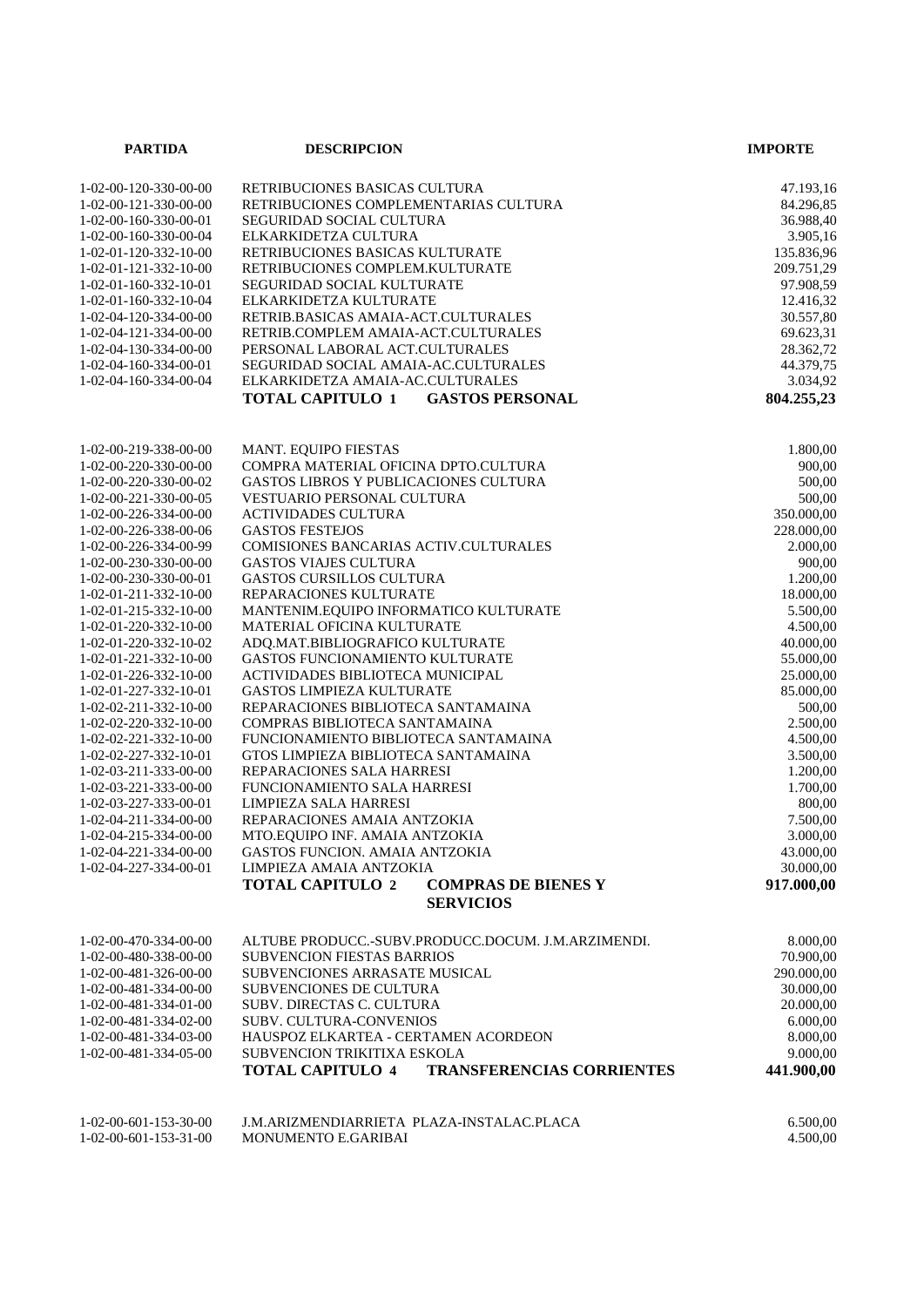| <b>PARTIDA</b>                      | <b>DESCRIPCION</b>                  | <b>IMPORTE</b> |
|-------------------------------------|-------------------------------------|----------------|
| $1 - 02 - 00 - 601 - 336 - 00 - 00$ | APORTAC.PROYECTO MURUGAIN           | 8.000,00       |
| 1-02-01-622-332-10-00               | MEJORA ACCESIBILIDAD KULTURATE      | 20.000,00      |
| $1-02-01-626-332-10-00$             | EQUIPAMIENTO KULTURATE              | 20.000,00      |
| 1-02-04-623-334-00-02               | EQUIPAMIENTO CINE AMAIA             | 20.000,00      |
|                                     | <b>TOTAL CAPITULO 6 INVERSIONES</b> | 79.000.00      |

| TOTAL ORGANO 02 CULTURA | 2.242.155,23 |
|-------------------------|--------------|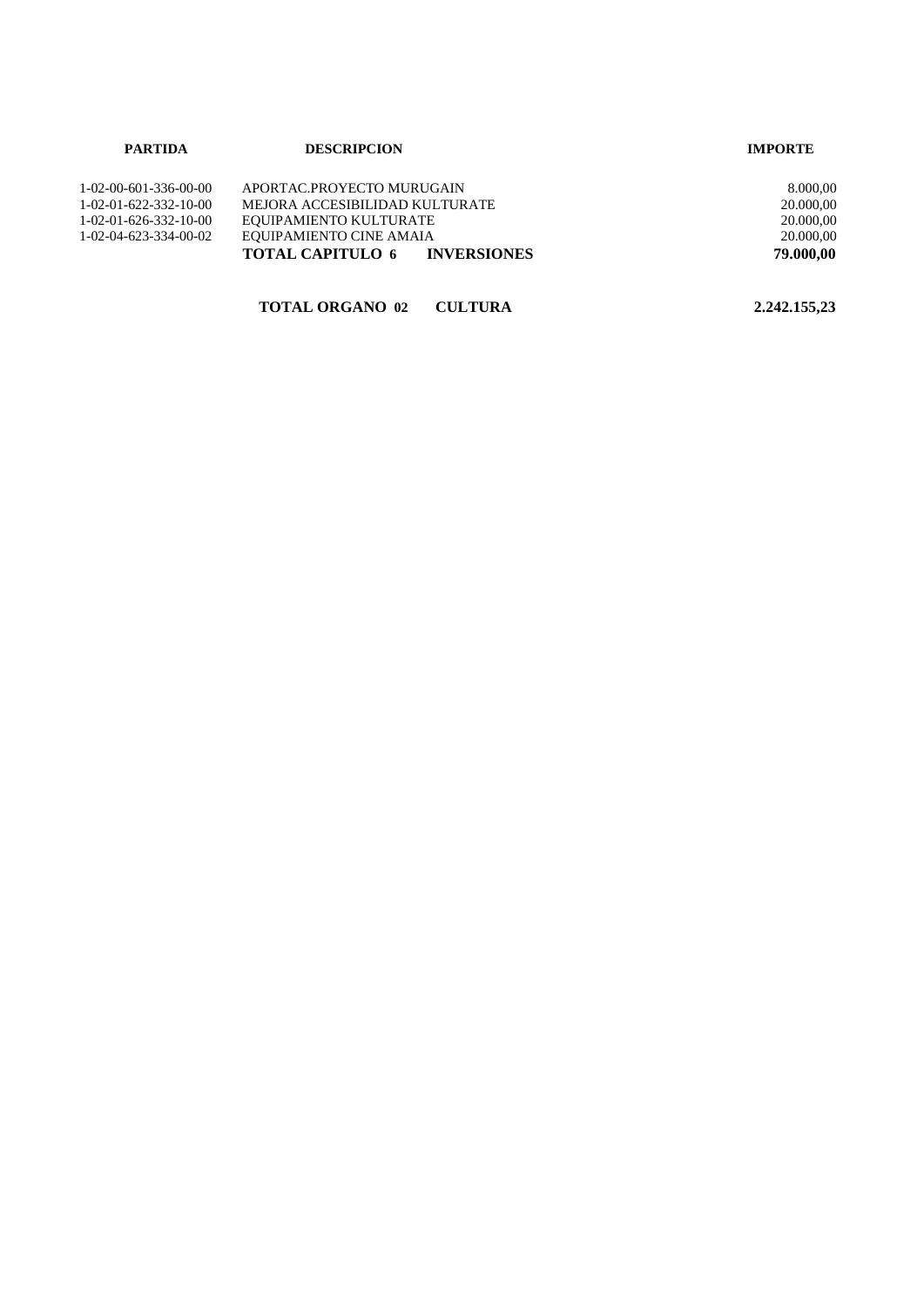| <b>PARTIDA</b>                      | <b>DESCRIPCION</b>                                                           | <b>IMPORTE</b>           |
|-------------------------------------|------------------------------------------------------------------------------|--------------------------|
| $1 - 03 - 00 - 332 - 011 - 00 - 00$ | <b>INTERESES DE PRESTAMOS</b><br><b>INTERESES</b><br><b>TOTAL CAPITULO 3</b> | 38.288,69<br>38.288,69   |
| $1 - 03 - 00 - 932 - 011 - 00 - 00$ | AMORTIZACION PRESTAMO<br>AMORTIZACION<br><b>TOTAL CAPITULO 9</b>             | 962.160,89<br>962.160,89 |
|                                     | <b>TOTAL ORGANO 03</b><br><b>DEUDA FINANCIERA</b>                            | 1.000.449,58             |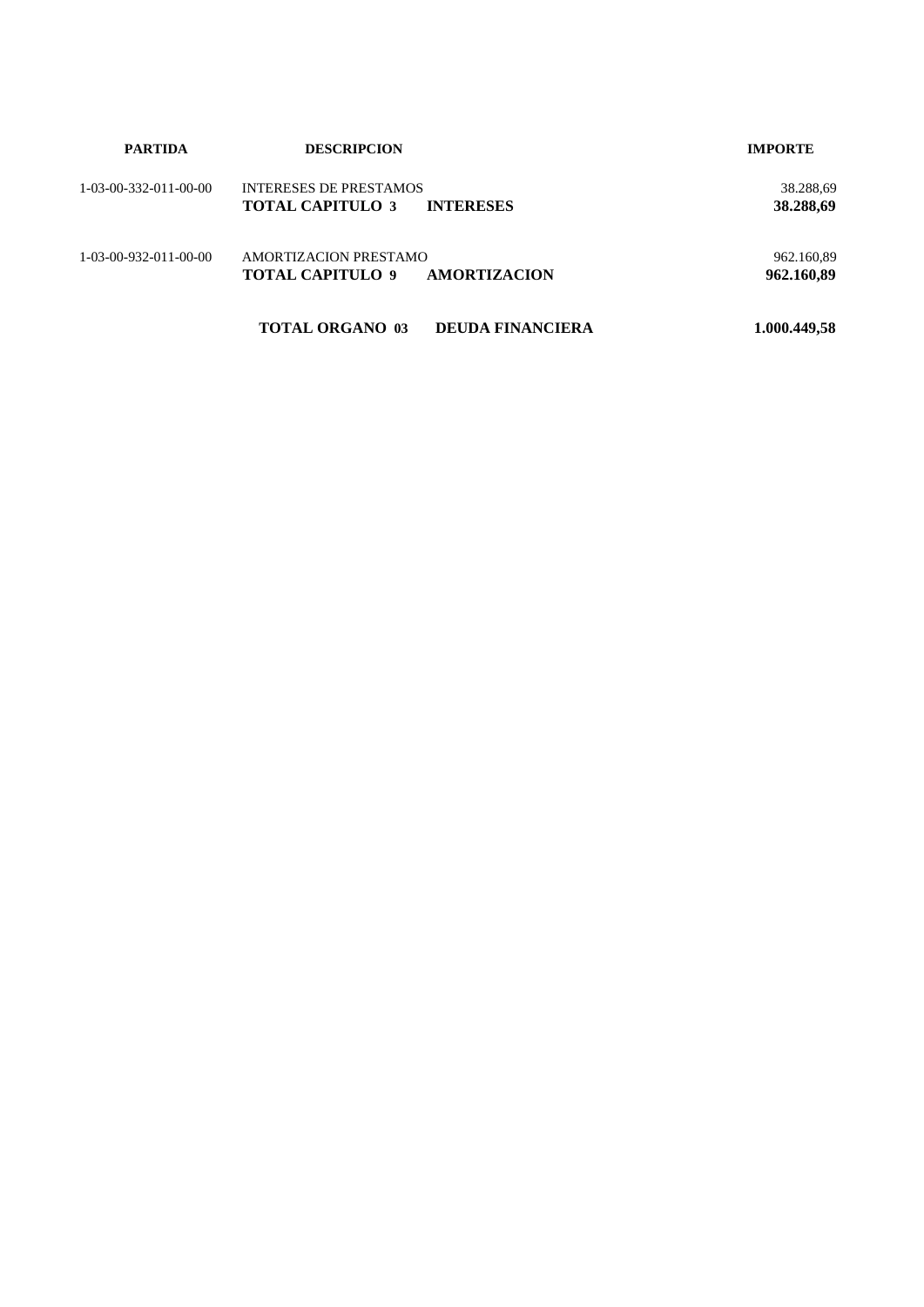| <b>PARTIDA</b>                                 | <b>DESCRIPCION</b>                                                          | <b>IMPORTE</b>        |
|------------------------------------------------|-----------------------------------------------------------------------------|-----------------------|
|                                                |                                                                             |                       |
| 1-04-00-120-230-00-00                          | RETRIBUCIONES BASICAS SANIDAD                                               | 158.045,60            |
| 1-04-00-121-230-00-00                          | RETRIBUCIONES COMPLEMENTARIAS SANIDAD                                       | 270.227,99            |
| $1-04-00-160-230-00-01$                        | SEGURIDAD SOCIAL SANIDAD                                                    | 111.343,64            |
| 1-04-00-160-230-00-04                          | ELKARKIDETZA SANIDAD                                                        | 7.522,27              |
|                                                | <b>TOTAL CAPITULO 1</b><br><b>GASTOS PERSONAL</b>                           | 547.139,50            |
|                                                |                                                                             |                       |
| 1-04-00-211-230-00-00                          | REPARACIONES NUEVA OFICINA SANIDAD                                          | 1.000,00              |
| 1-04-00-212-231-00-00<br>1-04-00-220-230-00-00 | MANTENIMIENTO AYUDAS TECNICAS<br>MATERIAL OFICINA BIENESTAR SOCIAL          | 500,00<br>500,00      |
| 1-04-00-220-230-00-02                          | <b>GASTOS,LIBROS Y PUBLICACIONES SANIDAD</b>                                | 500,00                |
| 1-04-00-221-230-00-00                          | GASTOS FUNCION. OFICINA BIENESTAR SOCIAL                                    | 18.000,00             |
| 1-04-00-226-231-81-00                          | ACT.PREVENCION DROGODEPENDENCIAS                                            | 30.000,00             |
| 1-04-00-226-231-82-00                          | <b>ACTIVIDADES INCLUSION SOCIAL</b>                                         | 25.000,00             |
| 1-04-00-227-230-00-01                          | LIMPIEZA OFICINA BIENESTAR SOCIAL                                           | 18.000,00             |
| 1-04-00-230-230-00-00                          | <b>GASTOS VIAJE SANIDAD</b>                                                 | 1.000,00              |
| 1-04-00-230-230-00-01                          | <b>GASTOS CURSILLOS SANIDAD</b>                                             | 3.500,00              |
| 1-04-03-227-231-10-00                          | SERV.SUBCONTRATADO AYUDA DOMICILIO                                          | 470.000,00            |
| 1-04-04-211-231-50-00                          | REPARACIONES PISO EMERGENCIA                                                | 1.500,00              |
| 1-04-04-221-231-50-00                          | GASTOS FUNCIONAMIENTO PISO EMERGENCIA                                       | 10.000,00             |
| 1-04-04-221-231-40-99                          | EQUIPAMIENTO PISOS BIENESTAR SOCIAL                                         | 4.000,00              |
| 1-04-05-211-231-40-00                          | <b>GASTOS REPARACION VIV.TUTELADA</b>                                       | 2.500,00              |
| 1-04-05-221-231-40-00                          | GTO.FUNCIONAMIENTO VIVIENDA TUTELADA                                        | 15.000,00             |
| 1-04-05-221-231-40-06                          | MANUTENCION Y LAVAND. VIVIENDA TUTELADA                                     | 20.000,00             |
| 1-04-05-227-231-40-00                          | SERV.AYUDA DOMICILIO VIVIENDA TUTELADA                                      | 21.000,00             |
| 1-04-06-211-337-10-00                          | MANTENIMIENTO HOGARES JUBILADO                                              | 22.000,00             |
| 1-04-06-221-337-10-00                          | GASTOS FUNCIONAMIENTO HOGARES JUBILADO                                      | 88.000,00             |
| 1-04-07-211-231-60-00                          | GASTOS CONSERVACION NEGUKO ATERPEA                                          | 1.000,00              |
| 1-04-07-221-231-60-00                          | GASTOS FUNCIONAM.NEGUKO ATERPEA                                             | 5.000,00              |
| 1-04-07-221-231-60-06<br>1-04-14-227-231-70-07 | GASTOS MANUTENCION NEGUKO ATERPEA<br>SERV.SUBCONT-SITUACIONES DESPROTECCION | 2.000,00              |
|                                                | <b>TOTAL CAPITULO 2</b><br><b>COMPRAS DE BIENES Y</b>                       | 130.000,00            |
|                                                | <b>SERVICIOS</b>                                                            | 890.000,00            |
|                                                |                                                                             |                       |
| 1-04-00-421-230-20-00                          | <b>CUOTA EUSKAL FONDOA</b>                                                  | 4.500,00              |
| 1-04-00-421-230-20-01                          | PROGRAMAS COOPERACION EUSKAL FONDOA<br>SUBVENCIONES AREA SANIDAD            | 20.000,00             |
| 1-04-00-480-231-00-00<br>1-04-00-480-231-00-01 | CARITAS-SUBVENCION DIRECTA                                                  | 25.000,00<br>5.400,00 |
| 1-04-00-481-230-20-00                          | <b>ONG</b>                                                                  | 60.000,00             |
| 1-04-00-481-231-30-00                          | FONDO PROPIO-AYUDAS EMERGENCIA                                              | 25.000,00             |
| 1-04-02-480-231-81-00                          | SUBVENCIONES AREA DROGODEPENDENCIAS                                         | 6.000,00              |
| 1-04-06-480-337-10-00                          | SUBVENCIONES TERCERA EDAD                                                   | 38.000,00             |
| 1-04-06-481-337-10-00                          | SUDC - HOMENAJE A LOS JUBILADOS Y OTROS                                     | 27.000,00             |
| 1-04-08-480-231-60-00                          | SUBVENCION OTROS GASTOS-INDIGENTES                                          | 2.500,00              |
| 1-04-09-480-231-30-00                          | PLAN CONTRA LA POBREZA-EMERGENCIAS                                          | 300.000,00            |
|                                                | <b>TRANSFERENCIAS CORRIENTES</b><br><b>TOTAL CAPITULO 4</b>                 | 513.400,00            |
|                                                |                                                                             |                       |
| 1-04-00-625-230-00-00                          | MOBILIARIO NUEVAS OFICINAS B.SOCIAL                                         | 10.000,00             |
| 1-04-06-625-337-10-00                          | INV.EQUIP.HOGARES JUBILADO                                                  | 7.000,00              |
| 1-04-06-625-337-10-01                          | EQUIPAMIENTO EDIF.ETXALUZE                                                  | 4.000,00              |
|                                                | <b>TOTAL CAPITULO 6</b><br><b>INVERSIONES</b>                               | 21.000,00             |
|                                                | <b>TOTAL ORGANO 04</b><br><b>BIENESTAR SOCIAL</b>                           | 1.971.539,50          |
|                                                |                                                                             |                       |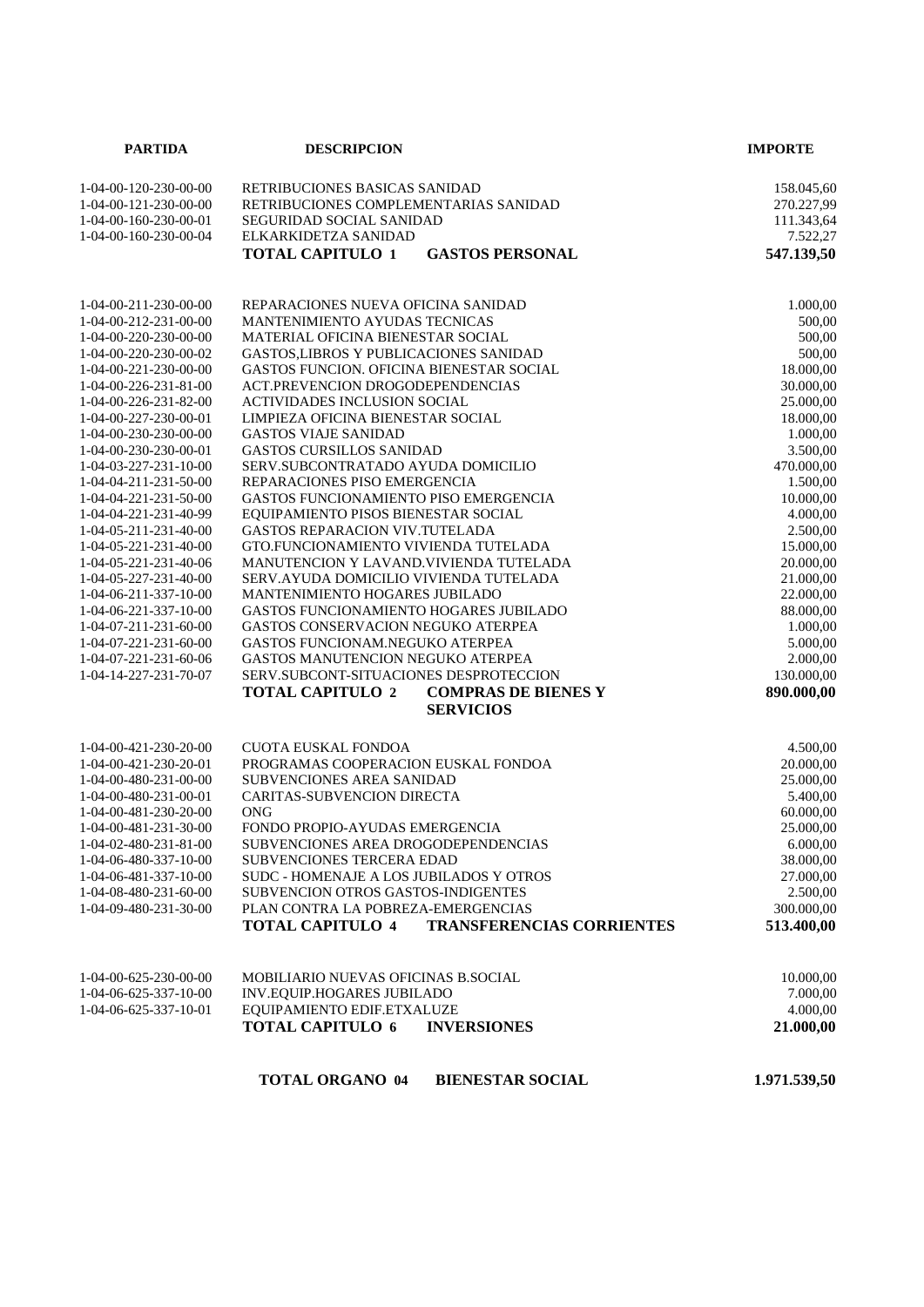| <b>PARTIDA</b>                                 | <b>DESCRIPCION</b>                                                        |                                                  | <b>IMPORTE</b>          |
|------------------------------------------------|---------------------------------------------------------------------------|--------------------------------------------------|-------------------------|
| 1-05-00-120-150-00-00                          | RETRIBUCIONES BASICAS URBANISMO                                           |                                                  | 168.450,38              |
| $1-05-00-121-150-00-00$                        | RETRIBUCIONES COMPLEMENTARIAS URBANISMO                                   |                                                  | 315.332,55              |
| 1-05-00-160-150-00-01                          | SEGURIDAD SOCIAL URBANISMO                                                |                                                  | 129.889,48              |
| 1-05-00-160-150-00-04                          | ELKARKIDETZA URBANISMO                                                    |                                                  | 10.269,56               |
|                                                | <b>TOTAL CAPITULO 1</b>                                                   | <b>GASTOS PERSONAL</b>                           | 623.941,97              |
| 1-05-00-211-494-00-00                          | CONSERVACION AMBITO GARAIA                                                |                                                  | 10.000,00               |
| 1-05-00-220-150-00-00                          | MATERIAL DE OFICINA URBANISMO                                             |                                                  | 1.000,00                |
| 1-05-00-220-150-00-02                          | <b>GASTOS LIBROS Y PUBLICACIONES URBANISMO</b>                            |                                                  | 100,00                  |
| 1-05-00-226-151-00-00                          | EJECUCION SUBSIDIARIA DE OBRAS                                            |                                                  | 1.000,00                |
| 1-05-00-230-150-00-00                          | <b>GASTOS VIAJE URBANISMO</b>                                             |                                                  | 1.000,00                |
| $1 - 05 - 00 - 230 - 150 - 00 - 01$            | <b>GASTOS CURSILLO URBANISMO</b>                                          |                                                  | 1.000,00                |
|                                                | <b>TOTAL CAPITULO 2</b>                                                   | <b>COMPRAS DE BIENES Y</b><br><b>SERVICIOS</b>   | 14.100,00               |
| 1-05-00-433-152-20-00                          | MANCOMUNIDAD-SURADESA                                                     |                                                  | 31.585,87               |
|                                                | <b>TOTAL CAPITULO 4</b>                                                   | <b>TRANSFERENCIAS CORRIENTES</b>                 | 31.585,87               |
| 1-05-00-601-151-00-00                          | URBANIZACION BARRIO UDALA                                                 |                                                  | 410.000,00              |
| 1-05-00-601-153-21-00                          | PLAN CASCO HISTORICO                                                      |                                                  | 30.000,00               |
| 1-05-00-601-153-22-00                          | URBANIZACION ZALDUSPE                                                     |                                                  | 40.000,00               |
| $1-05-00-601-153-23-00$                        | MUXIBAR - ARBOLAPETA BIRANTOLATZEA                                        |                                                  | 30.000,00               |
| 1-05-00-601-153-24-02                          | PROYECTO TRAMO GARAIA-TAKOLO                                              |                                                  | 770.000,00              |
| 1-05-00-622-150-00-00<br>1-05-00-622-151-00-00 | <b>INVERSION PATRIMONIO MUNICIPAL</b><br>ADQUISICION BIENES PATRIMONIALES |                                                  | 30.000,00<br>100.000,00 |
| 1-05-00-642-151-00-00                          | HONORARIOS TECNICOS                                                       |                                                  | 30.000,00               |
| 1-05-00-642-311-00-00                          | PLAN CONTRA LAS TERMITAS                                                  |                                                  | 41.620,00               |
|                                                | <b>TOTAL CAPITULO 6</b>                                                   | <b>INVERSIONES</b>                               | 1.481.620,00            |
| 1-05-00-721-162-00-00                          | APORTAC.INVERS.MANCOMUNIDAD                                               |                                                  | 230.673,70              |
| 1-05-00-780-151-00-00                          | SUBV.URBAN.PRIVADAS SERVIDUMBRE USO PUBL                                  |                                                  | 5.815,00                |
| 1-05-00-780-152-20-00                          | <b>SUBV.INSTALACION ASCENSORES</b>                                        |                                                  | 10.000,00               |
|                                                | <b>TOTAL CAPITULO 7</b>                                                   | <b>TRANSF. CAPITAL</b>                           | 246.488,70              |
| 1-05-00-853-494-00-00                          | APORTACION CAPITAL GARAIA S.COOP                                          |                                                  | 175.000,00              |
|                                                | <b>TOTAL CAPITULO 8</b>                                                   | <b>VARIACIONES ACTIVOS</b><br><b>FINANCIEROS</b> | 175.000,00              |
|                                                | <b>TOTAL ORGANO 05</b>                                                    | <b>URBANISMO</b>                                 | 2.572.736,54            |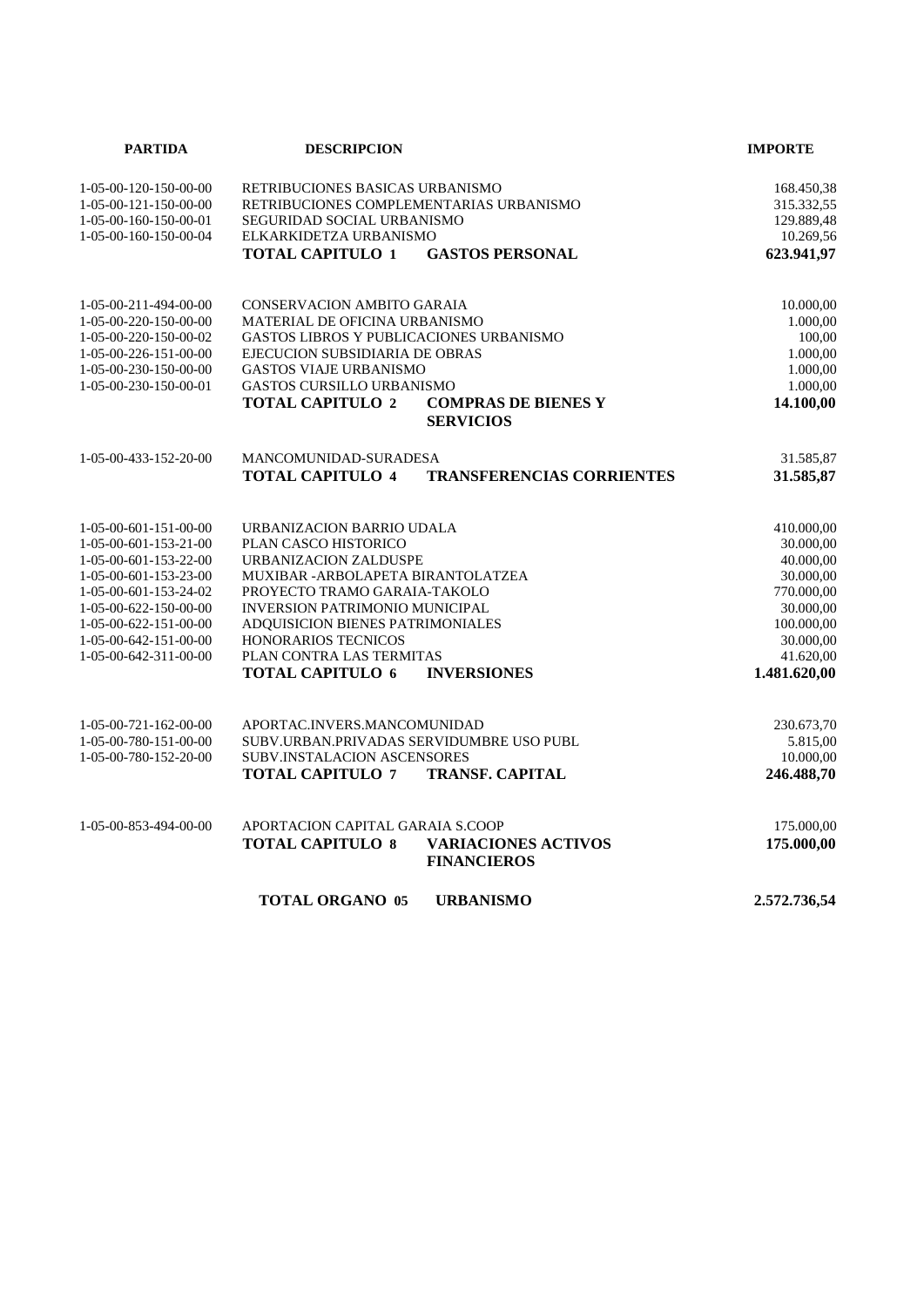| <b>PARTIDA</b>        | <b>DESCRIPCION</b>                           |                                                | <b>IMPORTE</b> |
|-----------------------|----------------------------------------------|------------------------------------------------|----------------|
|                       |                                              |                                                |                |
| 1-06-00-161-920-00-03 | PRIMAS JUBILACION ANTICIPADA                 |                                                | 26.585,64      |
| 1-06-01-120-920-00-00 | RETRIBUCIONES BASICAS DPTO.PERSONAL          |                                                | 134.305,57     |
| 1-06-01-121-920-00-00 | RETRIBUCIONES COMPLEM.DPTO.PERSONAL          |                                                | 233.361,40     |
| 1-06-01-160-920-00-01 | SEGURIDAD SOCIAL DPTO.PERSONAL               |                                                | 93.446,90      |
| 1-06-01-160-920-00-04 | ELKARKIDETZA DPTO.PERSONAL                   |                                                | 12.315,38      |
| 1-06-01-162-920-00-05 | SEGUROS VIDA PERSONAL                        |                                                | 56.500,00      |
| 1-06-02-120-920-00-00 | RETRIB.BÁSICAS PERS.SECRETARIA               |                                                | 113.898,12     |
| 1-06-02-121-920-00-00 | RETRIB. COMP. PERSONAL SECRETARIA            |                                                | 214.163,63     |
| 1-06-02-160-920-00-01 | SEG.SOCIAL PERS.FUNCION. SECRETARIA          |                                                | 92.374,49      |
| 1-06-02-160-920-00-04 | ELKARKIDETZA PERS.FUNCIONARIO SECRETARIA     |                                                | 6.550,46       |
| 1-06-03-120-920-00-00 | RET. BASICAS OFICINA ATENCIÓN CONTRIBUYE     |                                                | 63.277,06      |
| 1-06-03-121-920-00-00 | RET.COMPLEMENTARIAS ATENCION CONTRIBUYE      |                                                | 126.426,87     |
| 1-06-03-160-920-00-01 | <b>SEG.SOCIAL OFICINA ATENCION CONTRIBUY</b> |                                                | 49.516,12      |
| 1-06-03-160-920-00-04 | ELKARKIDETZA. OFICINA ATENCION CONTRIBUY     |                                                | 6.132,00       |
| 1-06-07-120-920-00-00 | RETRIB.BASICAS FUNC.INTERINOS SERV.GRLES     |                                                | 5.224,31       |
| 1-06-07-121-920-00-00 | RETRIB.COMPLEM FUNC.INTERINOS SERV.GRLES     |                                                | 14.466,01      |
| 1-06-07-160-920-00-01 | SEGURIDAD SOCIAL EVENTUAL SERV.GRALES        |                                                | 5.945,98       |
|                       | <b>TOTAL CAPITULO 1</b>                      | <b>GASTOS PERSONAL</b>                         | 1.254.489,94   |
|                       |                                              |                                                |                |
|                       |                                              |                                                |                |
| 1-06-00-215-920-00-00 | MTO.EQUIP.INFO. Y OFIM.-RENOV. LICENCIAS     |                                                | 105.000,00     |
| 1-06-00-220-920-00-00 | MATERIAL OFICINA SERVICIOS GENERALES         |                                                | 32.000,00      |
| 1-06-00-222-920-00-01 | GASTOS TELEFONOS, MENSAJERIA                 |                                                | 65.000,00      |
| 1-06-00-222-920-00-05 | IZFE-AYUNTAMIENTO                            |                                                | 170.000,00     |
| 1-06-00-226-920-00-03 | ANUNCIOS PRENSA Y RADIO                      |                                                | 6.000,00       |
| 1-06-00-226-920-00-04 | GASTOS NOTARIALES Y REGISTRALES              |                                                | 11.500,00      |
| 1-06-00-226-920-00-05 | ASESORAMIENTO JURIDICO                       |                                                | 50.000,00      |
| 1-06-00-227-920-00-99 | TRABAJO RECUPERACION LIBROS ARCHIVO          |                                                | 6.000,00       |
| 1-06-00-230-920-00-00 | <b>GASTOS VIAJE PERSONAL SECRETARIA</b>      |                                                | 500,00         |
| 1-06-00-230-920-00-01 | GASTOS CURSILLOS PERSONAL SECRETARIA         |                                                | 18.000,00      |
| 1-06-00-239-920-00-00 | ASISTENCIA TRIBUNALES-INDEMNIZACION          |                                                | 4.000,00       |
| 1-06-02-220-920-00-02 | GASTOS LIBROS Y PUBLICACIONES SECRETARIA     |                                                | 18.000,00      |
| 1-06-03-211-920-00-00 | GASTOS CONSERVACION BAZ                      |                                                | 2.000,00       |
| 1-06-03-221-920-00-00 | GASTOS FUNCIONAMIENTO BAZ                    |                                                | 10.000,00      |
| 1-06-03-227-920-00-01 | <b>GASTOS LIMPIEZA BAZ</b>                   |                                                | 8.600,00       |
| 1-06-05-226-920-10-99 | PLANIFICACION ACCIONES PREVENTIVAS           |                                                | 19.000,00      |
| 1-06-05-227-920-10-07 | SERV.MEDICINA EMPRESA-PREVENCION RIESGOS     |                                                | 21.300,00      |
| 1-06-05-227-920-20-07 | MEDICINA ASISTENCIAL                         |                                                | 5.500,00       |
| 1-06-06-227-920-00-07 | <b>ACTIVIDADES CALIDAD</b>                   |                                                | 10.000,00      |
|                       | <b>TOTAL CAPITULO 2</b>                      | <b>COMPRAS DE BIENES Y</b><br><b>SERVICIOS</b> | 562.400,00     |
|                       |                                              |                                                |                |
| 1-06-00-625-920-00-00 | INVERSIONES ADQUISICION MOBILIARIO           |                                                | 6.000,00       |
| 1-06-00-626-920-00-00 | INV.EQUIPAM.INFORMATICO Y OFIMATICO          |                                                | 75.700,00      |
| 1-06-00-626-920-30-00 | SISTEMA TRADUCCION PLENOS                    |                                                | 14.000,00      |
|                       | <b>TOTAL CAPITULO 6</b>                      | <b>INVERSIONES</b>                             | 95.700,00      |
|                       |                                              |                                                |                |
| 1-06-00-833-920-00-00 | <b>ANTICIPOS PERSONAL</b>                    |                                                | 90.000,00      |
| 1-06-00-833-920-00-01 | <b>ANTICIPOS EXTRA 2015</b>                  |                                                | 1,00           |
|                       | <b>TOTAL CAPITULO 8</b>                      | <b>VARIACIONES ACTIVOS</b>                     | 90.001,00      |
|                       |                                              | <b>FINANCIEROS</b>                             |                |
|                       | <b>TOTAL ORGANO 06</b>                       | <b>COMISIÓN DE PERSONAL</b>                    | 2.002.590,94   |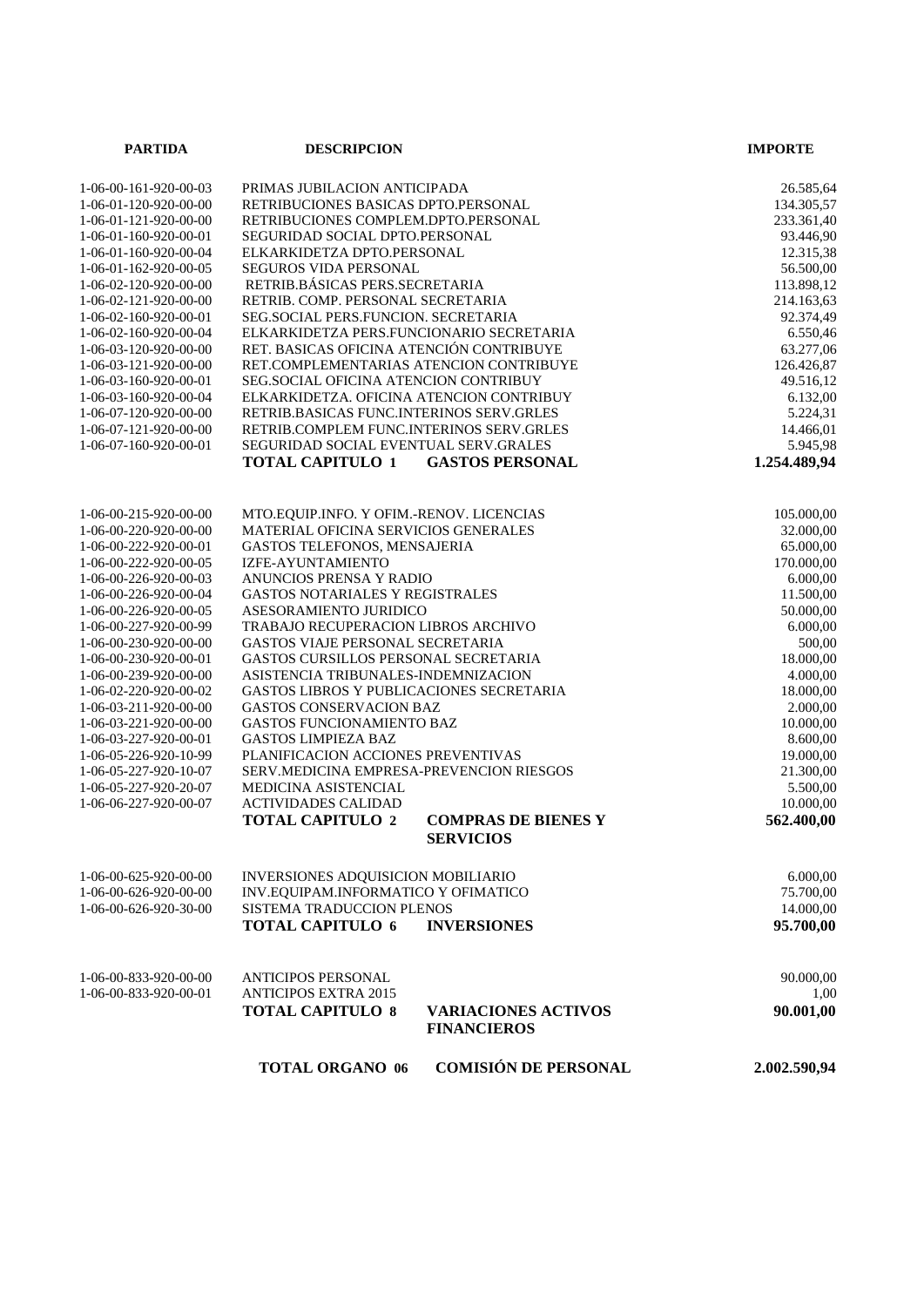| <b>PARTIDA</b>        | <b>DESCRIPCION</b>                                          | <b>IMPORTE</b> |
|-----------------------|-------------------------------------------------------------|----------------|
|                       |                                                             |                |
| 1-07-00-120-170-00-00 | RETRIB.BASICAS MEDIO AMBIENTE                               | 57.361,08      |
| 1-07-00-121-170-00-00 | RETRIB.COMPLEM MEDIO AMBIENTE                               | 93.466,81      |
| 1-07-00-160-170-00-01 | SEGURIDAD SOCIAL MEDIO AMBIENTE                             | 38.786,21      |
| 1-07-00-160-170-00-04 | ELKARKIDETZA MEDIO AMBIENTE                                 | 3.243,94       |
| 1-07-06-120-172-20-00 | RETRIBUCIONES BASICAS EMA UDALA                             | 47.578,86      |
| 1-07-06-121-172-20-00 | RETRIBUCIONES COMPLEMENT.EMA UDALA                          | 66.635,53      |
| 1-07-06-160-172-20-01 | SEGURIDAD SOCIAL EMA UDALA                                  | 29.781,56      |
| 1-07-06-160-172-20-04 | ELKARKIDETZA EMA UDALA                                      | 2.769,20       |
|                       | <b>TOTAL CAPITULO 1</b><br><b>GASTOS PERSONAL</b>           | 339.623,19     |
|                       |                                                             |                |
| 1-07-00-220-172-00-00 | COMPRA MATERIAL TRABAJOS FORESTALES                         | 4.000,00       |
| 1-07-00-221-162-00-99 | GTOS. SERV. COMPOSTAJE ORGANICO                             | 6.000,00       |
| 1-07-00-225-172-10-01 | IMPTO.PRODUCC.ELECTRICA PLACAS SOLARES                      | 2.500,00       |
| 1-07-00-226-172-00-00 | <b>ACTIVIDADES C.D. ESTRATEGICO</b>                         | 50.000,00      |
| 1-07-00-230-170-00-00 | GTOS. VIAJES PERSONAL MEDIO AMBIENTE                        | 1.000,00       |
| 1-07-00-230-170-00-01 | GTOS.CURSILLO MEDIO AMBIENTE                                | 1.000,00       |
| 1-07-04-211-172-30-00 | REPARACIONES HUERTAS GARAGARZA                              | 1.000,00       |
| 1-07-04-221-172-30-00 | GASTOS FUNCIONAMIENTO HUERTAS GARAGARTZA                    | 600,00         |
| 1-07-05-210-172-00-00 | LIMPIEZA MONTES, RIOS, ESPACIOS PUBLICOS                    | 26.000,00      |
| 1-07-05-210-172-10-01 | SERV.SUBCONTRAT.MANTEN.AKEI                                 | 22.000,00      |
| 1-07-05-212-172-10-01 | MANT.PLACAS FOTOVOLTAICAS                                   | 4.100,00       |
| 1-07-05-226-134-00-00 | ACTIVID. MOVILIDAD-BICICLETAS                               | 3.000,00       |
| 1-07-05-226-419-00-00 | ACTIV.SENSIBILIZACION SECTOR PRIMARIO                       | 10.000,00      |
| 1-07-06-211-172-20-00 | REPARACIONES EMA UDALA                                      | 15.000,00      |
| 1-07-06-215-172-20-00 | MTO.EQUIP.INFORMATICO EMA UDALA                             | 500,00         |
| 1-07-06-220-172-20-00 | <b>COMPRAS EMA UDALA</b>                                    | 2.500,00       |
| 1-07-06-221-172-20-00 | GASTOS FUNCIONAMIENTO EMA UDALA                             | 7.500,00       |
| 1-07-06-221-172-20-06 | PRODUCTOS ALIMENTICIOS EMA UDALA                            | 1.200,00       |
| 1-07-06-226-172-21-00 | <b>ACTIVIDADES AGENDA 21-ESCOLAR</b>                        | 3.500,00       |
| 1-07-06-226-172-22-00 | GAST. CAMPAÑA BASURAS-MANCOMUNIDAD                          | 3.000,00       |
| 1-07-06-227-172-20-01 | <b>GASTOS LIMPIEZA EMA UDALA</b>                            | 5.500,00       |
| 1-07-07-221-172-00-00 | GTO.FUNC.INSTAL.MTO.VEHICULOS                               | 18.000,00      |
|                       | <b>TOTAL CAPITULO 2</b><br><b>COMPRAS DE BIENES Y</b>       | 187.900,00     |
|                       | <b>SERVICIOS</b>                                            |                |
|                       |                                                             |                |
| 1-07-00-471-172-00-00 | CONVENIOS PROTECCION TERRITORIO                             | 1,00           |
| 1-07-00-480-172-00-00 | CUOTA SERVICIO COMPARTIR COCHE                              | 1.800,00       |
| 1-07-05-411-172-00-00 | <b>CUOTA UDALSAREA</b>                                      | 1.000,00       |
| 1-07-05-421-162-10-00 | SERV. MANC.-RECOG.RESIDUOS                                  | 1.209.939,18   |
| 1-07-05-421-162-20-00 | MANCOM.-HONDAKINEN KUDEAKETA                                | 260.355,64     |
| 1-07-05-421-162-30-00 | SERV. MANCOMUNIDAD-TRATAM.RESIDUOS                          | 512.509,36     |
| 1-07-05-480-172-00-00 | SUBVENCION ENTIDADES MEDIO AMBIENTE                         | 7.000,00       |
| 1-07-05-480-419-00-00 | SUB.PROMO Y MODERNIZ.EXPLOTACIONES AGRICOLAS                | 12.000,00      |
| 1-07-06-480-172-20-00 | SUBVENCION UTILIZ.INSTAL.EMA UDALA                          | 4.000,00       |
| 1-07-06-480-172-23-00 | SUBV.UTIL.INSTA.EMA UDALA-EST LEZETXI                       | 2.800,00       |
| 1-07-06-481-172-00-00 | EMA CUOTA HABEA                                             | 100,00         |
|                       | <b>TOTAL CAPITULO 4</b><br><b>TRANSFERENCIAS CORRIENTES</b> | 2.011.505,18   |
|                       |                                                             |                |
| 1-07-00-601-172-00-00 | HABILITACION PARCELA SAN BALERIO                            | 15.000,00      |
| 1-07-00-601-172-40-00 | <b>INV.RECUPERACION ESPACIOS DEGRADADOS</b>                 | 20.000,00      |
| 1-07-00-601-134-00-01 | ADECUACION TRAMOS VIARIOS-BIDEGORRIS                        | 80.000,00      |
| 1-07-00-623-134-00-00 | INFRAESTRUCTURAS PARA PROMOCION USO BICICLETA               | 6.000,00       |
| 1-07-00-623-162-00-00 | ADQUISICION TRITURADORA PARA COMPOSTADORES                  | 1,00           |
| 1-07-00-623-172-00-00 | INVERSIONES EQUIP.TRABAJOS FORESTALES                       | 4.000,00       |
| 1-07-00-642-172-00-00 | ESTUDIO EKOSISTEMA ARRASATE                                 | 22.000,00      |
| 1-07-02-642-172-40-00 | ESTUDIOS CALIDAD SUELO                                      | 20.000,00      |
| 1-07-04-622-172-30-00 | <b>INVERSION HUERTAS GARAGARTZA</b>                         | 5.000,00       |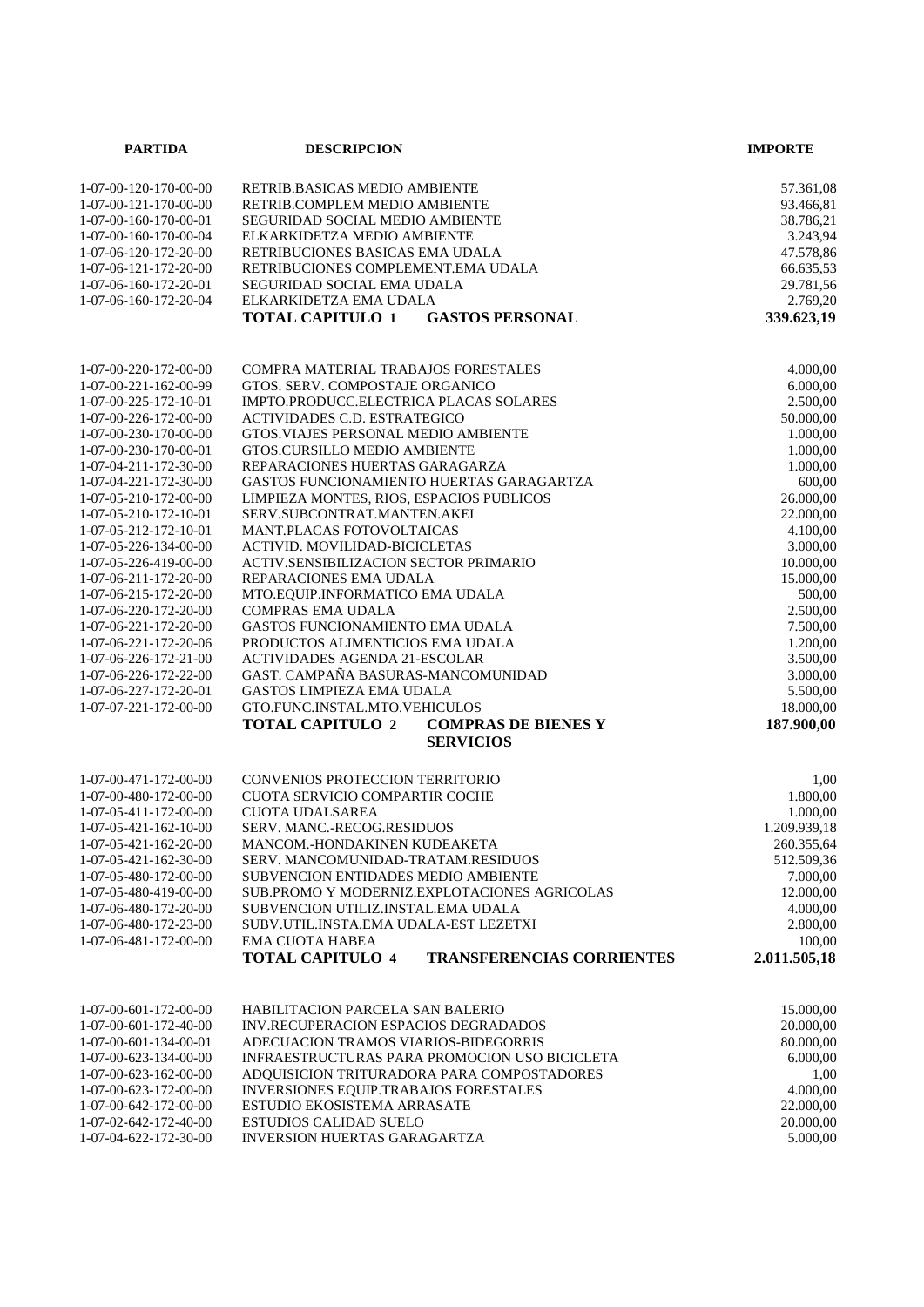| <b>PARTIDA</b>        | <b>DESCRIPCION</b>                                             | <b>IMPORTE</b>          |
|-----------------------|----------------------------------------------------------------|-------------------------|
| 1-07-05-600-419-00-01 | REPOBLACION KURTZETXIKI<br><b>TOTAL CAPITULO 6 INVERSIONES</b> | 18.000,00<br>190.001,00 |
|                       | <b>TOTAL ORGANO 07</b><br><b>MEDIO AMBIENTE</b>                | 2,729,029,37            |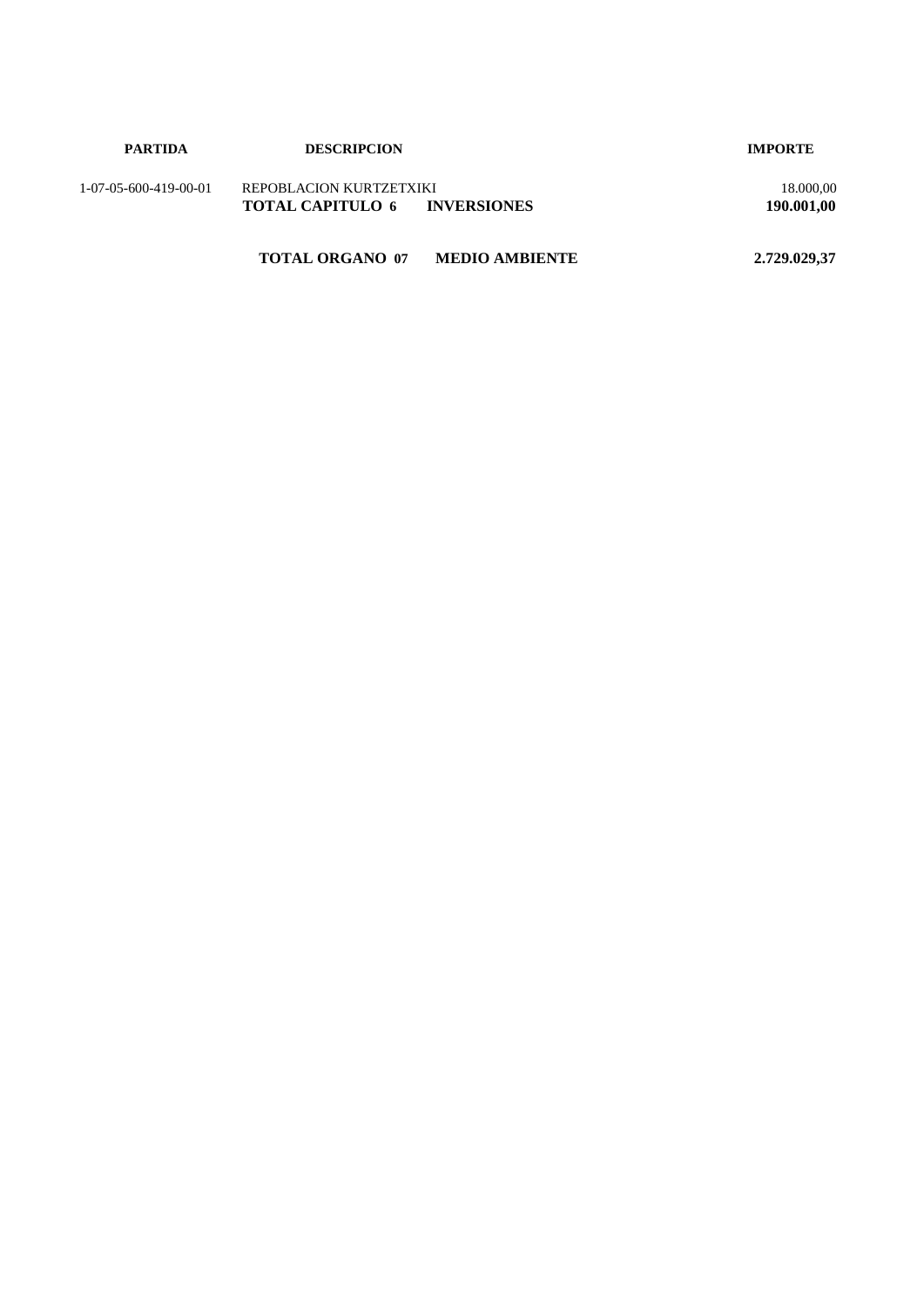| <b>PARTIDA</b>                                   | <b>DESCRIPCION</b>                                                             | <b>IMPORTE</b>          |
|--------------------------------------------------|--------------------------------------------------------------------------------|-------------------------|
|                                                  |                                                                                |                         |
| 1-08-00-120-153-40-00                            | RETRIBUCIONES BASICAS SERVICIOS                                                | 344.374,11              |
| 1-08-00-121-153-40-00                            | RETRIBUCIONES COMPLEM.SERVICIOS                                                | 687.364,83              |
| 1-08-00-130-153-40-00                            | PERSONAL LABORAL SERVICIOS                                                     | 41.028,98               |
| 1-08-00-131-153-40-00                            | PERSONAL EVENTUAL SERVICIOS                                                    | 121.855,86              |
| 1-08-00-160-153-40-01                            | SEGURIDAD SOCIAL SERVICIOS                                                     | 361.380,45              |
| 1-08-00-160-153-40-04                            | ELKARKIDETZA SERVICIOS                                                         | 28.284,06               |
| 1-08-01-120-431-20-00                            | RETRIBUCIONES BASICAS MERCADO                                                  | 14.132,02               |
| 1-08-01-121-431-20-00                            | RETRIBUCIONES COMPLEMENTARIAS MERCADO                                          | 24.868,81               |
| 1-08-01-160-431-20-01                            | SEGURIDAD SOCIAL MERCADO                                                       | 14.208,56               |
| 1-08-01-160-431-20-04                            | ELKARKIDETZA MERCADO                                                           | 1.135,96                |
| 1-08-03-120-132-00-00                            | RETRIBUCIONES BASICAS POLICIA MUNICIPAL                                        | 402.002,23              |
| 1-08-03-121-132-00-00                            | RETRIBUCIONES COMPLEM.POLICIA MUNICIPAL                                        | 918.443,16              |
| 1-08-03-160-132-00-01                            | SEGURIDAD SOCIAL POLICIA MUNICIPAL                                             | 394.412,41              |
| 1-08-03-160-132-00-04                            | ELKARKIDETZA POLICIA MUNICIPAL                                                 | 28.212,52               |
| 1-08-05-120-161-00-00                            | RETRIB.BASICAS PERS.BRIG.AGUAS                                                 | 36.064,00               |
| 1-08-05-121-161-00-00<br>1-08-05-130-161-00-00   | RETRIB.COMPLEM.PERS.BRIG.AGUAS<br>PERSONAL LABORAL BRIGADA DE AGUAS            | 91.998,82<br>36.686,97  |
| 1-08-05-160-161-00-01                            |                                                                                |                         |
| 1-08-05-160-161-00-04                            | SEGURIDAD SOCIAL BRIGADA DE AGUAS<br>ELKARKIDETZA BRIGADA DE AGUAS             | 56.403,91<br>3.797,92   |
| 1-08-10-120-164-00-00                            | RETRIB.BÁSICAS CEMENTERIO                                                      | 17.280,20               |
| 1-08-10-121-164-00-00                            | RETRIB.COMPLEMENTARIAS CEMENTERIO                                              | 41.241,70               |
| 1-08-10-160-164-00-01                            | SEGURIDAD SOCIAL CEMENTERIO                                                    | 18.455,14               |
| 1-08-10-160-164-00-04                            | ELKARKIDETZA PERS.CEMENTERIO                                                   | 949,48                  |
|                                                  | <b>TOTAL CAPITULO 1</b><br><b>GASTOS PERSONAL</b>                              | 3.684.582,10            |
|                                                  |                                                                                |                         |
|                                                  |                                                                                |                         |
| 1-08-00-210-153-30-00                            | MANTENIMIENTO MOBILIARIO URBANO                                                | 30.000,00               |
| 1-08-00-211-162-00-00                            | REPARACION CONTENEDORES SOTERRADOS                                             | 39.800,00               |
| 1-08-00-211-311-00-00                            | GTOS.CONSERVACION URINARIOS PUBLICOS                                           | 2.000,00                |
| 1-08-00-211-441-10-00                            | MANTENIMIENTO TRANSPORTE URBANO                                                | 3.000,00                |
| 1-08-00-211-920-00-00<br>1-08-00-211-920-10-00   | CONSERVACION EDIFICIOS SERV.GENERALES<br>GTOS CONSERVACION LOCALES Pº ARRASATE | 20.000,00<br>300,00     |
| 1-08-00-212-165-00-00                            | <b>COMPRAS ALUMBRADO PUBLICO</b>                                               | 50.000,00               |
| 1-08-00-212-165-10-00                            | MANT.INSTALACIONES TELECONTROL                                                 | 13.500,00               |
| 1-08-00-212-920-00-00                            | MANT. CENTRO TRANSFORMACION AZOKA                                              | 1.600,00                |
| 1-08-00-213-153-40-00                            | <b>GASTOS REPARACION VEHICULOS</b>                                             | 20.000,00               |
| 1-08-00-220-153-40-02                            | LIBROS Y PUBLICACIONES SERVICIOS                                               | 700,00                  |
| 1-08-00-221-162-00-00                            | GTOS.FUNC.CONTENEDORES SOTERRADOS                                              | 8.000,00                |
| 1-08-00-221-311-00-00                            | GASTOS FUNCIONAMIENTO URINARIOS PUBLICOS                                       | 800,00                  |
| 1-08-00-221-920-00-00                            | <b>GASTOS FUNCIONAMIENTO SERVICIOS</b>                                         | 72.000,00               |
| $1-08-00-221-165-00-01$                          | ENERGIA ALUMBRADO PUBLICO                                                      | 370.000,00              |
| 1-08-00-221-920-00-04                            | COMBUSTIBLE VEHICULOS MUNICIPALES                                              | 25.000,00               |
| 1-08-00-221-153-40-05                            | <b>VESTUARIO PERSONAL SERVICIOS</b>                                            | 1.500,00                |
| 1-08-00-221-165-00-05                            | VESTUARIO PERSONAL BRIGADA ELECTRICISTA                                        | 500,00                  |
| 1-08-00-221-920-00-99                            | GASTOS ESPECIAL FUNCIONAMIENTO SERVICIOS                                       | 2.000,00                |
| 1-08-00-225-153-00-01                            | <b>TASAS DOMINIO HIDRAULICO</b>                                                | 7.000,00                |
| 1-08-00-225-920-00-01                            | <b>OTRAS TASAS E IMPUESTOS</b>                                                 | 4.000,00                |
| 1-08-00-227-163-00-00                            | SERVICIO LIMPIEZA VIARIA                                                       | 1.278.033,16            |
| 1-08-00-227-163-10-00                            | SERVICIOS OPCIONALES LIMPIEZA VIARIA                                           | 69.000,00               |
| 1-08-00-227-311-00-00                            | SERV.SUBCONTRATADO RECOGIDA ANIMALES                                           | 6.500,00                |
| 1-08-00-227-152-20-01                            | <b>LIMPIEZA FACHADAS</b>                                                       | 20.000,00               |
| 1-08-00-227-311-00-01                            | <b>GASTOS LIMPIEZA URINARIOS PUBLICOS</b>                                      | 20.400,00               |
| 1-08-00-227-920-00-01                            | LIMPIEZA AYTO.Y OTRAS DEPENDENCIAS                                             | 52.800,00               |
| 1-08-00-227-165-00-07                            | SERV. SUBCONTRATADO MANT. ALUMBRADO                                            | 16.000,00               |
| 1-08-00-227-441-10-08<br>$1-08-00-227-441-11-08$ | <b>TRANSPORTE PUBLICO</b><br>CTE.COMPL.DEFICIT TARIFARIO TRANSPORTE            | 545.128,75<br>55.000,00 |
| 1-08-00-230-153-40-00                            | <b>GASTOS VIAJE SERVICIOS</b>                                                  | 2.000,00                |
| 1-08-00-230-153-40-01                            | <b>GASTOS CURSILLOS SERVICIOS</b>                                              | 1.000,00                |
| 1-08-01-211-431-20-00                            | CONSERVACION MERCADO                                                           | 2.000,00                |
|                                                  |                                                                                |                         |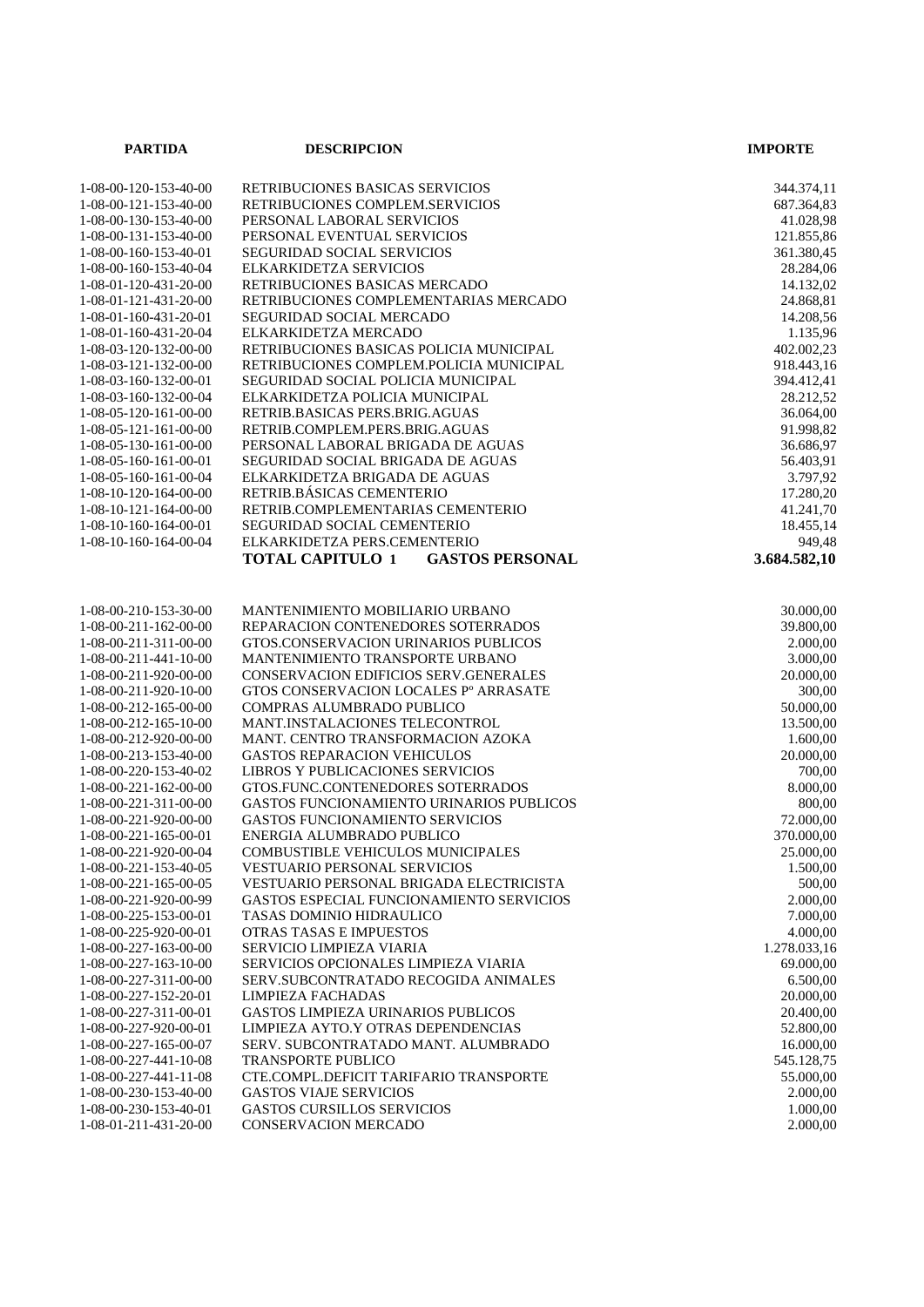| <b>PARTIDA</b>                                 | <b>DESCRIPCION</b>                                                       | <b>IMPORTE</b>         |
|------------------------------------------------|--------------------------------------------------------------------------|------------------------|
|                                                |                                                                          |                        |
| 1-08-01-221-431-20-00                          | <b>GASTOS FUNCIONAMIENTO MERCADO</b>                                     | 10.000,00              |
| 1-08-01-221-431-20-99                          | OTROS SUMINISTROS PARA MERCADO                                           | 2.000,00               |
| 1-08-01-227-431-20-01                          | SERVICIOS LIMPIEZA MERCADO                                               | 25.300,00              |
| 1-08-03-211-132-00-00                          | REPARACION SEDE POLICIA MUNICIPAL                                        | 2.000,00               |
| 1-08-03-212-132-00-00<br>1-08-03-213-132-00-00 | REPARAC.EQUIPOS E INST.POLICIA MPAL<br>REPARAC.VEHICULOS POLICIA MPAL    | 2.500,00               |
| 1-08-03-220-132-00-00                          | MATERIAL OFICINA POLICIA MPAL                                            | 6.000,00<br>5.000,00   |
| 1-08-03-220-132-00-02                          | SUSCRIPCIONES POLICIA MUNICIPAL                                          | 200,00                 |
| 1-08-03-221-132-00-00                          | GTOS.FUNCIONAMIENTO SEDE POLICIA MPAL                                    | 14.000,00              |
| 1-08-03-221-133-00-01                          | GASTOS FUNCIONAMIENTO DEPOSITO VEHICULOS                                 | 5.000,00               |
| 1-08-03-221-132-00-05                          | VESTUARIO PERSONAL POLICIA MUNICIPAL                                     | 25.000,00              |
| 1-08-03-221-132-00-11                          | COMPRAS POLICIA MUNICIPAL                                                | 4.500,00               |
| 1-08-03-226-132-00-99                          | COMISIONES BANCARIAS SERV.GRUA                                           | 150,00                 |
| 1-08-03-227-132-00-01                          | GTOS.LIMPIEZA SEDE POLICIA MPAL                                          | 11.100,00              |
| 1-08-03-227-133-00-07                          | OTA URIBARRI-LORAMENDI                                                   | 67.500,00              |
| 1-08-03-227-133-00-99                          | SERV.SUBCONTRATADO GRUA                                                  | 15.000,00              |
| 1-08-03-230-132-00-00                          | <b>GASTOS VIAJE POLICIA MUNICIPAL</b>                                    | 2.000,00               |
| 1-08-03-230-132-00-01                          | GASTOS CURSILLOS POLICIA MUNICIPAL                                       | 5.000,00               |
| 1-08-04-211-153-40-00                          | CONSERVACION ALMACEN MUNICIPAL                                           | 6.000,00               |
| 1-08-04-211-153-41-00                          | <b>CONSERVACION OTROS ALMACENES</b>                                      | 9.000,00               |
| 1-08-04-212-153-40-00                          | GASTOS REPARACION MAQUINARIA                                             | 3.500,00               |
| 1-08-04-215-153-40-00                          | MANTENIMIENTO EQUIPO INFORMAT. ALMACEN                                   | 750,00                 |
| 1-08-04-220-153-40-00                          | <b>MATERIAL DE OFICINA ALMACEN</b>                                       | 300,00                 |
| 1-08-04-221-153-40-00                          | <b>GASTOS FUNCIONAMIENTO ALMACEN</b>                                     | 22.000,00              |
| 1-08-04-221-153-41-00                          | GASTOS FUNCIONAMIENTO OTROS ALMACENES                                    | 10.000,00              |
| 1-08-04-221-153-40-04                          | COMBUSTIBLE MAQUINARIA                                                   | 2.600,00               |
| 1-08-04-221-153-40-05                          | VESTUARIO PERSONAL BRIGADA MANTENIMIENTO                                 | 3.700,00               |
| 1-08-04-221-153-40-11                          | <b>COMPRAS ALMACEN</b>                                                   | 7.000,00               |
| 1-08-04-221-920-10-11                          | MATERIAL SEGURIDAD BRIGADA MANTENIMIENTO                                 | 2.300,00               |
| 1-08-04-227-153-40-01                          | <b>GASTOS LIMPIEZA ALMACEN</b>                                           | 8.000,00               |
| 1-08-04-227-153-41-01                          | <b>GASTOS LIMPIEZA OTROS ALMACENES</b>                                   | 1.200,00               |
| 1-08-05-210-161-00-00                          | COMPRAS SERVICIO AGUA Y SANEAMIENTO                                      | 75.000,00              |
| 1-08-05-212-161-00-01                          | MANT. INST. ELECT. CENTROS BOMBEO                                        | 2.000,00               |
| 1-08-05-213-161-00-00<br>1-08-05-221-161-00-02 | REPARACION VEHICULOS SERVICIO AGUAS<br>CONSORCIO - SUMINISTRO DE AGUA    | 3.100,00               |
| 1-08-05-221-161-00-04                          | COMBUSTIBLE VEHICULOS SERVICIO AGUAS                                     | 970.000,00<br>3.500,00 |
| 1-08-05-221-161-00-05                          | <b>VESTUARIO BRIGADA AGUAS</b>                                           | 2.000,00               |
| $1-08-05-221-161-00-11$                        | MATERIAL SEGURIDAD BRIGADA AGUAS                                         | 1.000,00               |
| 1-08-05-227-161-00-07                          | <b>CONTROL SANITARIO AGUAS</b>                                           | 16.700,00              |
| 1-08-05-227-161-00-99                          | SERV. SUBC. LECTURA CONTADORES AGUA                                      | 29.000,00              |
| 1-08-06-211-929-00-00                          | CONSERVACION JUZGADO DE PAZ                                              | 3.000,00               |
| 1-08-06-220-929-00-00                          | COMPRAS JUZGADO DE PAZ                                                   | 4.000,00               |
| 1-08-06-221-929-00-00                          | GASTOS FUNCIONAMIENTO JUZGADO DE PAZ                                     | 12.000,00              |
| 1-08-06-227-929-00-01                          | CONTRATO LIMPIEZA JUZGADO DE PAZ                                         | 4.000,00               |
| 1-08-07-212-136-00-00                          | MANT.INST.Y EQUIPO SIST.CONTRA INCENDIO                                  | 5.000,00               |
| 1-08-07-220-136-00-00                          | COMPRA SIS.CONTRAINCENDIO                                                | 4.000,00               |
| 1-08-08-210-153-00-00                          | <b>MANTENIMIENTO VIAS PUBLICAS</b>                                       | 55.000,00              |
| 1-08-08-210-133-00-01                          | COMPRAS SEÑALIZACION VIAS PUBLICAS                                       | 15.000,00              |
| 1-08-08-210-135-00-02                          | GASTOS TRABAJOS EMERGENCIAS, NEVADAS, ETC.                               | 15.000,00              |
| 1-08-08-212-133-10-00                          | <b>MANTENIMIENTO SEMAFOROS</b>                                           | 9.000,00               |
| 1-08-09-210-171-00-00                          | REPARACIONES JARDINERIA                                                  | 5.000,00               |
| 1-08-09-210-171-10-00                          | REPARACIONES PARQUE MONTERRON                                            | 1.000,00               |
| 1-08-09-221-171-00-00                          | GASTOS FUNCIONAMIENTO JARDINERIA                                         | 1.000,00               |
| 1-08-09-221-171-10-00                          | <b>GASTOS FUNCIONAMIENTO MONTERRON</b>                                   | 3.000,00               |
| 1-08-09-227-171-00-00                          | SERVICIO MANTENIMIENTO PARQ.Y JARDINES                                   | 630.000,00             |
| $1-08-10-211-164-00-00$                        | CONSERVACION CEMENTERIO S.KRISTOBAL                                      | 8.000,00               |
| 1-08-10-220-164-00-00                          | COMPRA MATERIAL CEMENTERIO S.KRISTOBAL                                   | 7.000,00               |
| 1-08-10-221-164-00-00<br>1-08-10-227-164-00-01 | GASTOS FUNCION.CEMENTERIO S.KRISTOBAL<br>LIMPIEZA CEMENTERIO S.KRISTOBAL | 40.000,00<br>5.220,00  |
| 1-08-11-211-134-00-00                          | REPARACIONES ASCENSOR BIZKAIA ET.                                        | 5.000,00               |
|                                                |                                                                          |                        |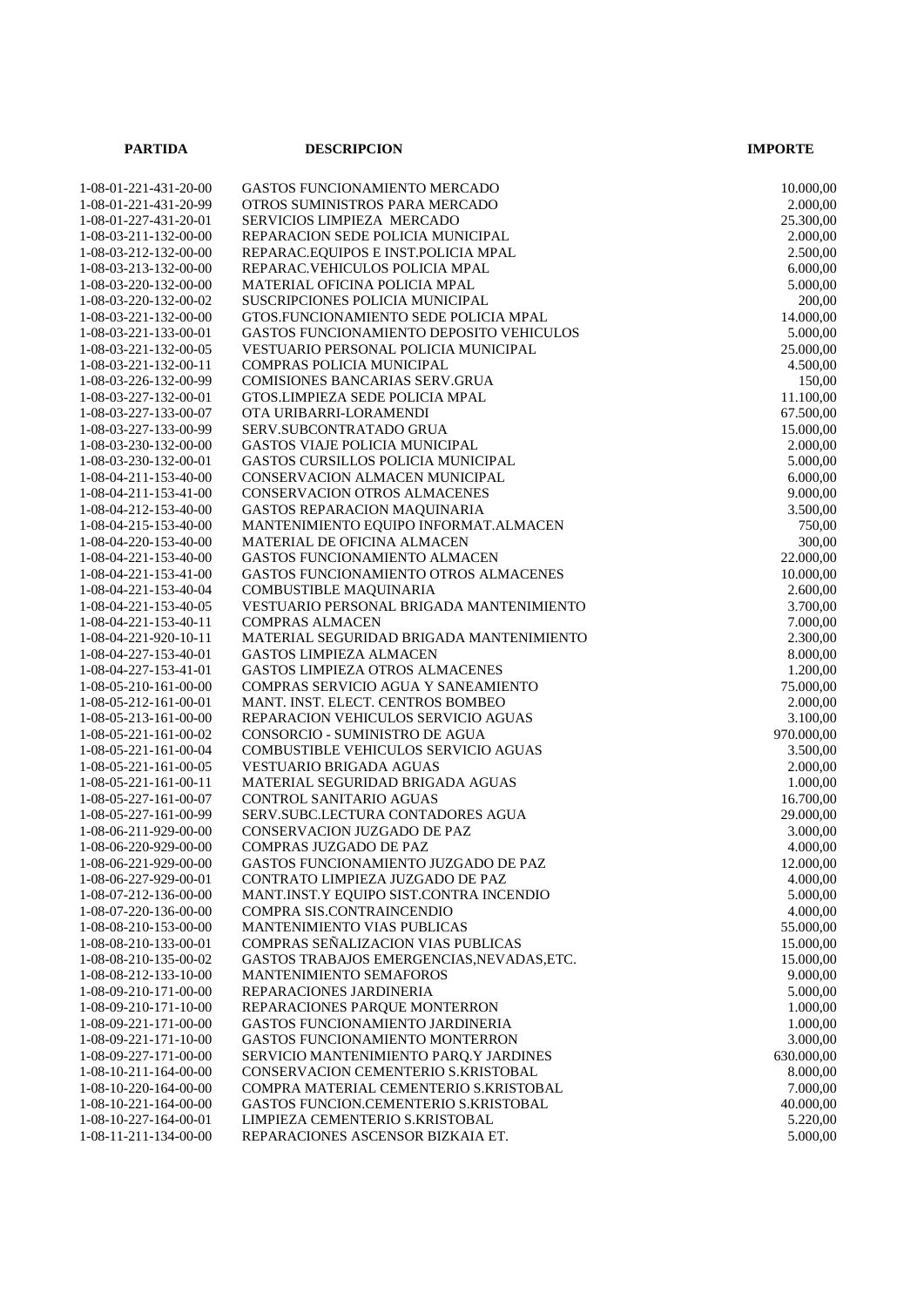| <b>PARTIDA</b>          | <b>DESCRIPCION</b>                                          | <b>IMPORTE</b> |
|-------------------------|-------------------------------------------------------------|----------------|
|                         |                                                             |                |
| 1-08-11-221-134-00-00   | GTOS FUNCIONAMIENTO ASCENSOR BIZKAIA ET                     | 4.000,00       |
| 1-08-11-227-134-00-01   | GTOS LIMPIEZA ASCENSOR BIZKAIA ET                           | 2.000,00       |
| 1-08-12-210-454-00-00   | <b>MANTENIMIENTO CAMINOS RURALES</b>                        | 10.000,00      |
| 1-08-12-211-134-00-00   | REPARACIONES ASCENSOR FERIAL                                | 4.500,00       |
| 1-08-12-212-134-00-00   | CONT.MANTENIM.ASCENSOR FERIAL                               | 24.700,00      |
| 1-08-12-221-134-00-00   | GTOS.FUNCIONAMIENTO ASCENSOR FERIAL                         | 5.000,00       |
| 1-08-12-227-134-00-01   | GTOS.LIMPIEZA ASCENSOR FERIAL                               | 3.500,00       |
|                         | <b>TOTAL CAPITULO 2</b><br><b>COMPRAS DE BIENES Y</b>       | 5.005.381,91   |
|                         | <b>SERVICIOS</b>                                            |                |
|                         |                                                             |                |
| 1-08-00-421-441-10-00   | APORTAC. AUTORIDAD TRANSPORTE                               | 15.500,00      |
| 1-08-00-421-920-00-00   | MANCOMUNIDAD-SERVICIO GENERAL                               | 255.081,23     |
| 1-08-00-480-311-00-00   | <b>SUBVENCION KAONBI</b>                                    | 3.000,00       |
| 1-08-12-421-412-00-00   | MANCOMUNIDAD-CUOTAS AGRICULTURA                             | 21.420,00      |
| 1-08-13-480-924-00-00   | APORTACION BARRIO BEDOÑA                                    | 5.775,00       |
| 1-08-14-480-924-00-00   | APORTACION BARRIO MUSAKOLA                                  | 8.880,00       |
| 1-08-15-480-924-00-00   | APORTACION BARRIO SAN ANDRES                                | 9.870,00       |
| 1-08-16-480-924-00-00   | APORTACION BARRIO SANTA MARINA                              | 9.870,00       |
| 1-08-17-480-924-00-00   | APORTACION BARRIO URIBARRI                                  | 11.630,00      |
| 1-08-18-480-924-00-00   | APORTACION ZONA CENTRO                                      | 9.565,00       |
| 1-08-19-480-924-00-00   | APORTACION BARRIO URIBARRI RURAL                            | 3.500,00       |
| 1-08-20-480-924-00-00   | APORTACION BARRIO GESALIBAR                                 | 6.360,00       |
| 1-08-21-480-924-00-00   | APORTACION BARRIO UDALA                                     | 4.800,00       |
| 1-08-22-480-924-00-00   | APORTACION BARRIO MUSAKOLA RURAL                            | 2.680,00       |
| 1-08-23-480-924-00-00   | APORTACION BARRIO GARAGARZA                                 | 9.850,00       |
| 1-08-24-480-924-00-00   | APORTACION BARRIO MEATZERREKA                               | 3.620,00       |
| 1-08-25-480-924-00-00   | APORTACION BARRIO ZALDIBAR                                  | 1.025,00       |
| 1-08-26-480-924-00-00   | APORTACION BARRIO SAN ANDRES RURAL                          | 2.545,00       |
|                         | <b>TOTAL CAPITULO 4</b><br><b>TRANSFERENCIAS CORRIENTES</b> | 384.971,23     |
|                         |                                                             |                |
| $1-08-00-601-153-00-00$ | URBANIZACION VIAS PUBLICAS                                  | 120.000,00     |
| $1-08-00-601-153-11-00$ | REURBANIZACION SAN JOSEPE                                   | 310.000,00     |
| 1-08-00-601-153-20-00   | <b>ASFALTADOS</b>                                           | 200.000,00     |
| 1-08-00-601-153-25-00   | <b>CONTENCION LADERAS</b>                                   | 110.000,00     |
| 1-08-00-601-153-26-00   | ARREGLO PUENTE ZALDUSPE-OSINAGA                             | 67.000,00      |
| 1-08-00-601-153-27-00   | TRASERA MAKATZENA                                           | 73.000,00      |
| 1-08-00-601-153-28-00   | REPARACION MUROS GAZTELUONDO                                | 13.000,00      |
| 1-08-00-601-165-00-00   | <b>INVERSIONES ALUMBRADO PUBLICO</b>                        | 175.000,00     |
| 1-08-00-601-171-00-00   | PARQUES INFANTILES                                          | 25.000,00      |
| 1-08-00-601-454-00-00   | CAMINO REAL MEATZERREKA                                     | 85.000,00      |
| $1-08-00-622-441-10-00$ | <b>INVERSIONES TRANSPORTE PUBLICO</b>                       | 12.000,00      |
| 1-08-00-622-920-00-00   | MEJORA INSTALACIONES AYTO                                   | 20.000,00      |
| 1-08-00-622-920-10-00   | MEJORA ALUMBRADO CENTROS PUBLICOS                           | 20.000,00      |
| 1-08-00-623-153-30-00   | <b>INV.MOBILIARIO URBANO</b>                                | 25,000,00      |
| 1-08-00-623-153-31-00   | <b>BARANDADOS</b>                                           | 18.000,00      |
| 1-08-00-623-459-00-02   | <b>INVERSION TELEMATICA</b>                                 | 2.000.00       |
| 1-08-00-623-920-00-02   | INV.SIST.SEGUR.EDIF.PUBLICOS                                | 3.000,00       |
| 1-08-00-642-153-00-00   | URBANIZACION ARABA ETORBIDEA-PROYECTO                       | 1,00           |
| 1-08-01-622-431-20-00   | <b>INVERSIONES MERCADO</b>                                  | 200.000,00     |
| 1-08-03-622-133-00-00   | ADAPTACION LOCAL DEPOSITO VEHICULOS                         | 70.000,00      |
| 1-08-03-623-132-00-01   | EQUIPAMIENTO POLICIA MUNICIPAL                              | 15.482,63      |
| 1-08-04-623-153-40-00   | EQUIPAMIENTO BRIGADA                                        | 30.000,00      |
| 1-08-04-623-165-00-00   | INV.EQUIP.BRIGADA ELECTRICA                                 | 2.500,00       |
| 1-08-05-601-161-00-00   | <b>INVERSIONES AGUA Y SANEAMIENTO</b>                       | 90.000,00      |
| 1-08-05-623-161-00-00   | RENOVACION PARQUE CONTADORES                                | 15.000,00      |
| 1-08-09-601-133-00-00   | INVERSIONES SEÑALIZACION VIARIA                             | 35.000,00      |
| 1-08-09-601-133-10-00   | <b>INVERSIONES SEMAFOROS</b>                                | 5.000,00       |
| 1-08-09-601-171-00-00   | <b>INVERSIONES JARDINERIA</b>                               | 25.000,00      |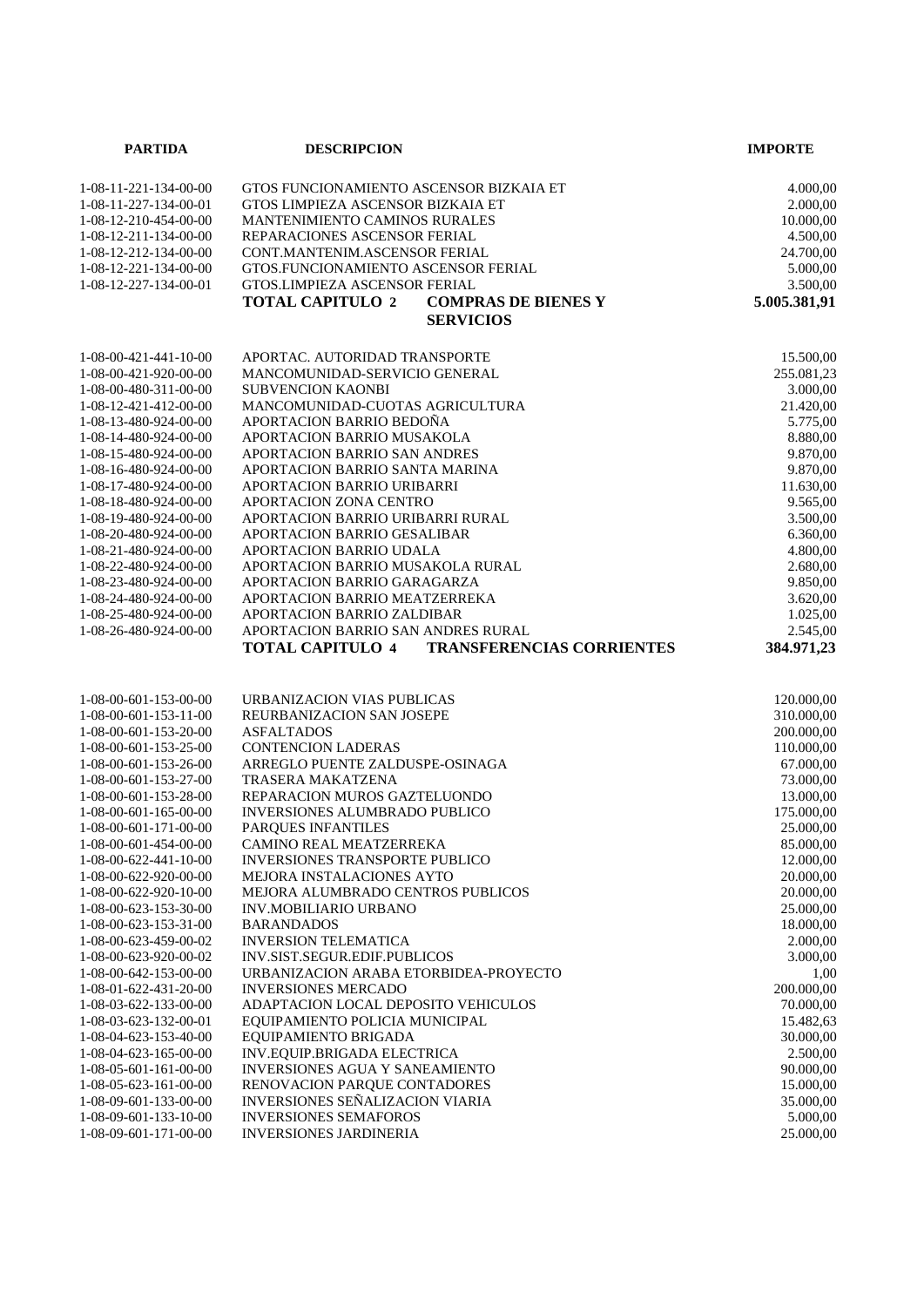| <b>PARTIDA</b>          | <b>DESCRIPCION</b>                     |                                                     | <b>IMPORTE</b> |
|-------------------------|----------------------------------------|-----------------------------------------------------|----------------|
| $1-08-10-622-164-00-00$ | INVER CEMENTERIO SAN CRISTOBAL         |                                                     | 58.000,00      |
|                         | TOTAL CAPITULO 6                       | <b>INVERSIONES</b>                                  | 1.823.983,63   |
| $1-08-00-721-431-40-00$ | APORT.INV.MATADERO ZUBILLAGA           |                                                     | 44.122.50      |
| $1-08-05-725-161-00-00$ | INV.CONSORCIO AGUAS-CANON INFRAESTRUT. |                                                     | 493.250,00     |
|                         | TOTAL CAPITULO 7                       | <b>TRANSF. CAPITAL</b>                              | 537.372,50     |
|                         | <b>TOTAL ORGANO 08</b>                 | <b>SERVICIOS, MANTENIMIENTO Y</b><br><b>BARRIOS</b> | 11.436.291,37  |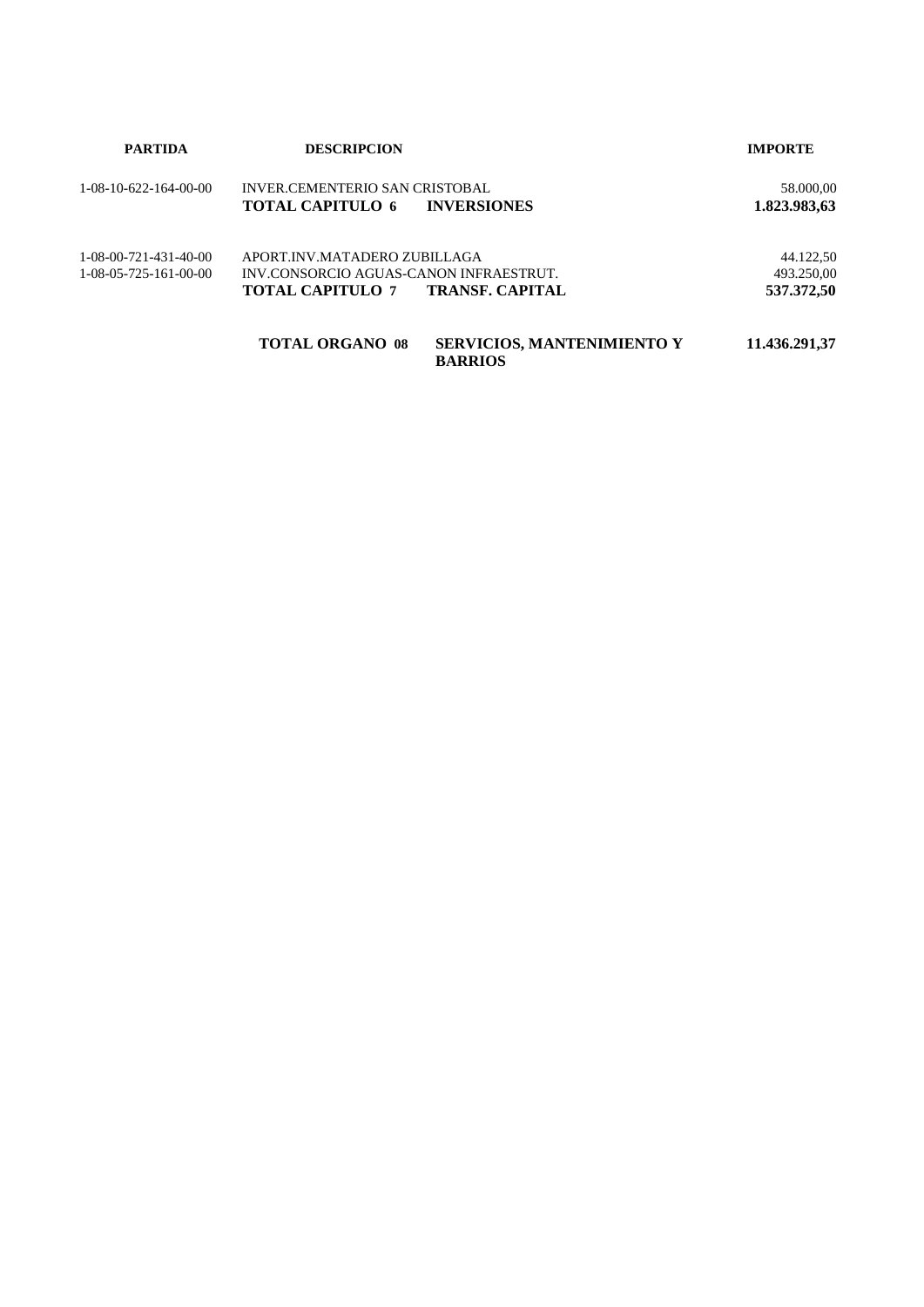| <b>PARTIDA</b>        | <b>DESCRIPCION</b>                                                        | <b>IMPORTE</b> |
|-----------------------|---------------------------------------------------------------------------|----------------|
| 1-09-00-120-320-00-00 | RETRIBUCIONES BASICAS ENSEÑANZA                                           | 16.833,18      |
| 1-09-00-121-320-00-00 | RETRIBUCIONES COMPL.ENSEÑANZA                                             | 25.498,05      |
| 1-09-00-160-320-00-01 | SEGURIDAD SOCIAL ENSEÑANZA                                                | 13.954,92      |
| 1-09-00-160-320-00-04 | ELKARKIDETZA ENSEÑANZA                                                    | 1.384,60       |
|                       | <b>TOTAL CAPITULO 1</b><br><b>GASTOS PERSONAL</b>                         | 57.670,75      |
|                       |                                                                           |                |
| 1-09-00-220-320-00-02 | SUSCRIPCIONES ENSEÑANZA                                                   | 100,00         |
| 1-09-00-226-320-00-00 | <b>ACTIVIDADES ENSEÑANZA</b>                                              | 56.500,00      |
| 1-09-00-227-323-00-00 | LIMPIEZA CRISTALES ESCUELA                                                | 6.050,00       |
| 1-09-00-230-320-00-00 | <b>GASTOS VIAJES ENSEÑANZA</b>                                            | 150,00         |
| 1-09-00-230-320-00-01 | GASTOS CURSILLOS ENSEÑANZA                                                | 150,00         |
| 1-09-01-211-323-00-00 | REPARACIONES ESCUELA ERGUIN                                               | 4.500,00       |
| 1-09-01-221-323-00-00 | GTO.FUNCIONAMIENTO ESCUELA ERGUIN                                         | 44.290,00      |
| 1-09-01-227-323-00-01 | GASTOS LIMPIEZA ESCUELA ERGUIN                                            | 60.600,00      |
| 1-09-02-211-323-00-00 | REPARACIONES ESCUELA BEDOÑABE                                             | 5.000,00       |
| 1-09-02-221-323-00-00 | GTO.FUNCIONAMIENTO ESCUELA BEDOÑABE                                       | 29.355,00      |
| 1-09-02-227-323-00-01 | GASTOS LIMPIEZA ESCUELA BEDOÑABE                                          | 61.105,00      |
| 1-09-03-211-323-00-00 | REPARACIONES ESCUELA MUSAKOLA                                             | 3.000,00       |
| 1-09-03-221-323-00-00 | GTO.FUNCIONAMIENTO ESCUELA MUSAKOLA                                       | 17.510,00      |
| 1-09-03-227-323-00-01 | GTO.LIMPIEZA ESCUELA MUSAKOLA                                             | 23.230,00      |
| 1-09-04-227-323-00-99 | SERV.SUBCONTRATADO GUARDERIA INFANTIL                                     | 21.560,00      |
| 1-09-05-211-326-00-00 | REPARACIONES EPA                                                          | 1.000,00       |
| 1-09-05-221-326-00-00 | <b>GASTOS FUNCIONAMIENTO EPA</b>                                          | 11.330,00      |
| 1-09-05-227-326-00-01 | <b>GASTOS LIMPIEZA EPA</b>                                                | 15.655,00      |
|                       | <b>TOTAL CAPITULO 2</b><br><b>COMPRAS DE BIENES Y</b><br><b>SERVICIOS</b> | 361.085,00     |
|                       |                                                                           |                |
| 1-09-00-480-323-00-00 | SUBVENCIONES ENSEÑANZA                                                    | 148.000,00     |
| 1-09-00-481-323-10-00 | SUBVENCIONES ENSEÑANZA - DIRECTAS                                         | 47.230,00      |
| 1-09-00-481-326-00-00 | <b>SUBVENCION GOIER</b>                                                   | 2.500,00       |
|                       | <b>TRANSFERENCIAS CORRIENTES</b><br><b>TOTAL CAPITULO 4</b>               | 197.730,00     |
| 1-09-00-622-323-00-00 | <b>INVERSIONES ENSEÑANZA</b>                                              | 185.000,00     |
|                       | <b>TOTAL CAPITULO 6</b><br><b>INVERSIONES</b>                             | 185.000,00     |
|                       | <b>ENSEÑANZA</b>                                                          |                |
|                       | <b>TOTAL ORGANO 09</b>                                                    | 801.485,75     |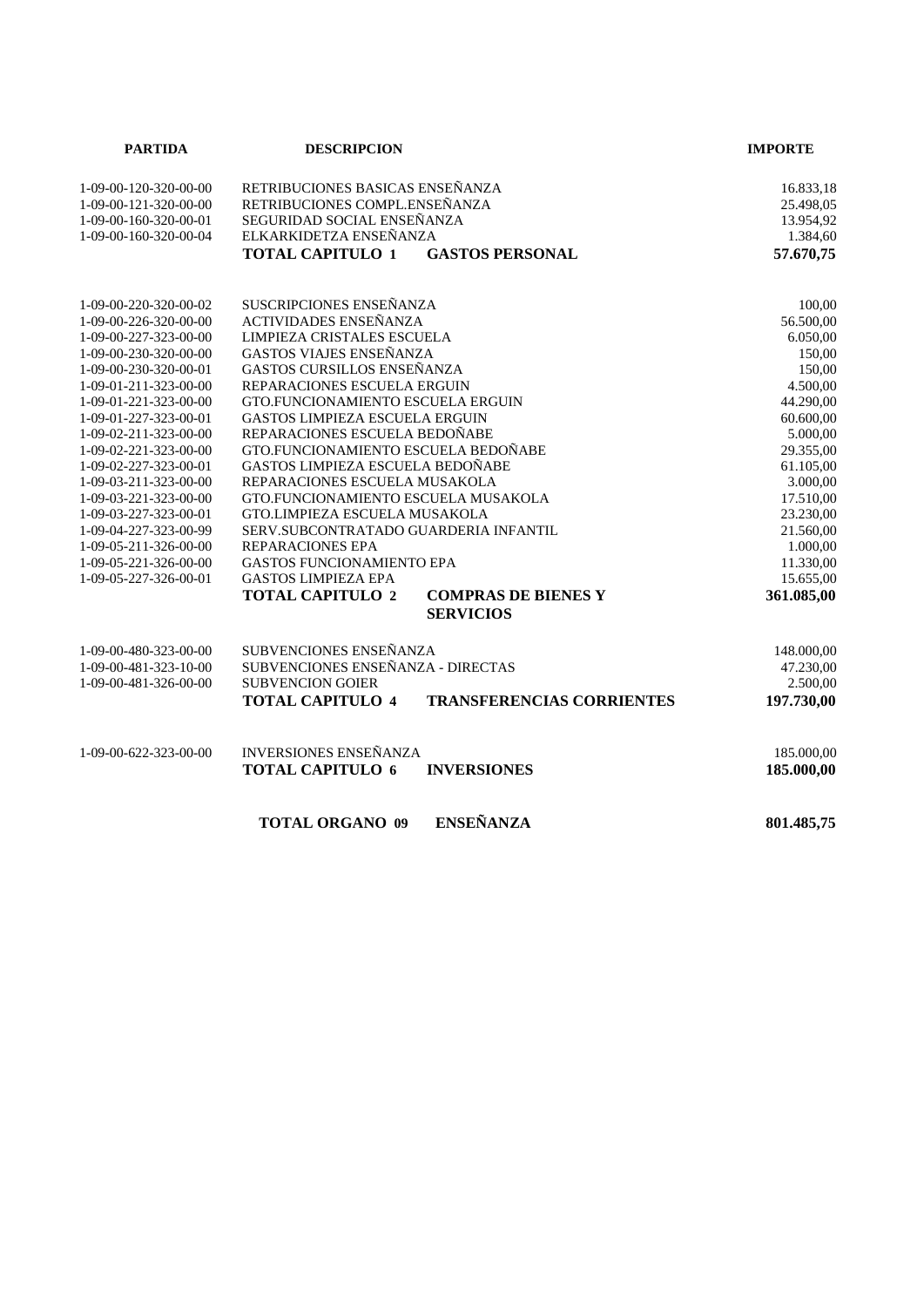| <b>PARTIDA</b>          | <b>DESCRIPCION</b>                                          | <b>IMPORTE</b> |
|-------------------------|-------------------------------------------------------------|----------------|
| 1-10-00-120-335-00-00   | RETRIBUCIONES BASICAS EUSKARA                               | 42.429,59      |
| 1-10-00-121-335-00-00   | RETRIBUCIONES COMPLEM. EUSKARA                              | 59.755,88      |
| 1-10-00-160-335-00-01   | SEGURIDAD SOCIAL EUSKARA                                    | 28.670,76      |
| 1-10-00-160-335-00-04   | ELKARKIDETZA EUSKARA                                        | 3.905,16       |
| 1-10-01-120-335-10-00   | RETRIB.BASICAS PERSONAL EUSKALTEGI                          | 192.837,40     |
| 1-10-01-121-335-10-00   | RETRIB.COMPL. PERSONAL EUSKALTEGI                           | 263.844,06     |
| 1-10-01-160-335-10-01   | SEGURIDAD SOCIAL EUSKALTEGI                                 | 123.349,47     |
| 1-10-01-160-335-10-04   | ELKARKIDETZA EUSKALTEGI                                     | 10.828,16      |
|                         | <b>TOTAL CAPITULO 1</b><br><b>GASTOS PERSONAL</b>           | 725.620,48     |
| 1-10-00-220-335-00-02   | <b>SUSCRIPCIONES EUSKARA</b>                                | 500,00         |
| 1-10-00-226-335-00-00   | <b>ACTIVIDADES EUSKERA</b>                                  | 24.993,00      |
| 1-10-00-230-335-00-00   | <b>GASTOS VIAJE EUSKERA</b>                                 | 250,00         |
| 1-10-00-230-335-00-01   | <b>GASTOS CURSILLOS EUSKARA</b>                             | 500,00         |
| 1-10-01-211-335-10-00   | <b>CONSERVACION EUSKALTEGI</b>                              | 3.000,00       |
| 1-10-01-215-335-10-00   | MTO.EQUIPO INFORMATICO EUSKALTEGI                           | 2.600,00       |
| 1-10-01-220-335-10-00   | <b>COMPRAS EUSKALTEGI</b>                                   | 6.000,00       |
| 1-10-01-221-335-10-00   | GASTOS FUNCIONAMIENTO EUSKALTEGI                            | 13.000,00      |
| 1-10-01-226-335-10-00   | ACTIVIDADES COMPLEMENT.EUSKALTEGI                           | 500,00         |
| 1-10-01-226-335-10-03   | PUBLICIDAD EUSKALTEGI                                       | 5.000,00       |
| 1-10-01-227-335-10-01   | <b>GASTOS LIMPIEZA EUSKALTEGI</b>                           | 9.500,00       |
| 1-10-01-230-335-10-00   | <b>GASTOS VIAJE EUSKALTEGI</b>                              | 800,00         |
| $1-10-01-230-335-10-01$ | <b>GASTOS CURSILLO EUSKALTEGI</b>                           | 1.500,00       |
|                         | <b>TOTAL CAPITULO 2</b><br><b>COMPRAS DE BIENES Y</b>       | 68.143,00      |
|                         | <b>SERVICIOS</b>                                            |                |
| 1-10-00-471-335-00-00   | <b>SUBVENCIONES EBPN-EUSKARA</b>                            | 88.374,00      |
| 1-10-00-471-335-20-00   | <b>GOIENA SUBV. PRENSA Y TV</b>                             | 165.703,00     |
| 1-10-00-471-335-30-00   | <b>GOIENA SUBV RADIO MUNICIPAL</b>                          | 30.000,00      |
| 1-10-00-471-335-40-00   | <b>SUBVENCION ARKODI</b>                                    | 30.000,00      |
| 1-10-00-480-335-10-01   | <b>BECAS EUSKARA</b>                                        | 8.191,33       |
| 1-10-00-481-335-50-00   | <b>AED SUBVENCION</b>                                       | 39.845,00      |
|                         | <b>TOTAL CAPITULO 4</b><br><b>TRANSFERENCIAS CORRIENTES</b> | 362.113,33     |
| 1-10-01-622-335-10-01   | <b>NUEVOS LOCALES EUSKALTEGI</b>                            | 100.000,00     |
|                         | <b>TOTAL CAPITULO 6</b><br><b>INVERSIONES</b>               | 100.000,00     |
|                         | <b>TOTAL ORGANO 10</b><br><b>EUSKERA</b>                    | 1.255.876,81   |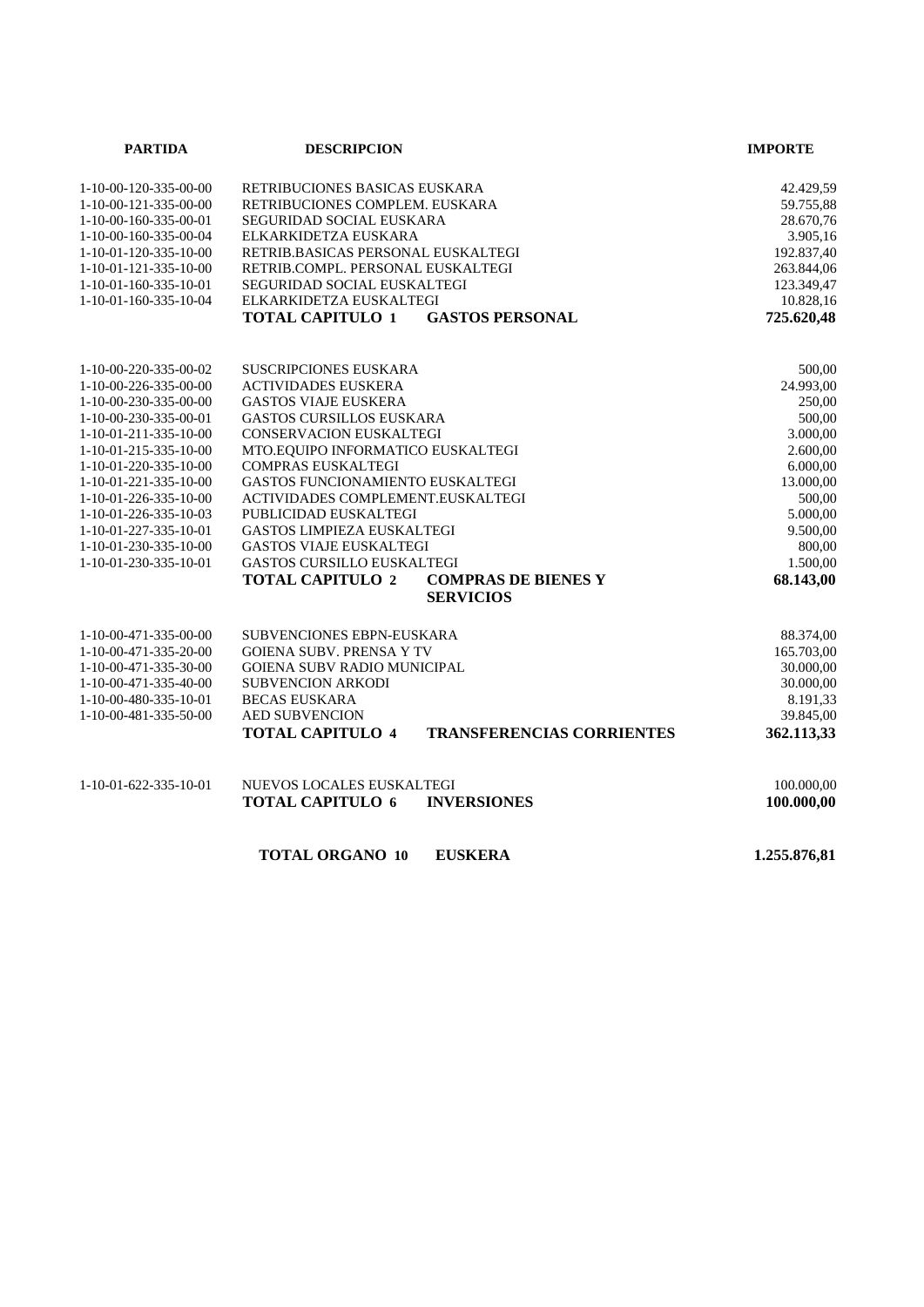| <b>PARTIDA</b>        | <b>DESCRIPCION</b>                                          | <b>IMPORTE</b> |
|-----------------------|-------------------------------------------------------------|----------------|
|                       |                                                             |                |
| 1-11-00-120-337-20-00 | RETRIBUCIONES BASICAS JUVENTUD                              | 30.097,06      |
| 1-11-00-121-337-20-00 | RETRIBUCIONES COMPLEM.JUVENTUD                              | 47.382,38      |
| 1-11-00-160-337-20-01 | <b>SEGURIDAD SOCIAL JUVENTUD</b>                            | 22.589,02      |
| 1-11-00-160-337-20-04 | ELKARKIDETZA JUVENTUD                                       | 2.520,56       |
|                       | <b>TOTAL CAPITULO 1</b><br><b>GASTOS PERSONAL</b>           | 102.589,02     |
|                       |                                                             |                |
| 1-11-00-220-326-00-00 | COMPRAS MATERIAL INTERV.SOCIO EDUCATIVA                     | 3.500,00       |
| 1-11-00-220-337-20-00 | COMPRAS SERVICIO JUVENTUD                                   | 800,00         |
| 1-11-00-226-337-20-00 | ACTIVIDADES AREA JUVENTUD                                   | 18.000,00      |
| 1-11-00-227-326-00-07 | <b>INTERVENCION SOCIO EDUCATIVA</b>                         | 80.000,00      |
| 1-11-00-230-337-20-00 | <b>GASTOS VIAJES JUVENTUD</b>                               | 600,00         |
| 1-11-00-230-337-20-01 | <b>CURSILLOS JUVENTUD</b>                                   | 1.000,00       |
| 1-11-01-211-337-21-00 | CONSERVACION GAZTE TXOKO                                    | 5.000,00       |
| 1-11-01-221-337-21-00 | GASTOS FUNCIONAM. LUDOTECA Y GAZTE TXOKO                    | 27.000,00      |
| 1-11-01-227-337-21-01 | LIMPIEZA LUDOTEKA Y GAZTE-TXOKO                             | 25.000,00      |
| 1-11-01-227-337-21-04 | SERV. SUBCONT. LUDOTECA Y GAZTE TXOKO                       | 325.600,00     |
| 1-11-02-211-337-22-00 | CONSERVACION OFICINA JUVENTUD                               | 12.600,00      |
| 1-11-02-215-337-22-00 | MANT.EQUIPO INFORMATICO OFIC.JUVENTUD                       | 600,00         |
| 1-11-02-221-337-22-00 | GASTOS FUNCIONAMIENTO OFIC.JUVENTUD                         | 2.500,00       |
| 1-11-02-227-337-22-01 | GASTOS LIMPIEZA OFICINA JUVENTUD                            | 1.800,00       |
| 1-11-03-211-337-23-00 | <b>GASTOS CONSERV.LOCAL ENSAYOS ROCK</b>                    | 3.000,00       |
| 1-11-04-220-326-00-00 | COMPRAS MAT.SERV.INFORM.SEXUAL                              | 600,00         |
| 1-11-04-226-326-00-00 | ACTIVIDADES SERV.SEXOLOGIA                                  | 7.000,00       |
| 1-11-04-227-326-00-07 | <b>SERVICIO DE INFORMACION SEXUAL</b>                       | 19.250,00      |
|                       | <b>COMPRAS DE BIENES Y</b><br><b>TOTAL CAPITULO 2</b>       | 533.850,00     |
|                       | <b>SERVICIOS</b>                                            |                |
| 1-11-00-480-337-20-00 | <b>SUBVENCIONES JUVENTUD</b>                                | 13.500,00      |
| 1-11-00-481-337-24-00 | TXATXILIPURDI-TXIKILANDIA                                   | 15.000,00      |
|                       |                                                             |                |
|                       | <b>TRANSFERENCIAS CORRIENTES</b><br><b>TOTAL CAPITULO 4</b> | 28.500,00      |
|                       |                                                             |                |
| 1-11-00-622-337-21-01 | <b>TXIKITXOKOAK</b>                                         | 2.000,00       |
| 1-11-00-622-337-25-01 | ARREGLO FILTRACIONES GAZTEXE                                | 66.000,00      |
| 1-11-01-625-337-21-00 | EQUIPAMIENTO LUDOTECA Y GAZTE TXOKO                         | 3.000,00       |
|                       | <b>TOTAL CAPITULO 6</b><br><b>INVERSIONES</b>               | 71.000,00      |
|                       | <b>TOTAL ORGANO 11</b><br><b>JUVENTUD</b>                   | 735.939,02     |
|                       |                                                             |                |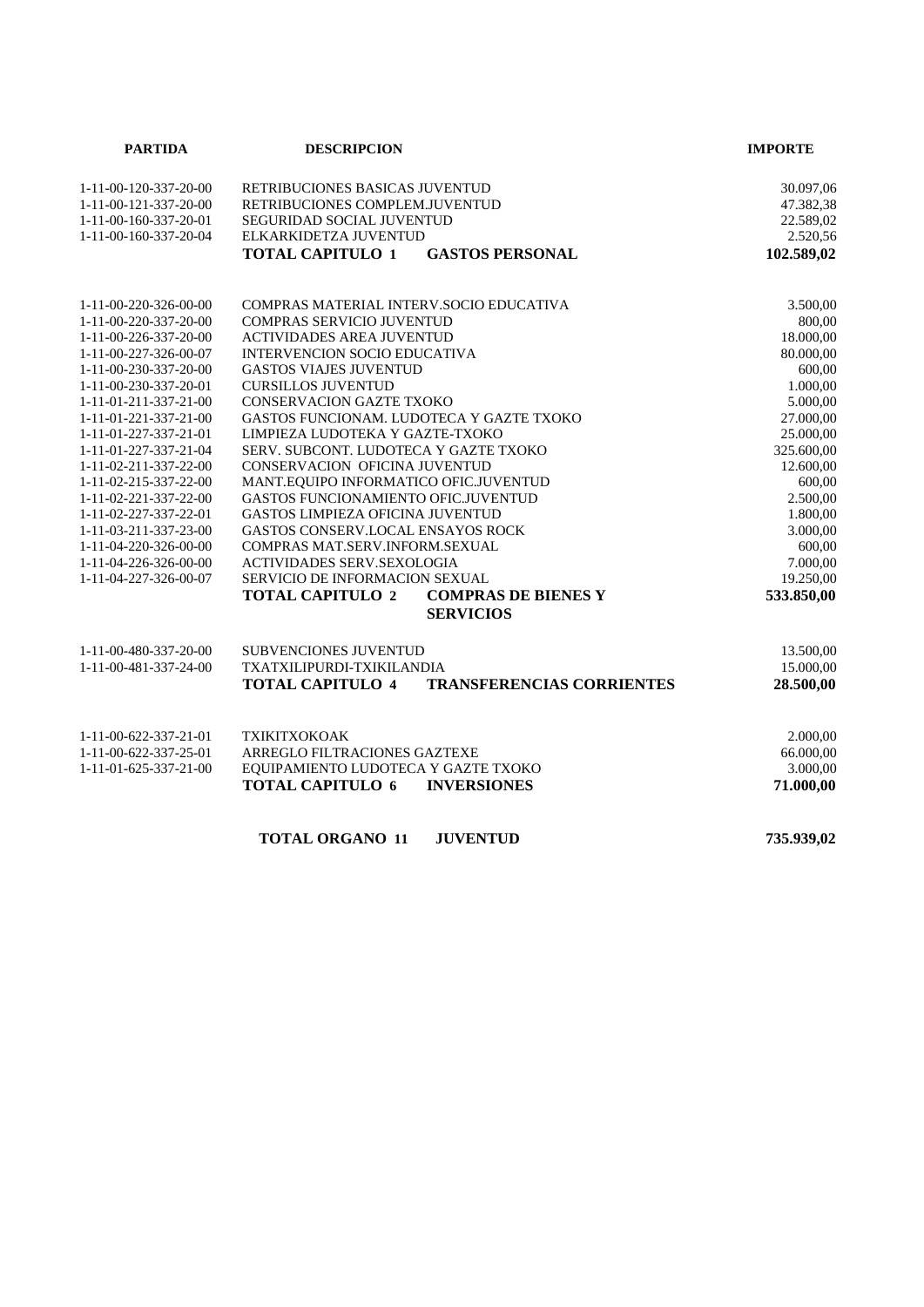| <b>PARTIDA</b>                      | <b>DESCRIPCION</b>                                          | <b>IMPORTE</b> |
|-------------------------------------|-------------------------------------------------------------|----------------|
| 1-12-00-120-231-50-00               | <b>RETRIBUCIONES BASICAS MUJER</b>                          | 29.285,34      |
| 1-12-00-121-231-50-00               | RETRIBUCIONES COMPLEMENTARIAS MUJER                         | 44.524,91      |
| 1-12-00-160-231-50-01               | <b>SEGURIDAD SOCIAL MUJER</b>                               | 20.762,29      |
| 1-12-00-160-231-50-04               | ELKARKIDETZA MUJER                                          | 1.384,60       |
|                                     | <b>TOTAL CAPITULO 1</b><br><b>GASTOS PERSONAL</b>           | 95.957,14      |
| 1-12-00-220-231-50-02               | <b>SUSCRIPCIONES MUJER</b>                                  | 300,00         |
| $1-12-00-226-231-50-00$             | <b>ACTIVIDADES AREA MUJER</b>                               | 100.000,00     |
| 1-12-00-230-231-50-00               | <b>GASTOS VIAJES AREA MUJER</b>                             | 600,00         |
| $1 - 12 - 00 - 230 - 231 - 50 - 01$ | <b>CURSILLOS AREA MUJER</b>                                 | 400,00         |
| 1-12-01-211-231-51-00               | GTOS.CONSERVACION EMAKUMEAREN TXOKOA                        | 2.000,00       |
| $1-12-01-220-231-51-00$             | MATERIAL OFICINA EMAKUMEAREN TXOKOA                         | 400,00         |
| 1-12-01-221-231-51-00               | GTOS.FUNCIONAMIENTO EMAKUMEAREN TXOKOA                      | 11.000,00      |
| $1-12-01-227-231-51-01$             | GTOS.LIMPIEZA EMAKUMEAREN TXOKOA                            | 4.800,00       |
|                                     | <b>TOTAL CAPITULO 2</b><br><b>COMPRAS DE BIENES Y</b>       | 119.500,00     |
|                                     | <b>SERVICIOS</b>                                            |                |
| 1-12-00-480-231-00-00               | PROGRAMA AYUDA MUJERES EN RIESGO                            | 8.000,00       |
| 1-12-00-480-231-50-00               | <b>SUBVENCIONES CONSEJO DE LA MUJER</b>                     | 3.500,00       |
|                                     | <b>TRANSFERENCIAS CORRIENTES</b><br><b>TOTAL CAPITULO 4</b> | 11.500,00      |
| $1-12-01-622-231-51-00$             | EMAKUME TXOKOA-MEJORA COND.SEGURIDAD                        | 84.500,00      |
|                                     | <b>TOTAL CAPITULO 6</b><br><b>INVERSIONES</b>               | 84.500,00      |
|                                     | <b>COMISIÓN DE IGUALDAD</b><br><b>TOTAL ORGANO 12</b>       | 311.457,14     |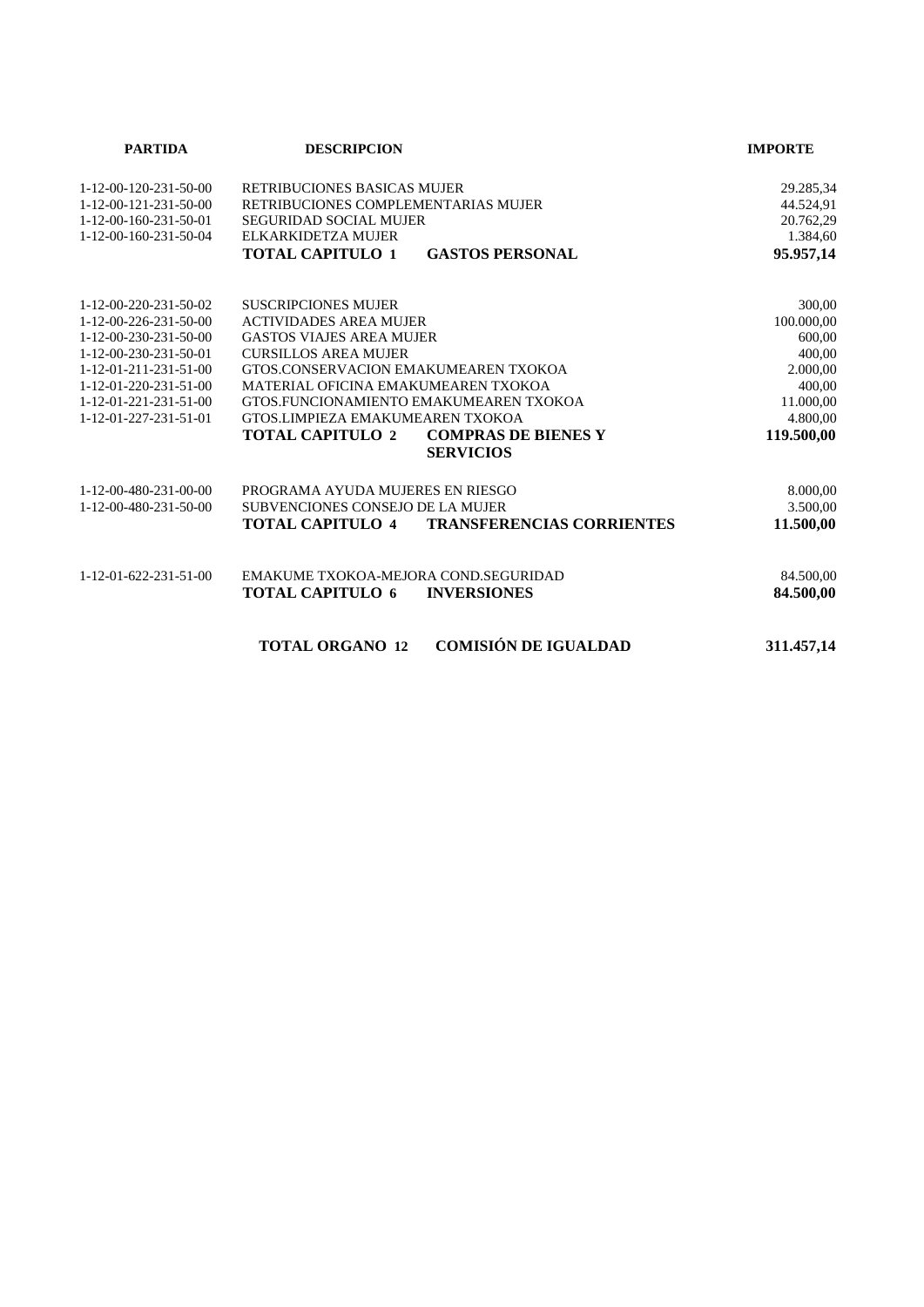| <b>PARTIDA</b>                      | <b>DESCRIPCION</b>                                                        | <b>IMPORTE</b> |
|-------------------------------------|---------------------------------------------------------------------------|----------------|
| $1-13-00-120-931-00-00$             | RETRIBUC.BÁSICAS AREA ECONOMICA                                           | 171.237,83     |
| $1-13-00-121-931-00-00$             | RETRIBUC.COMPLEM.AREA ECONOMICA                                           | 306.111,69     |
| $1 - 13 - 00 - 160 - 931 - 00 - 01$ | SEGURIDAD SOCIAL AREA ECONOMICA                                           | 127.390,14     |
| 1-13-00-160-931-00-04               | ELKARKIDETZA AREA ECONOMICA                                               | 14.175,56      |
|                                     | TOTAL CAPITULO 1<br><b>GASTOS PERSONAL</b>                                | 618.915,22     |
|                                     |                                                                           |                |
| 1-13-00-224-920-00-00               | <b>SEGUROS MUNICIPALES</b>                                                | 105.000,00     |
| 1-13-00-226-920-00-99               | INDEMNIZ.FRANQUICIAS POLIZAS SEGURO                                       | 6.000,00       |
| 1-13-00-226-931-00-99               | <b>GASTOS RESTO COMISIONES BANCARIAS</b>                                  | 1.000,00       |
| 1-13-00-227-920-00-07               | <b>CONTRATO ASESORAMIENTO SEGUROS MPLES</b>                               | 4.100,00       |
| 1-13-00-227-931-00-07               | AUDITORIA CONTABLE                                                        | 10.500,00      |
| 1-13-00-227-932-00-09               | SERV.SUBCONT.INSPECC.Y RECAUDACION                                        | 160.000,00     |
| $1 - 13 - 00 - 230 - 931 - 00 - 00$ | GASTOS VIAJE AREA ECONOMICA                                               | 1.000,00       |
| 1-13-00-230-931-00-01               | <b>GASTOS CURSILLO AREA ECONOMICA</b>                                     | 1.000,00       |
|                                     | <b>COMPRAS DE BIENES Y</b><br><b>TOTAL CAPITULO 2</b><br><b>SERVICIOS</b> | 288.600,00     |
|                                     |                                                                           |                |

**TOTAL ORGANO 13 HACIENDA 907.515,22**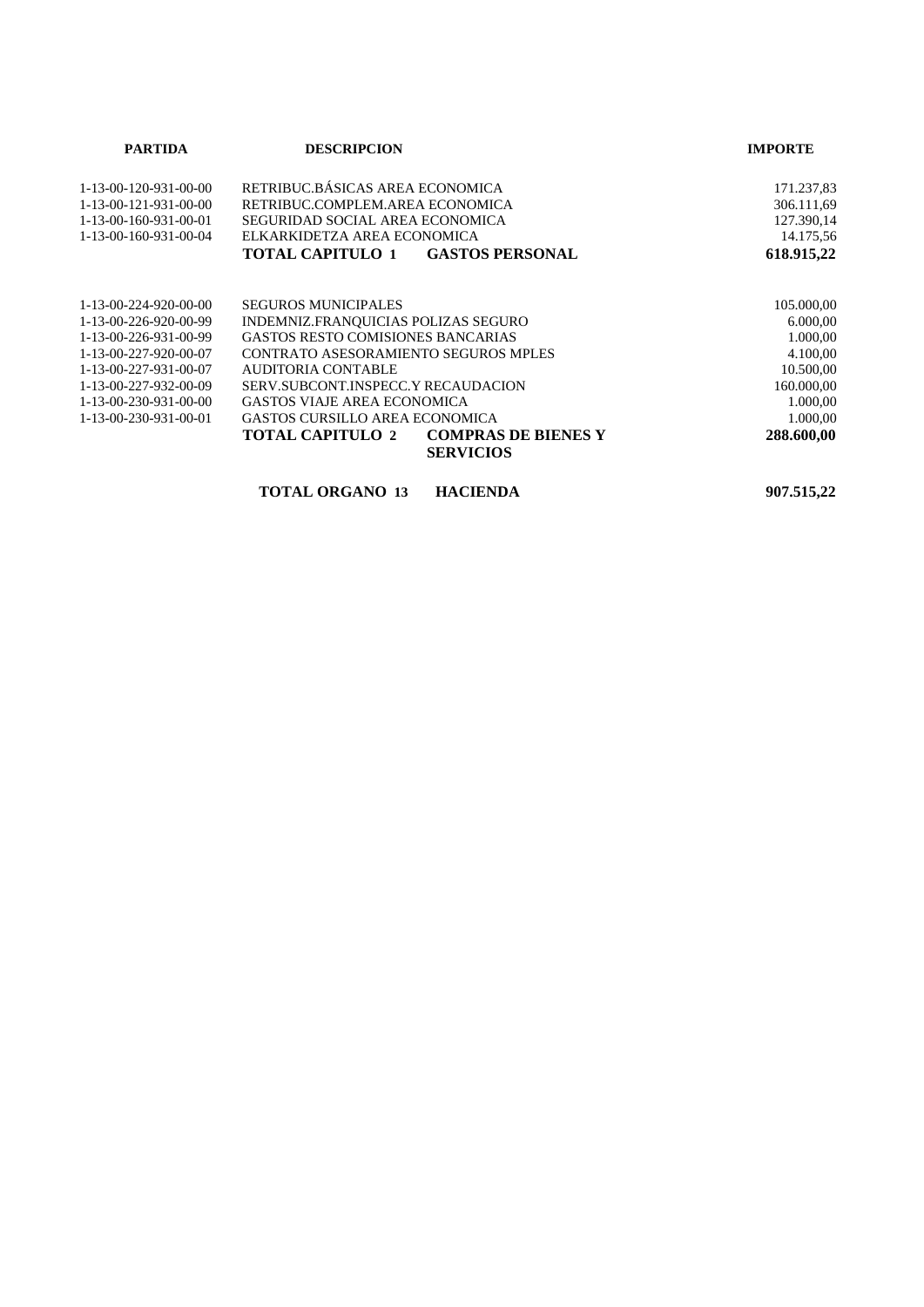| <b>PARTIDA</b>                      | <b>DESCRIPCION</b>                                          | <b>IMPORTE</b> |
|-------------------------------------|-------------------------------------------------------------|----------------|
|                                     |                                                             |                |
| 1-14-00-120-241-00-00               | RETRIB.BASICAS PERSONAL AREA EMPLEO                         | 17.319,96      |
| 1-14-00-121-241-00-00               | RETRIB.COMPL.PERSONAL AREA EMPLEO                           | 26.478,72      |
| 1-14-00-160-241-00-01               | SEGURIDAD SOCIAL AREA EMPLEO                                | 13.954,92      |
| 1-14-00-160-241-00-04               | ELKARKIDETZA PERSONAL AREA EMPLEO                           | 1.384,60       |
| 1-14-01-131-241-00-00               | PERSONAL EVENTUAL FOMENTO EMPLEO                            | 322.336,24     |
| 1-14-01-160-241-00-01               | S.SOCIAL FOMENTO EMPLEO PROGRAMA                            | 111.779,18     |
|                                     | <b>TOTAL CAPITULO 1</b><br><b>GASTOS PERSONAL</b>           | 493.253,62     |
|                                     |                                                             |                |
| 1-14-00-220-241-00-02               | <b>SUSCRIPCIONES AREA EMPLEO</b>                            | 2.000,00       |
| 1-14-00-226-241-10-00               | FERIA DEL EMPLEO                                            | 25.000,00      |
| $1-14-00-226-322-02-00$             | ACTIVIDAD COMERCIO Y AGRICULTURA                            | 20.000,00      |
| 1-14-00-226-326-00-00               | ACTIVIDAD. AREA EMPLEO-CURSO FORMAC. OCUPA                  | 20.000,00      |
| $1-14-00-226-431-00-00$             | <b>ESTUDIO LOCALES VACIOS</b>                               | 5.000,00       |
| 1-14-00-226-432-00-01               | PUNTO INFORMACION TURISMO                                   | 1,00           |
| 1-14-00-226-334-00-03               | EXPOSICION BIXENTE BARANDIARAN ERREMENTA                    | 30.000,00      |
| 1-14-00-230-241-00-00               | <b>GASTOS VIAJE EMPLEO</b>                                  | 500,00         |
| $1-14-00-230-241-00-01$             | <b>GASTOS CURSILLOS EMPLEO</b>                              | 1.500,00       |
| 1-14-01-212-334-00-00               | MANTENIMIENTO COLECCION INDUSTRIAL                          | 3.000,00       |
|                                     | <b>TOTAL CAPITULO 2</b><br><b>COMPRAS DE BIENES Y</b>       | 107.001,00     |
|                                     | <b>SERVICIOS</b>                                            |                |
| 1-14-00-421-241-00-00               | MANCOMUNIDAD-AREA EMPLEO                                    | 56.058,29      |
| 1-14-00-421-432-00-00               | MANCOMUNIDAD-SERV.TURISMO                                   | 70.196,35      |
| 1-14-00-470-412-00-01               | <b>SUBVENCION JAKION SL</b>                                 | 6.000,00       |
| 1-14-00-471-241-00-00               | AYUDAS CONTRATAC. PARADOS                                   | 100.000,00     |
| 1-14-00-480-241-20-00               | FDO.AYUDA CREACION NUEVAS EMPRESAS                          | 35.000,00      |
| 1-14-00-480-241-30-00               | BECAS PRACTICAS DE NUEVOS TITULADOS                         | 50.000,00      |
| 1-14-00-481-431-00-00               | APORTACION IBAIARTE-PROMOCION COMERCIO                      | 31.000,00      |
| 1-14-00-481-231-00-99               | GUREAK; PROGRAMA PAUSO BERRIAK                              | 7.000,00       |
| 1-14-01-470-422-00-00               | <b>SUBV.CEI-SAIOLAN</b>                                     | 20.000,00      |
| $1 - 14 - 02 - 421 - 241 - 00 - 00$ | <b>SERVICIO AGENCIA DESARROLLO</b>                          | 49.115,82      |
|                                     | <b>TRANSFERENCIAS CORRIENTES</b><br><b>TOTAL CAPITULO 4</b> | 424.370,46     |
|                                     |                                                             |                |
| $1-14-00-622-172-00-00$             | <b>EKOZENTER</b>                                            | 1,00           |
|                                     | <b>TOTAL CAPITULO 6</b><br><b>INVERSIONES</b>               | 1,00           |
|                                     |                                                             |                |
|                                     | <b>TOTAL ORGANO 14</b><br><b>EMPLEO</b>                     | 1.024.626,08   |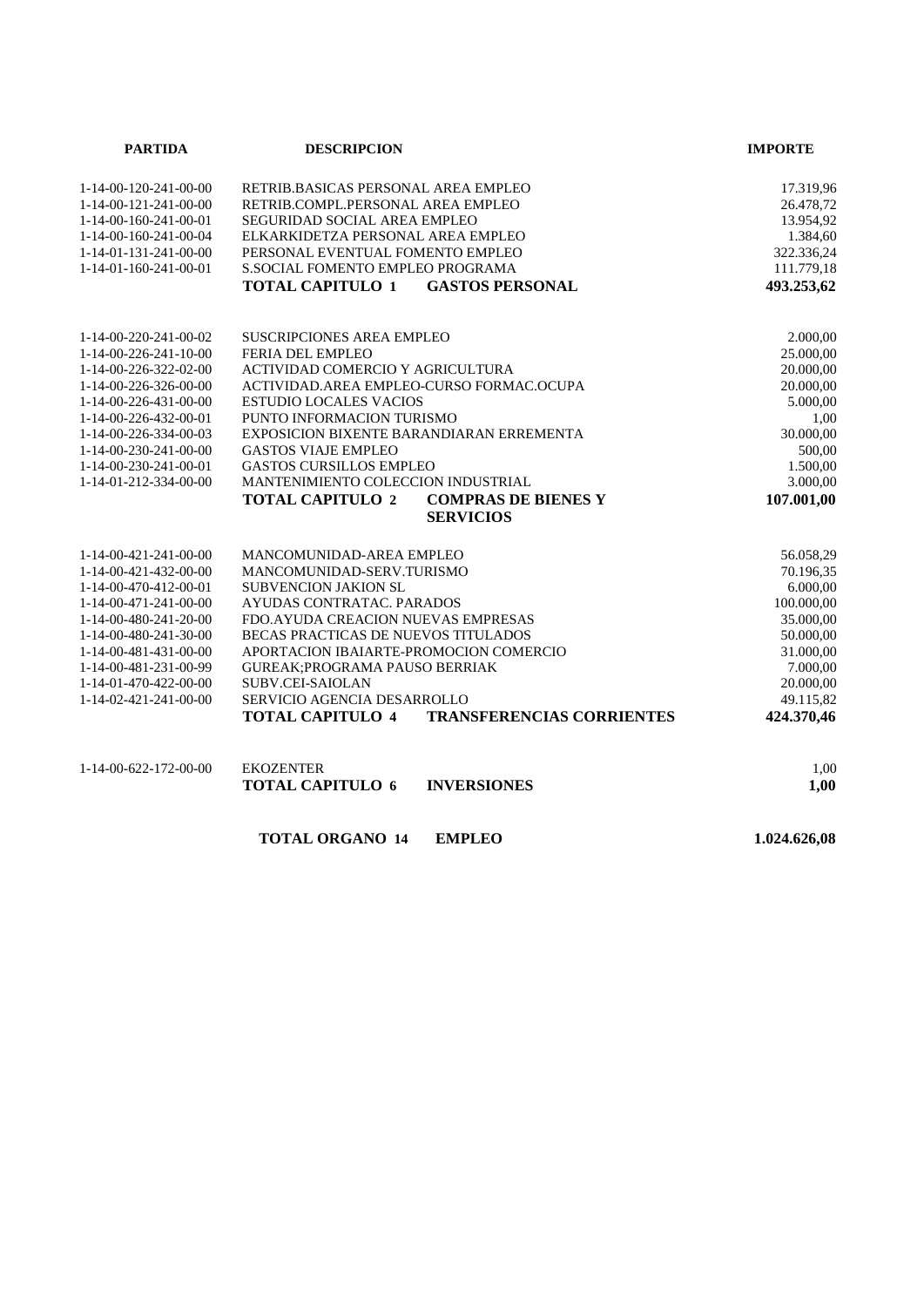| <b>PARTIDA</b>                                               | <b>DESCRIPCION</b>                                                                                                     | <b>IMPORTE</b>                      |
|--------------------------------------------------------------|------------------------------------------------------------------------------------------------------------------------|-------------------------------------|
| 1-15-10-431-231-90-00                                        | APORTACION DEFICIT ITURBIDE EGOITZA<br><b>TRANSFERENCIAS CORRIENTES</b><br><b>TOTAL CAPITULO 4</b>                     | 96.719,73<br>96.719,73              |
| 1-15-10-622-231-90-01<br>$1 - 15 - 10 - 625 - 231 - 90 - 00$ | AMPLIACION SALIDA EMERGENCIAS ITURBIDE<br><b>INVERSIONES ITURBIDE</b><br><b>INVERSIONES</b><br><b>TOTAL CAPITULO 6</b> | 12.000,00<br>40.000,00<br>52.000,00 |
|                                                              | <b>TOTAL ORGANO 15</b><br><b>ITURBIDE EGOITZA</b>                                                                      | 148.719,73                          |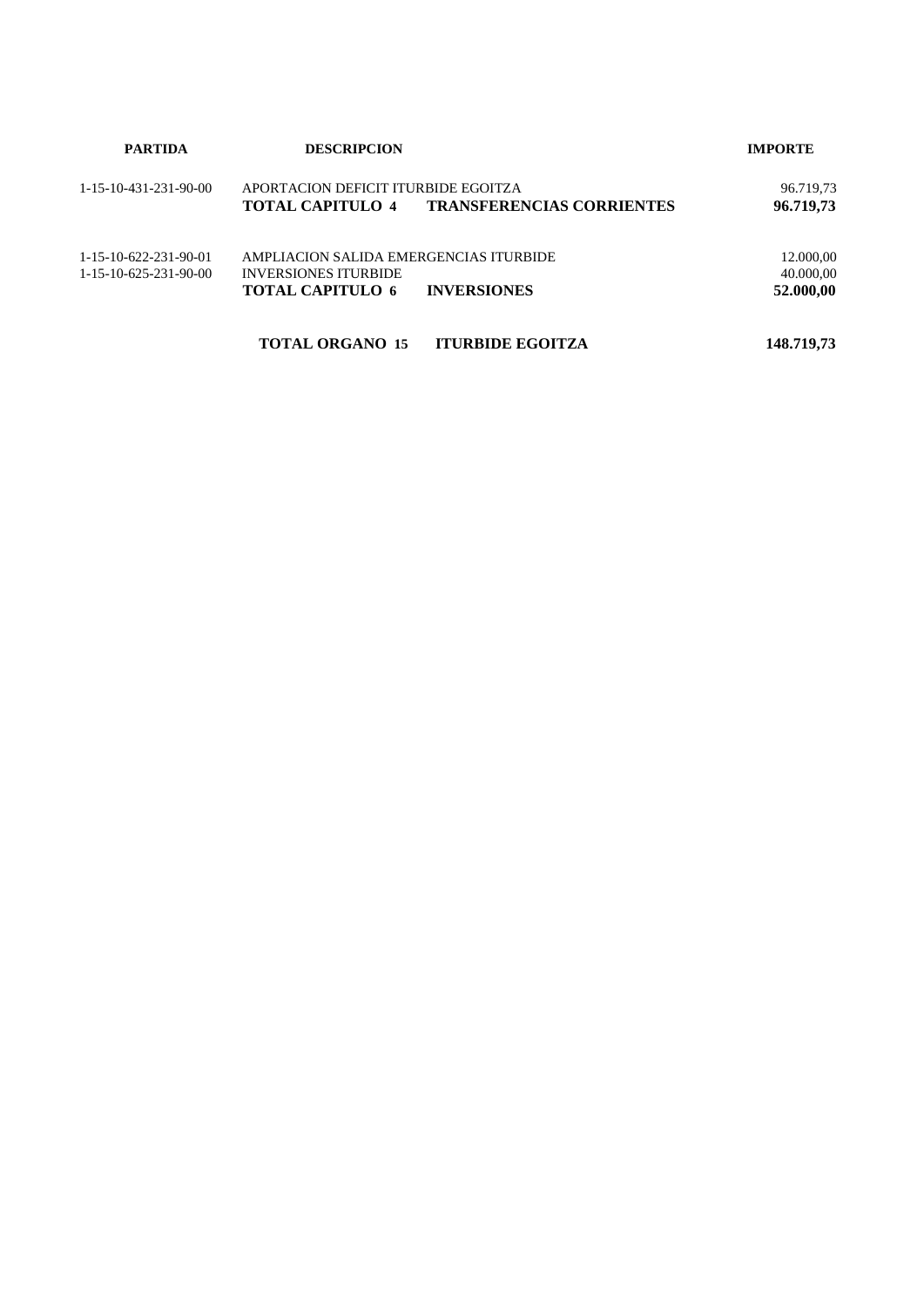| <b>PARTIDA</b>          | <b>DESCRIPCION</b>                                                        | <b>IMPORTE</b> |
|-------------------------|---------------------------------------------------------------------------|----------------|
|                         |                                                                           |                |
| 1-16-20-120-340-00-00   | RETRIBUCIONES BASICAS DEPORTES                                            | 142.204,30     |
| 1-16-20-121-340-00-00   | RETRIBUCIONES COMPLEMENTARIAS DEPORTES                                    | 281.599,40     |
| 1-16-20-130-340-00-00   | PERSONAL LABORAL DEPORTES                                                 | 57.385,93      |
| 1-16-20-131-340-00-00   | PERSONAL TEMPORAL DEPORTES                                                | 5.878,38       |
| 1-16-20-160-340-00-01   | SEGURIDAD SOCIAL DEPORTES                                                 | 144.688,23     |
| 1-16-20-160-340-00-04   | ELKARKIDETZA DEPORTES                                                     | 7.011,20       |
|                         | <b>TOTAL CAPITULO 1</b><br><b>GASTOS PERSONAL</b>                         | 638.767,44     |
|                         |                                                                           |                |
|                         |                                                                           |                |
| 1-16-20-211-342-10-00   | REPARACIONES MUSAKOLA                                                     | 35.000,00      |
| 1-16-20-211-342-10-01   | REPARACIONES CON CARGO A SEGUROS                                          | 3.000,00       |
| 1-16-20-211-342-20-01   | REPARACIONES UARKAPE                                                      | 6.700,00       |
| 1-16-20-211-342-30-01   | <b>ITURRIPE - REPARACIONES</b>                                            | 2.000,00       |
| 1-16-20-212-342-10-00   | CONTRATO MANTENIMIENTO MAQUINARIA                                         | 10.000,00      |
| 1-16-20-220-340-00-00   | DEPORTES-MATERIAL DE OFICINA                                              | 2.500,00       |
| 1-16-20-221-342-10-01   | ENERGIA ELECTRICA MUSAKOLA                                                | 144.000,00     |
| 1-16-20-221-342-20-01   | UARKAPE - ENERGIA ELECTRICA                                               | 39.000,00      |
| 1-16-20-221-342-30-01   | <b>ITURRIPE - ENERGIA ELECTRICA</b>                                       | 16.500,00      |
| 1-16-20-221-342-10-02   | AGUA Y BASURAS MUSAKOLA                                                   | 89.000,00      |
| 1-16-20-221-342-20-02   | <b>UARKAPE - AGUA</b>                                                     | 2.500,00       |
| 1-16-20-221-342-30-02   | <b>ITURRIPE - AGUA</b>                                                    | 4.600,00       |
| 1-16-20-221-342-10-03   | <b>GAS MUSAKOLA</b>                                                       | 129.000,00     |
| 1-16-20-221-342-20-03   | <b>UARKAPE - GAS</b>                                                      | 14.000,00      |
| 1-16-20-221-342-30-03   | <b>ITURRIPE - GAS</b>                                                     | 12.500,00      |
| 1-16-20-221-342-10-05   | <b>VESTUARIO PERSONAL DEPORTES</b>                                        | 2.000,00       |
| 1-16-20-221-342-10-08   | DEPORTES-BOTIQUIN                                                         | 400,00         |
| 1-16-20-221-342-10-09   | DEPORTES-PRODUCTOS LIMPIEZA                                               | 4.000,00       |
| 1-16-20-221-342-10-12   | CLORO, ALQUICIDAS Y MAT. PISCINA Y VESTUARIOS                             | 12.700,00      |
| 1-16-20-221-342-10-99   | <b>MATERIAL DEPORTIVO</b>                                                 | 1.500,00       |
| 1-16-20-222-340-00-01   | <b>GASTOS COMUNICACIONES Y PORTES</b>                                     | 4.600,00       |
| 1-16-20-224-340-00-00   | DEPORTES-SEGUROS                                                          | 12.500,00      |
| 1-16-20-226-340-00-03   | PUBLICIDAD Y PROPAGANDA                                                   | 5.000,00       |
| 1-16-20-226-342-10-06   | CAMPAÑA VERANO Y ACTIVIDADES DEPORTIVAS                                   | 1.000,00       |
| 1-16-20-226-340-00-99   | <b>COMISIONES BANCARIAS DEPORTES</b>                                      | 200,00         |
| 1-16-20-226-342-20-99   | <b>UARKAPE - OTROS GASTOS</b>                                             | 2.000,00       |
| 1-16-20-226-342-30-99   | <b>ITURRIPE - OTROS GASTOS</b>                                            | 500,00         |
| 1-16-20-227-342-10-01   | <b>SERVICIO LIMPIEZA</b>                                                  | 186.000,00     |
| 1-16-20-227-342-10-04   | SERVICIOS ACTIVIDADES DEPORTIVAS                                          | 66.000,00      |
| 1-16-20-227-342-10-99   | PRESTACION OTROS SERVICIOS DEPORTIVOS                                     | 18.100,00      |
| 1-16-20-230-340-00-00   | <b>GASTOS VIAJES DEPORTES</b>                                             | 400,00         |
| 1-16-20-230-340-00-01   | <b>CURSILLOS DEPORTES</b>                                                 | 300,00         |
|                         | <b>TOTAL CAPITULO 2</b><br><b>COMPRAS DE BIENES Y</b><br><b>SERVICIOS</b> | 827.500,00     |
|                         |                                                                           |                |
| 1-16-20-421-341-00-00   | MANCOMUNIDAD-SERV.DEPORTES                                                | 9.607,18       |
| 1-16-20-480-326-00-01   | LEK- SUBVENCION DEPORTE ESCOLAR                                           | 39.000,00      |
| 1-16-20-480-341-00-01   | SUBV. ENT.DEPORTIVAS CONCURRENCIA CAMPETITIVA                             | 75.000,00      |
| 1-16-20-480-341-10-01   | SUBV. DIRECTAS ACTIVID. EXTRAORDINARIAS DEPORTES                          | 17.000,00      |
|                         | <b>TOTAL CAPITULO 4</b><br><b>TRANSFERENCIAS CORRIENTES</b>               | 140.607,18     |
|                         |                                                                           |                |
| $1-16-20-622-340-00-00$ | <b>INVERSIONES AREA DEPORTES</b>                                          | 100.000,00     |
|                         | <b>TOTAL CAPITULO 6</b><br><b>INVERSIONES</b>                             | 100.000,00     |
|                         | <b>TOTAL ORGANO 16</b>                                                    | 1.706.874,62   |
|                         | <b>AUKEA</b>                                                              |                |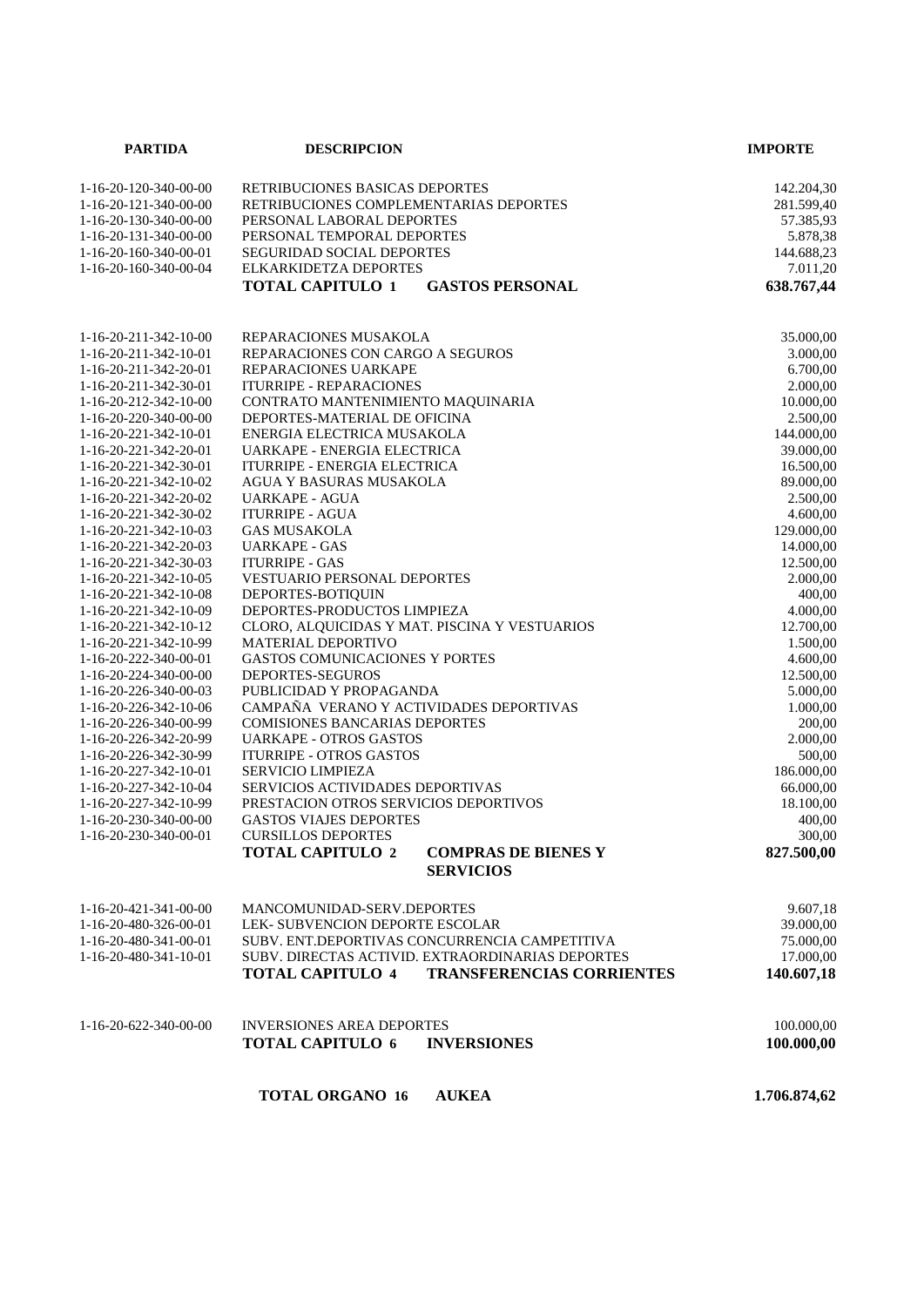**PARTIDA DESCRIPCION IMPORTE**

**TOTAL GASTO 31.525.278,80**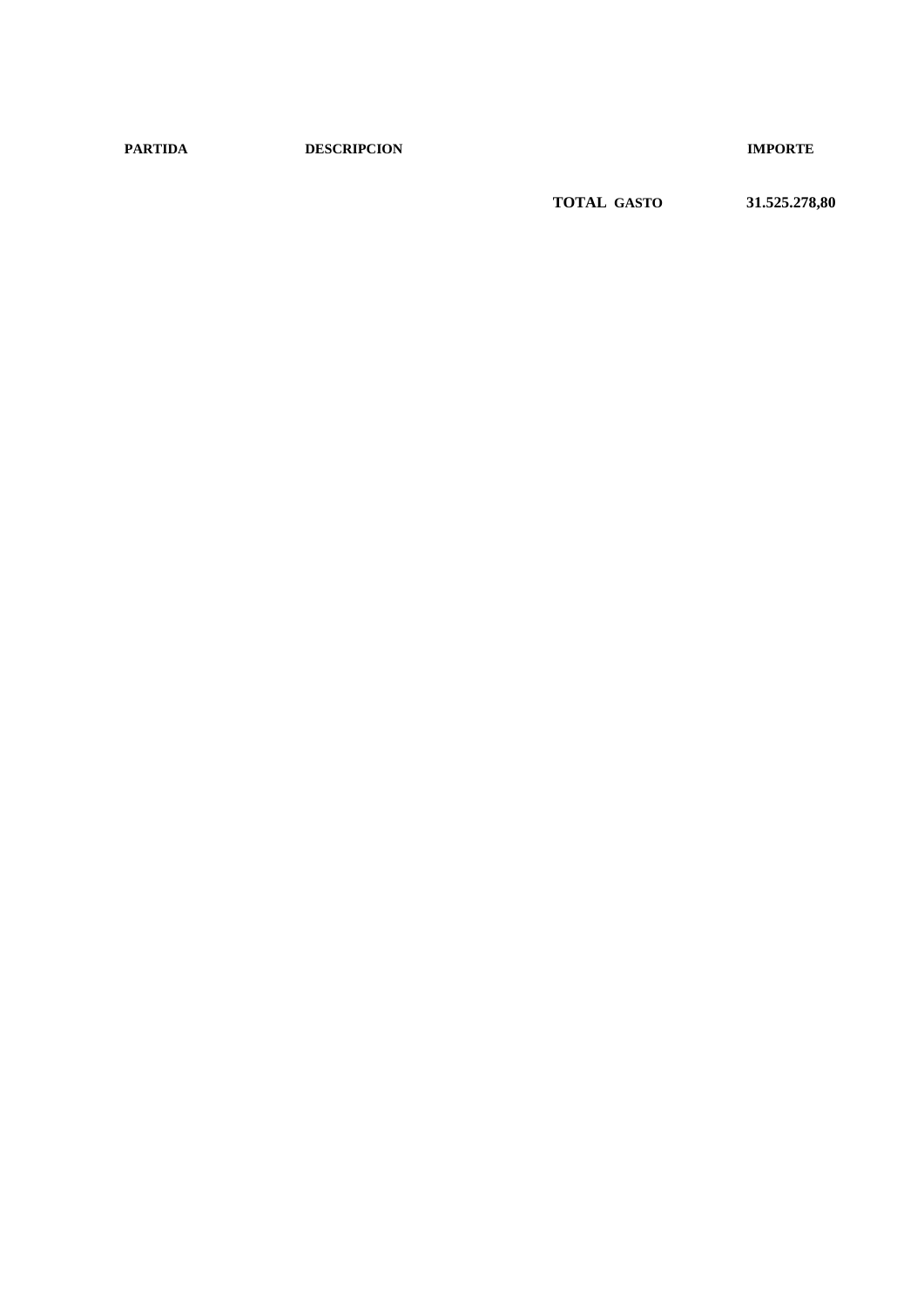| PARTIDA               | <b>DESCRIPCION</b>                                                                                  | <b>IMPORTE</b>         |
|-----------------------|-----------------------------------------------------------------------------------------------------|------------------------|
| 2-01-00-420-000-00-01 | DIPUT-SUBV.PROCESOS PARTIC.CIUDADANA<br><b>TRANSFERENCIAS CORRIENTES</b><br><b>TOTAL CAPITULO 4</b> | 10.000,00<br>10.000,00 |
|                       | <b>ORGANOS DE GOBIERNO</b><br><b>TOTAL ORGANO 01</b>                                                | 10.000,00              |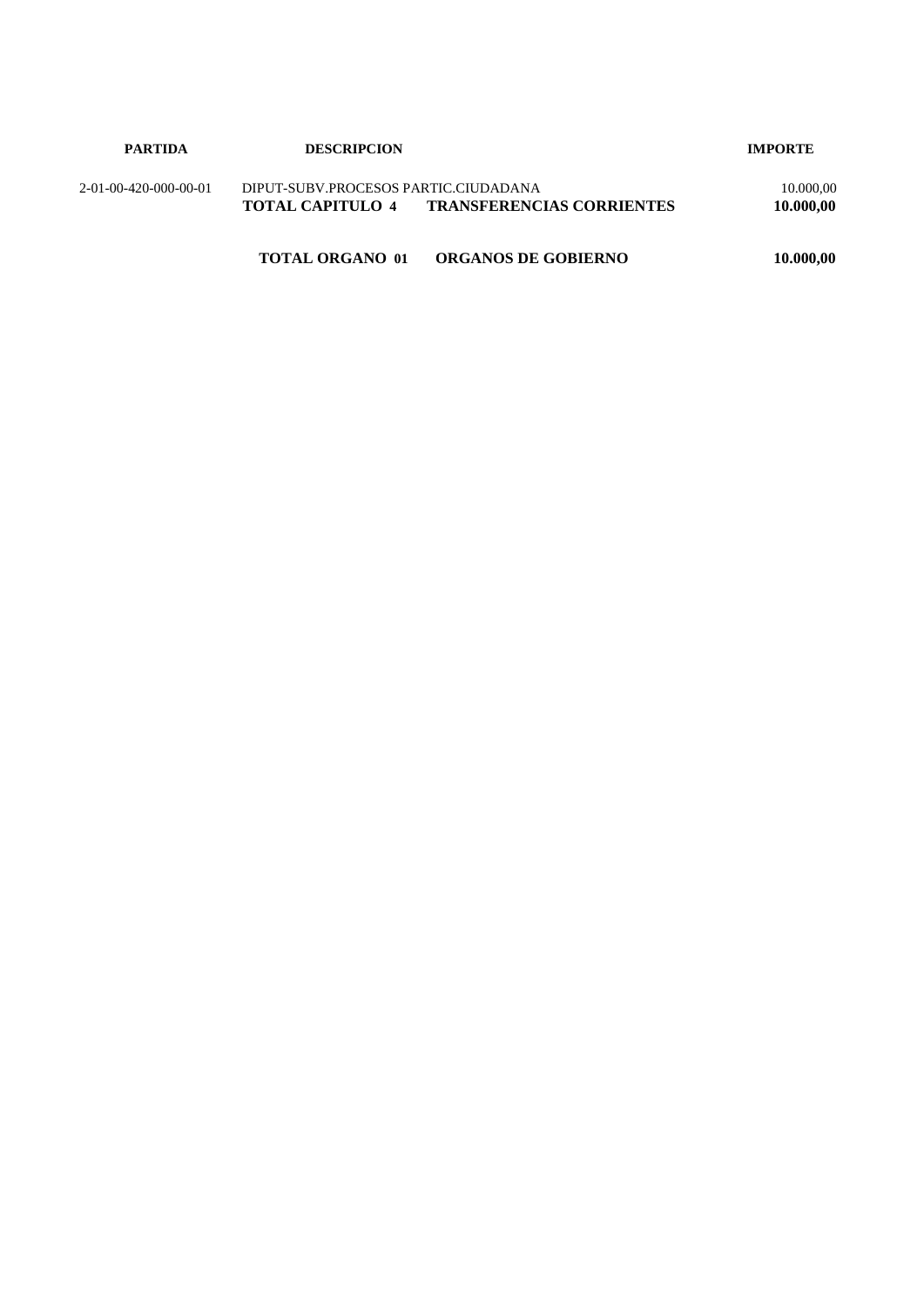| <b>PARTIDA</b>                      | <b>DESCRIPCION</b>                                          | <b>IMPORTE</b> |  |
|-------------------------------------|-------------------------------------------------------------|----------------|--|
| 2-02-00-300-000-00-01               | <b>VENTA PUBLICACIONES</b>                                  | 500,00         |  |
| $2 - 02 - 00 - 310 - 000 - 00 - 16$ | APORTACION PARTIC.ACTIV.CULTURA                             | 120.000,00     |  |
| $2-02-00-310-000-01-16$             | <b>INGRESO POR ACTIVIDADES FESTEJO</b>                      | 10.000,00      |  |
| 2-02-00-321-000-00-05               | BARRACAS Y PUESTOS VENTA AMBULANTE                          | 20.000,00      |  |
| 2-02-01-310-000-00-04               | INGRESOS FOTOKOPIADORA KULTURATE                            | 2.500,00       |  |
| 2-02-04-340-000-00-01               | PRECIO PUBLICO CESION AMAIA Y KULTURATE                     | 35.000,00      |  |
|                                     | <b>TOTAL CAPITULO 3</b><br><b>TASAS</b>                     | 188.000,00     |  |
|                                     |                                                             |                |  |
| 2-02-00-410-000-01-01               | <b>G.VASCO:SUBV.ACTIDADES CULTURALES</b>                    | 6.000,00       |  |
| 2-02-00-420-000-00-04               | SUBVENCIONES ACTIVIDADES KULTURA                            | 18.000,00      |  |
| 2-02-00-471-000-00-01               | APORTACION ACTIVID FIESTAS                                  | 500,00         |  |
| 2-02-01-410-000-00-09               | <b>SUBV.ADOUISICION LIBROS KULTURATE</b>                    | 11.000,00      |  |
| $2 - 02 - 01 - 410 - 000 - 00 - 10$ | SUBV.DINAMIZACION BIBLIOTECA                                | 3.000,00       |  |
|                                     | <b>TOTAL CAPITULO 4</b><br><b>TRANSFERENCIAS CORRIENTES</b> | 38.500,00      |  |
|                                     |                                                             |                |  |
| 2-02-00-720-000-00-01               | DIPUTACION-PROYECTO MURUGAIN                                | 3.500,00       |  |
| 2-02-01-710-000-00-01               | G.VASCO-SUBV.EQUIP.KULTURATE                                | 10.000,00      |  |
|                                     | <b>TOTAL CAPITULO 7</b><br><b>TRANSFERENCIAS CAPITAL</b>    | 13.500,00      |  |
|                                     |                                                             |                |  |

| <b>TOTAL ORGANO 02</b> | <b>CULTURA</b> | 240.000,00 |
|------------------------|----------------|------------|
|------------------------|----------------|------------|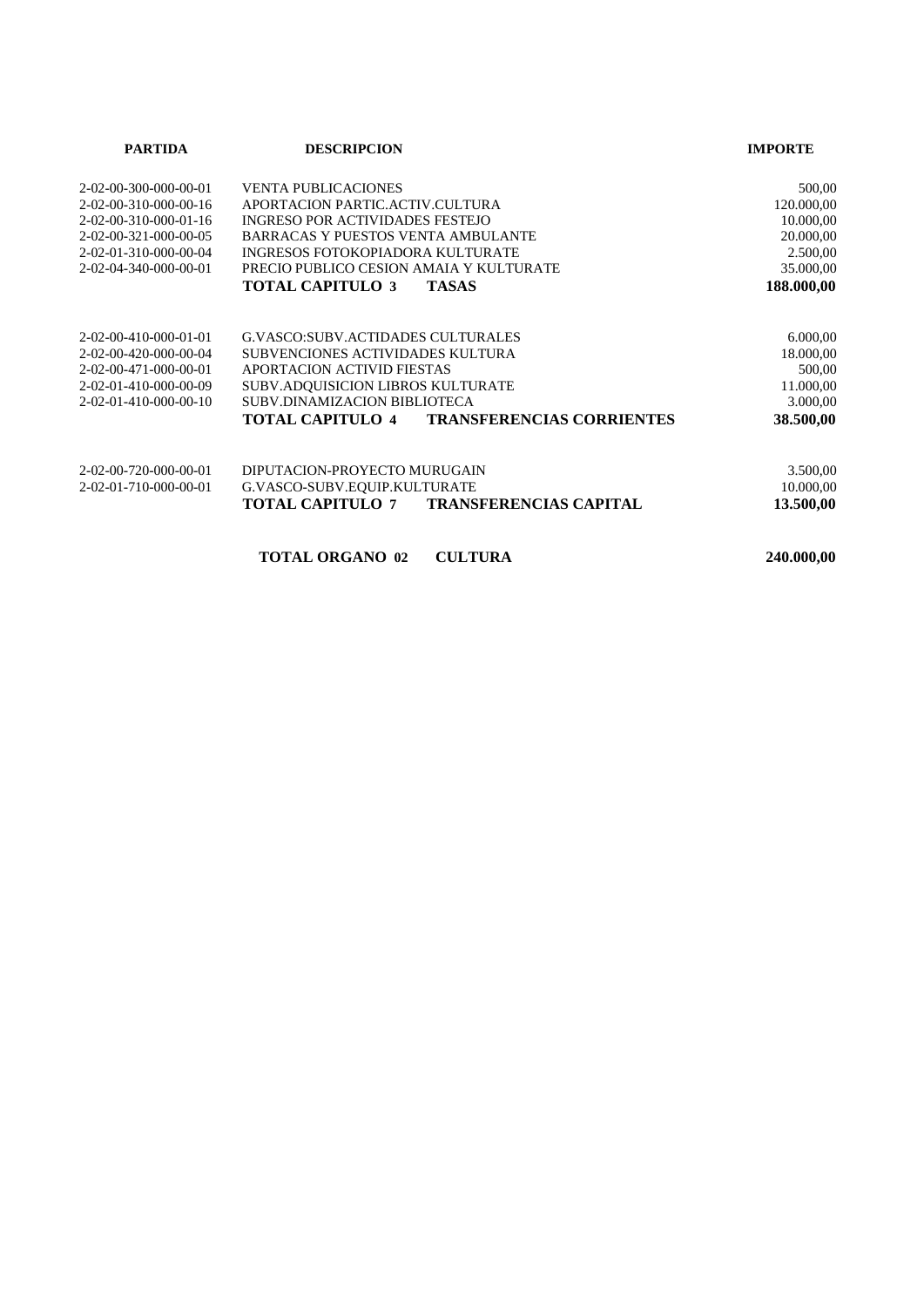| <b>PARTIDA</b>        | <b>DESCRIPCION</b>                          |                         | <b>IMPORTE</b>               |
|-----------------------|---------------------------------------------|-------------------------|------------------------------|
| 2-03-00-933-000-00-01 | <b>PRESTAMOS</b><br><b>TOTAL CAPITULO 9</b> | <b>PRESTAMOS</b>        | 1.067.956,80<br>1.067.956,80 |
|                       | <b>TOTAL ORGANO 03</b>                      | <b>DEUDA FINANCIERA</b> | 1.067.956,80                 |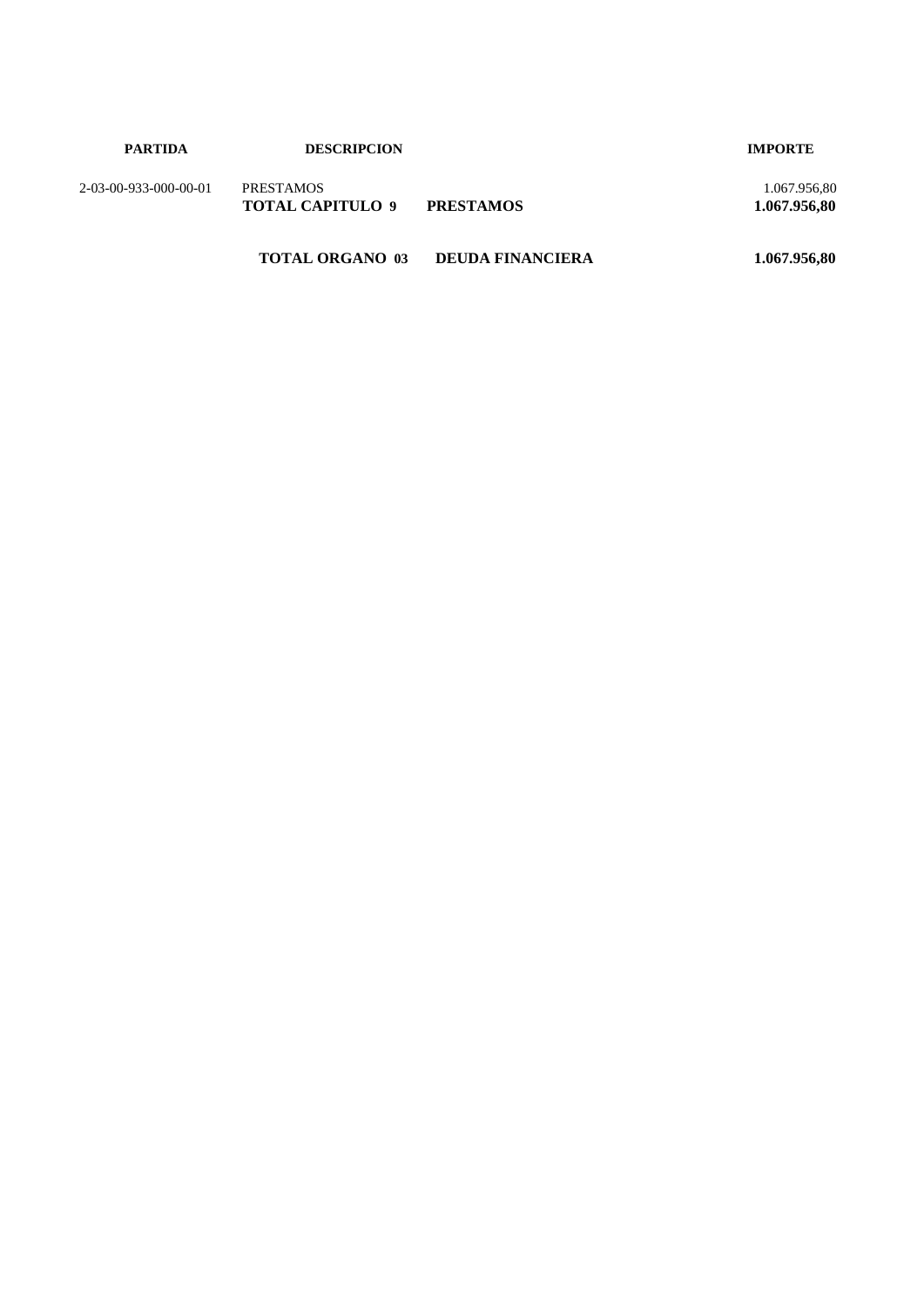| <b>PARTIDA</b>        | <b>DESCRIPCION</b>                                          | <b>IMPORTE</b> |
|-----------------------|-------------------------------------------------------------|----------------|
| 2-04-00-310-000-00-14 | REINTEGRO AYUDAS URGENCIA-C.BIENESTAR                       | 3.500,00       |
| 2-04-00-310-000-00-15 | APORTACION PARTICULARES AYUDA A DOMICILI                    | 90.000,00      |
| 2-04-00-340-000-00-01 | TASA PRESTACION AYUDA TECNICA                               | 450,00         |
| 2-04-00-391-000-00-01 | SANCIONES BIENESTAR SOCIAL                                  | 100,00         |
| 2-04-05-310-000-00-15 | APORTACION PARTICULARES VIV.TUTELADA                        | 56.000,00      |
|                       | <b>TOTAL CAPITULO 3</b><br><b>TASAS</b>                     | 150.050,00     |
| 2-04-00-410-000-00-01 | G.VASCO-SUBV.PERS.SERV.SOCIALES                             | 40.000,00      |
| 2-04-00-410-000-01-01 | GOBIERNO VASCO SUBV.PROY.SERV.ACOGI.INMI                    | 7.500,00       |
| 2-04-00-420-000-00-01 | DIPUT.SUBV.PROY.SERV.ACOGIDA INMIGRANTES                    | 7.500,00       |
| 2-04-02-410-000-00-03 | G.VASCO-CONVENIO DROGODEPENDENCIA                           | 28.000,00      |
| 2-04-03-420-000-00-06 | PLAN ASISTENCIA DOMICILIARIA                                | 220.000,00     |
| 2-04-09-410-000-00-05 | PLAN DE POBREZA                                             | 175.000,00     |
|                       | <b>TRANSFERENCIAS CORRIENTES</b><br><b>TOTAL CAPITULO 4</b> | 478.000,00     |
| 2-04-00-540-000-00-01 | <b>ALQUILERES ONGIZATE</b>                                  | 1.000,00       |
|                       | <b>TOTAL CAPITULO 5</b><br><b>INGRESOS PATRIMONIALES</b>    | 1.000,00       |
|                       | <b>TOTAL ORGANO 04</b><br><b>BIENESTAR SOCIAL</b>           | 629.050,00     |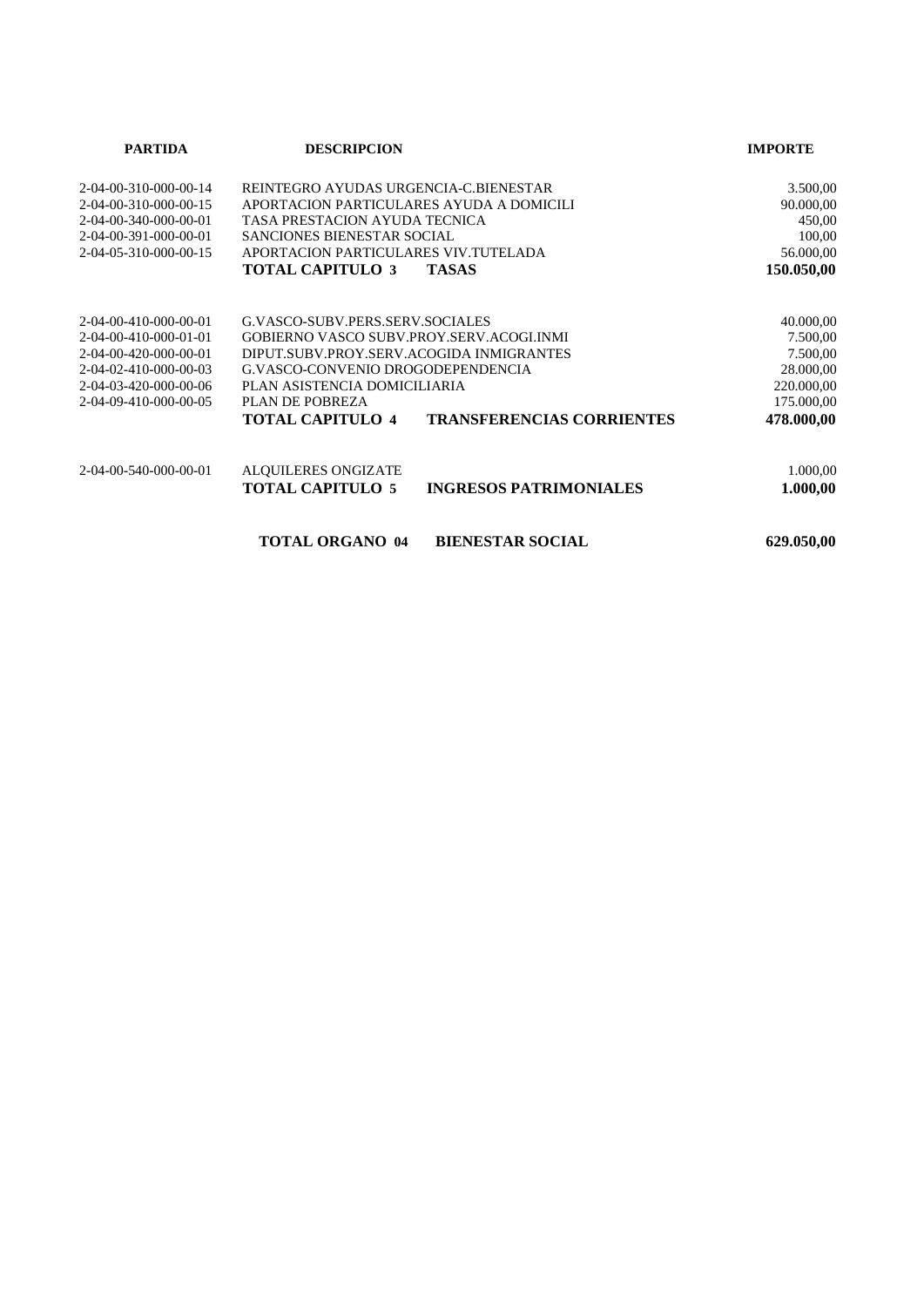| <b>PARTIDA</b>                           | <b>DESCRIPCION</b>                                        | <b>IMPORTE</b> |
|------------------------------------------|-----------------------------------------------------------|----------------|
| 2-05-00-282-000-00-01                    | <b>IMPUESTO DE CONSTRUCCIONES</b>                         | 500.000,00     |
| 2-05-00-282-000-01-01                    | IMPUESTO CONSTRUCCIONES POLIG.GARAIA                      | 1,00           |
| 2-05-00-282-000-02-01                    | <b>ICIO INSPECCION</b>                                    | 50.000,00      |
|                                          | <b>TOTAL CAPITULO 2</b><br><b>IMPUESTOS INDIRECTOS</b>    | 550.001,00     |
| 2-05-00-310-000-00-01                    | <b>TASA TERMITAS</b>                                      | 24.000,00      |
| 2-05-00-311-000-00-01                    | LICENCIAS DE APERTURA                                     | 60.000,00      |
| 2-05-00-312-000-00-01                    | LICENCIAS URBANISTICAS                                    | 70.000,00      |
| 2-05-00-321-000-00-03                    | OCUP.VIA PUBLICA-ESCOMBROS Y MAT.OBRA                     | 50.000,00      |
| 2-05-00-321-000-00-04                    | <b>MESAS Y VELADORES</b>                                  | 35.000,00      |
| 2-05-00-322-000-00-01                    | VADOS Y RESERVAS ESPACIOS                                 | 47.000,00      |
| 2-05-00-380-000-00-01                    | REINTEGRO EJEC.SUBSIDIARIA                                | 1.000,00       |
| 2-05-00-380-000-01-01                    | PRECIO PUBLICO ANUNCIOS                                   | 1.000,00       |
| 2-05-00-391-000-00-01                    | SANCIONES URBANISTICAS                                    | 50.000,00      |
|                                          | <b>TOTAL CAPITULO 3</b><br><b>TASAS</b>                   | 338.000,00     |
| 2-05-00-601-000-01-00                    | <b>ENAJENACION TERRENOS RUSTICOS</b>                      | 5.000,00       |
| $2 - 0.5 - 0.0 - 601 - 0.00 - 0.0 - 0.1$ | <b>ENAJEN.TERRENOS URB.</b>                               | 5.000,00       |
| 2-05-00-612-000-00-01                    | <b>ENAJENACION LOCALES</b>                                | 120.000,00     |
| 2-05-00-650-000-00-01                    | <b>CARGAS URBANISTICAS</b>                                | 25.000,00      |
| 2-05-00-651-000-00-01                    | INGRESOS APROVECHAMIENTOS URBANISTICOS                    | 25.000,00      |
|                                          | <b>TOTAL CAPITULO 6</b><br><b>ENEJENACION INVERSIONES</b> | 180.000,00     |
| 2-05-00-710-000-01-02                    | G.VASCO-SUBV.PROGRAMA ACCESIBILIDAD                       | 20.000,00      |
|                                          | <b>TOTAL CAPITULO 7</b><br><b>TRANSFERENCIAS CAPITAL</b>  | 20.000,00      |
|                                          |                                                           |                |

**TOTAL ORGANO 05 URBANISMO 1.088.001,00**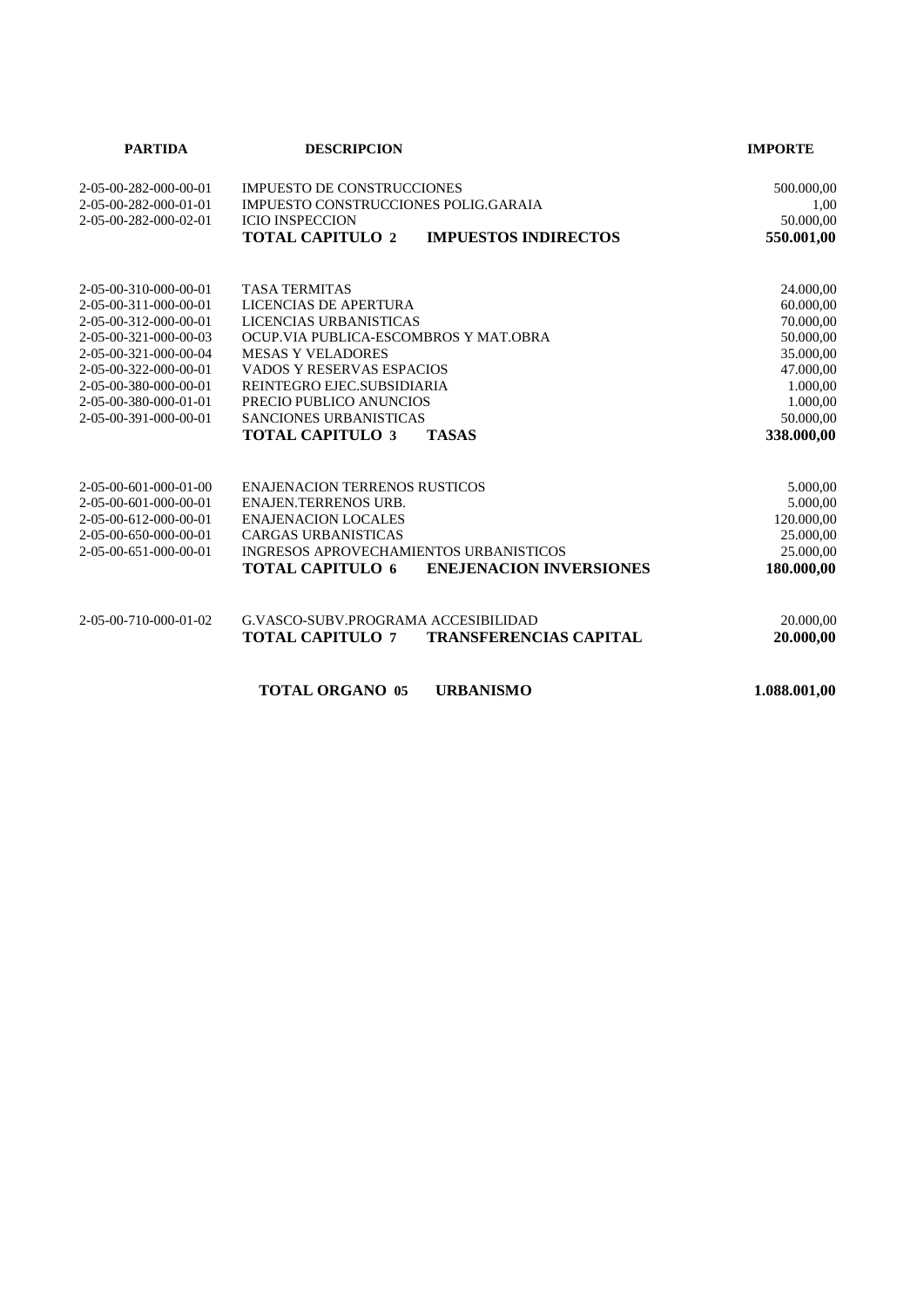| <b>PARTIDA</b>                      | <b>DESCRIPCION</b>                                              | <b>IMPORTE</b> |
|-------------------------------------|-----------------------------------------------------------------|----------------|
| 2-06-00-400-000-00-01               | INE-SUBVENCION ACTUALIZACION CENSO                              | 350,00         |
| $2 - 06 - 00 - 411 - 000 - 00 - 01$ | <b>IVAP-SUBV FORMACION PERSONAL</b>                             | 12.000,00      |
| 2-06-00-420-000-00-01               | DIPUTAC.-SUBV.RESTAURACION LIBROS                               | 4.000,00       |
|                                     | <b>TRANSFERENCIAS CORRIENTES</b><br>TOTAL CAPITULO 4            | 16.350,00      |
| 2-06-00-833-000-00-01               | REINTEGRO ANTICIPOS PERSONAL                                    | 90.000,00      |
| $2 - 06 - 00 - 833 - 000 - 01 - 01$ | REINTEGRO ANTICIPOS EXTRAS 2014                                 | 1.00           |
|                                     | <b>VARIACION ACTIVOS FINANCIEROS</b><br><b>TOTAL CAPITULO 8</b> | 90.001,00      |
|                                     | <b>COMISIÓN DE PERSONAL</b><br><b>TOTAL ORGANO 06</b>           | 106.351,00     |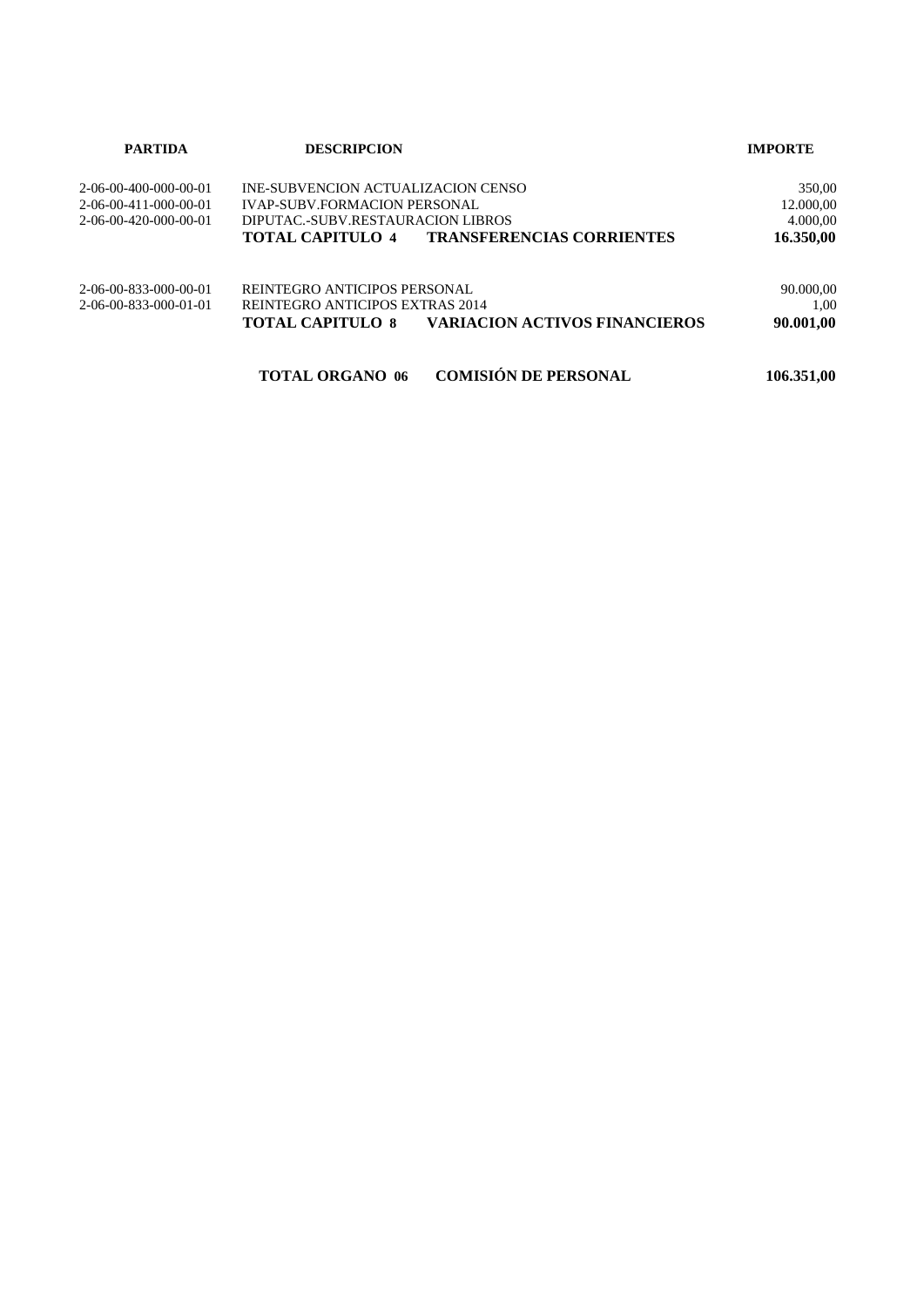| <b>PARTIDA</b>        | <b>DESCRIPCION</b>                                          | <b>IMPORTE</b> |
|-----------------------|-------------------------------------------------------------|----------------|
| 2-07-00-310-000-00-01 | TASA PASTOS KURTZETXIKI                                     | 1.000,00       |
| 2-07-00-340-000-00-01 | PRECIO PUBLICO CESION VAJILLAS REUTILIZABLES                | 1.000,00       |
| 2-07-00-341-000-00-01 | <b>IBERDROLA-FRAS.PLACAS SOLARES</b>                        | 20.000,00      |
| 2-07-04-310-000-00-15 | APORT.PARTICULARES HUERTAS GARAGARTZA                       | 3.500,00       |
| 2-07-06-310-000-00-11 | PRECIO EMA UDALA                                            | 9.000,00       |
|                       | <b>TOTAL CAPITULO 3</b><br><b>TASAS</b>                     | 34.500,00      |
| 2-07-05-410-000-00-01 | DIPUTACION-SUBV.TRABAJOS LIMPIEZA MONTES                    | 1.000,00       |
| 2-07-05-421-000-00-01 | MANC.APORT SERVI.MANTENIMIENTO AKEI                         | 22.000,00      |
| 2-07-06-421-000-00-01 | MANCOMUNIDAD-COLABORACION EMA                               | 8.000,00       |
|                       | <b>TOTAL CAPITULO 4</b><br><b>TRANSFERENCIAS CORRIENTES</b> | 31.000,00      |
| 2-07-00-619-000-00-01 | INGRESOS PATENTE-CONVENIO RECOGIDA ACEIT                    | 26.211,00      |
|                       | <b>TOTAL CAPITULO 6</b><br><b>ENEJENACION INVERSIONES</b>   | 26.211,00      |
| 2-07-00-710-000-00-01 | <b>G.VASCO-SUBV.TRABAJOS SUELOS CONTAMINADOS</b>            | 10.000,00      |
| 2-07-00-711-000-00-01 | EVE-SUBV OBRAS MEJORA EFIC. ENERG.                          | 10.000,00      |
| 2-07-05-720-000-00-01 | DIPUTACION-SUBV INV. EFICIENCIA ENERGETIC                   | 60.000,00      |
|                       | <b>TOTAL CAPITULO 7</b><br><b>TRANSFERENCIAS CAPITAL</b>    | 80.000,00      |
|                       | <b>TOTAL ORGANO 07</b><br><b>MEDIO AMBIENTE</b>             | 171.711,00     |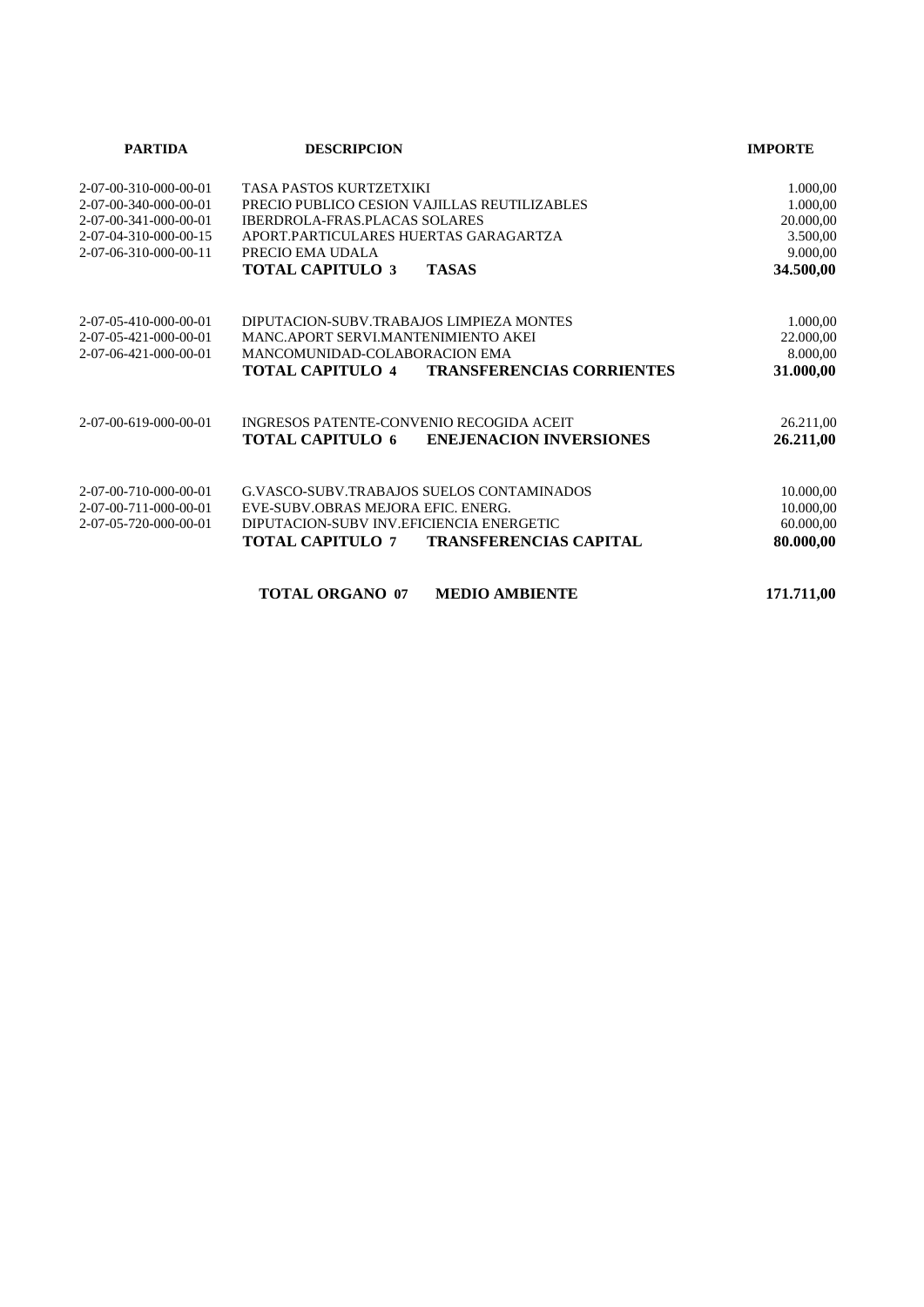| <b>PARTIDA</b>        | <b>DESCRIPCION</b>                                                     | <b>IMPORTE</b> |
|-----------------------|------------------------------------------------------------------------|----------------|
| 2-08-00-310-000-00-01 | TASA RECOGIDA E INCINERACION R.S.U.                                    | 1.720.000,00   |
| 2-08-00-310-000-01-01 | <b>BASURAS INSPECCION</b>                                              | 30.000,00      |
| 2-08-00-310-000-00-14 | TASA RECOGIDA Y CUSTODIA ANIMALES                                      | 500,00         |
| 2-08-00-310-000-00-19 | FACTURACIONES SERV.TRANSPORTE PUBLICO                                  | 60.000,00      |
| 2-08-00-311-000-00-02 | LICENCIAS DE TAXI                                                      | 500,00         |
| 2-08-00-340-000-00-14 | PRECIO SERVICIO PERSONAL Y MATERIAL                                    | 4.000,00       |
| 2-08-00-391-000-00-01 | MULTAS COMISION DE SERVICIOS                                           | 5.000,00       |
| 2-08-01-311-000-00-03 | <b>MERCADO</b>                                                         | 100.000,00     |
| 2-08-03-310-000-00-04 | EXPEDICION INFORMES POLICIA MUNICIPAL                                  | 4.000,00       |
| 2-08-03-310-000-00-05 | RECOGIDA Y RETIRADA DE VEHICULOS                                       | 10.000,00      |
| 2-08-03-310-000-00-06 | <b>INGRESOS OTA - TARJETAS RESIDENTES</b>                              | 1.000,00       |
| 2-08-03-391-000-00-01 | MULTAS POLICIA MUNICIPAL                                               | 60.000,00      |
| 2-08-03-391-000-01-01 | <b>MULTAS OTA</b>                                                      | 30.000,00      |
| 2-08-05-310-000-00-09 | TASA SUMINISTRO MUNICIPAL DE AGUA                                      | 2.700.000,00   |
| 2-08-10-310-000-00-03 | <b>TASA CEMENTERIO</b>                                                 | 120.000,00     |
| 2-08-12-321-000-00-99 | PRECIO PUBLICO UTILIZAC.CAMINOS RURALES                                | 1.000,00       |
|                       | <b>TOTAL CAPITULO 3</b><br><b>TASAS</b>                                | 4.846.000,00   |
| 2-08-05-471-000-00-01 | GARAIA-APORT.GTOS.CONTROL SANITARIO AGUA                               | 1.000,00       |
| 2-08-06-410-000-00-06 | <b>G.VASCO-SUBVENCION JUZGADO DE PAZ</b>                               | 5.000,00       |
|                       | <b>TOTAL CAPITULO 4</b><br><b>TRANSFERENCIAS CORRIENTES</b>            | 6.000,00       |
| 2-08-01-543-000-00-01 | <b>CONCESIONES MERCADO</b>                                             | 60.000,00      |
| 2-08-10-550-000-00-02 | CONCESIONES CEMENTERIO S.KRISTOBAL                                     | 1.000,00       |
| 2-08-11-550-000-00-01 | <b>CONCESIONES PARKING BITERI</b>                                      | 8.150,00       |
|                       | <b>TOTAL CAPITULO 5</b><br><b>INGRESOS PATRIMONIALES</b>               | 69.150,00      |
| 2-08-12-780-000-00-02 | APORT.PARTIC.OBRAS C.RURALES                                           | 1.000,00       |
|                       | <b>TRANSFERENCIAS CAPITAL</b><br><b>TOTAL CAPITULO 7</b>               | 1.000,00       |
|                       | <b>TOTAL ORGANO 08</b><br>SERVICIOS, MANTENIMIENTO Y<br><b>BARRIOS</b> | 4.922.150,00   |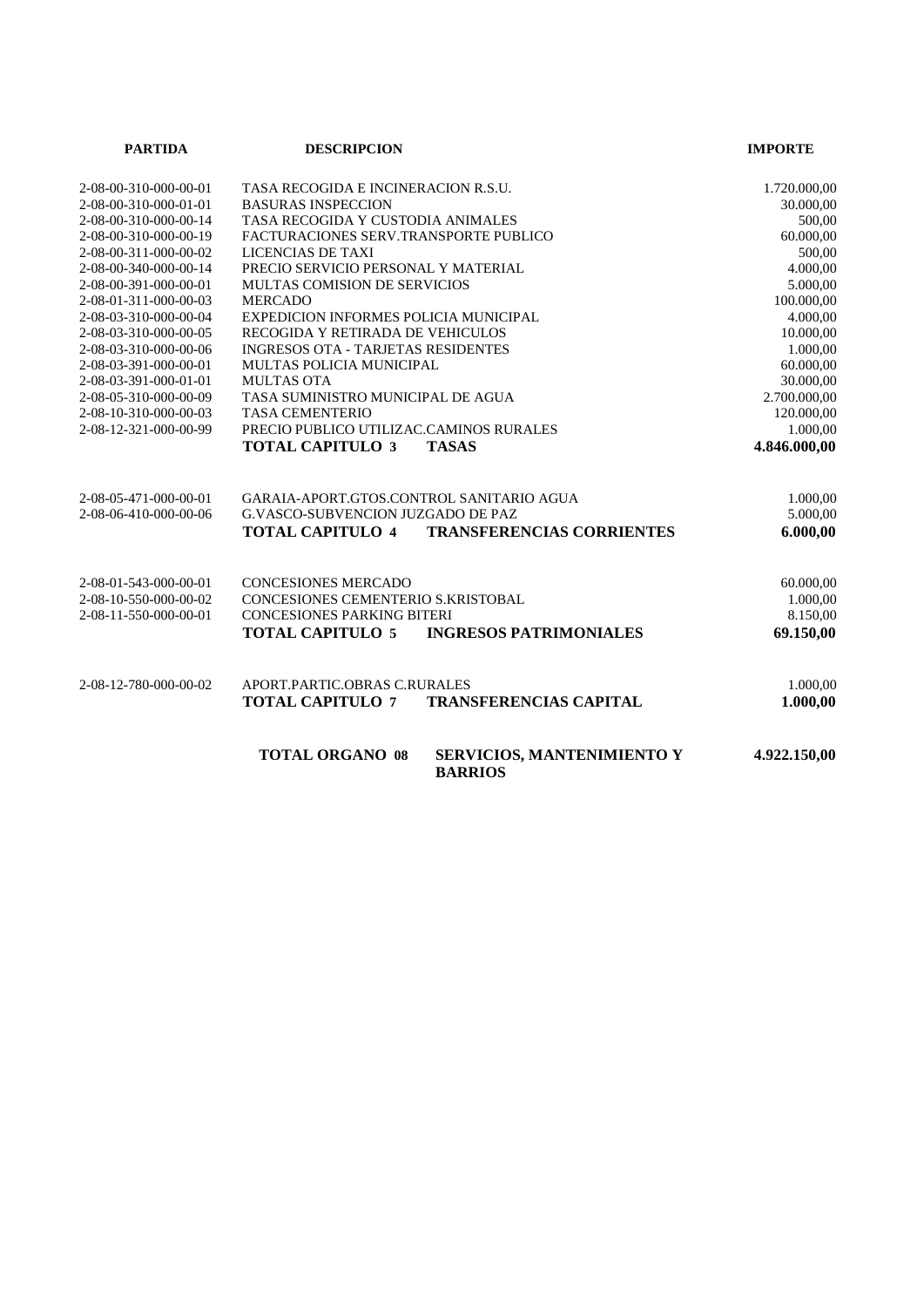| <b>PARTIDA</b>                      | <b>DESCRIPCION</b>                                                                             | <b>IMPORTE</b>           |
|-------------------------------------|------------------------------------------------------------------------------------------------|--------------------------|
| $2 - 09 - 00 - 471 - 000 - 00 - 02$ | KUTXA-SUBVENCION ESKOLA AGENDA<br><b>TRANSFERENCIAS CORRIENTES</b><br>TOTAL CAPITULO 4         | 400,00<br>400,00         |
| 2-09-00-710-000-00-01               | G.VASCO-SUBV.INVERSIONES ENSEÑANZA<br><b>TRANSFERENCIAS CAPITAL</b><br><b>TOTAL CAPITULO 7</b> | 102.000,00<br>102.000,00 |
|                                     | <b>ENSEÑANZA</b><br><b>TOTAL ORGANO 09</b>                                                     | 102.400,00               |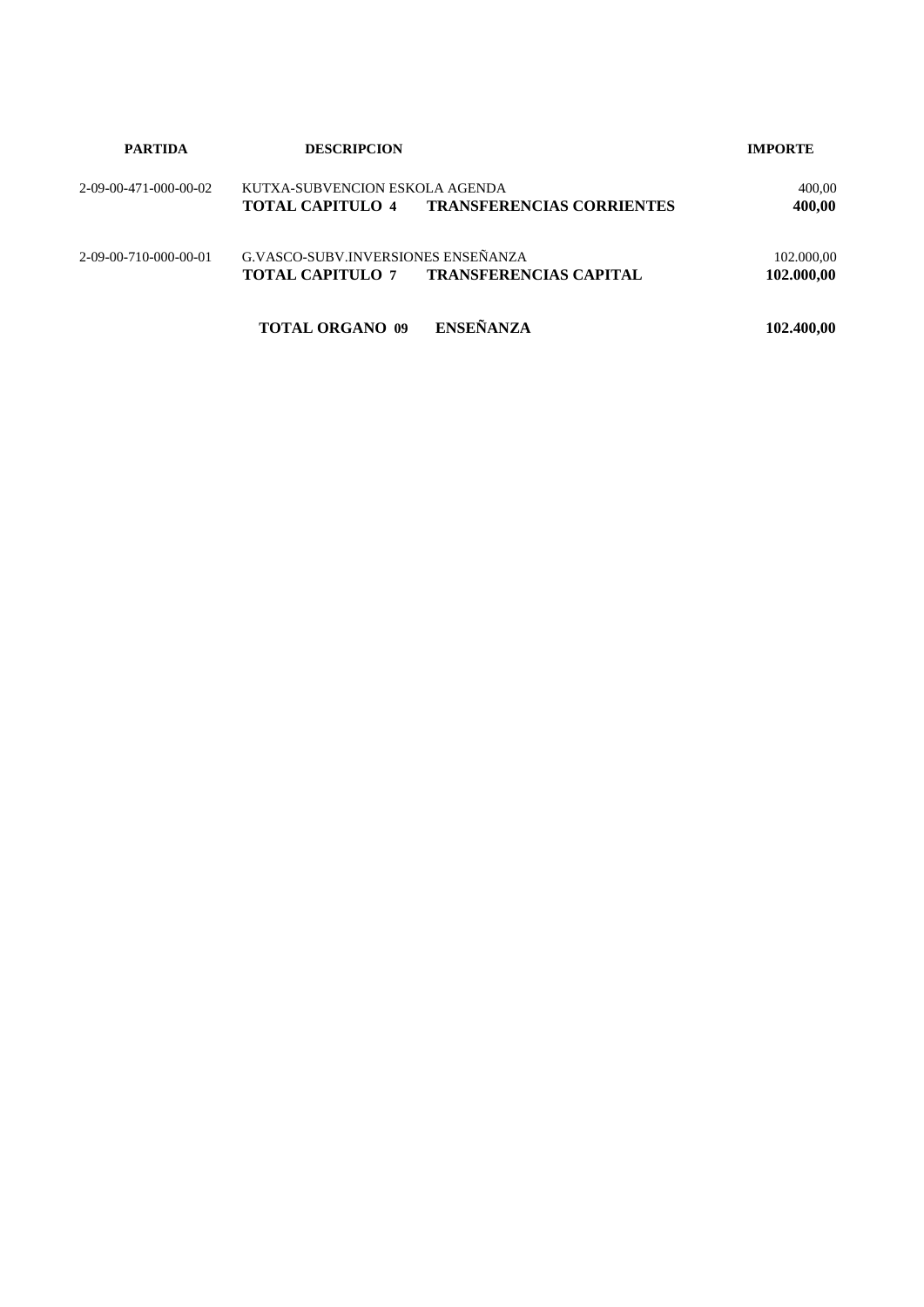| <b>PARTIDA</b>                      | <b>DESCRIPCION</b>                                          | <b>IMPORTE</b> |
|-------------------------------------|-------------------------------------------------------------|----------------|
| $2 - 10 - 01 - 310 - 000 - 00 - 11$ | PRECIO PUBLIKO EUSKALTEGI                                   | 62.000,00      |
|                                     | <b>TASAS</b><br><b>TOTAL CAPITULO 3</b>                     | 62.000,00      |
| $2-10-00-410-000-00-01$             | <b>SUBVENCION EBPN</b>                                      | 32.000,00      |
| $2-10-00-411-000-00-02$             | HABE-CONVENIO EUSKALTEGI                                    | 380.000,00     |
| $2-10-00-420-000-00-01$             | DIPUTACION-SUBV.EUSKERA                                     | 21.000.00      |
|                                     | <b>TRANSFERENCIAS CORRIENTES</b><br><b>TOTAL CAPITULO 4</b> | 433.000,00     |
|                                     | <b>TOTAL ORGANO 10</b><br><b>EUSKERA</b>                    | 495.000,00     |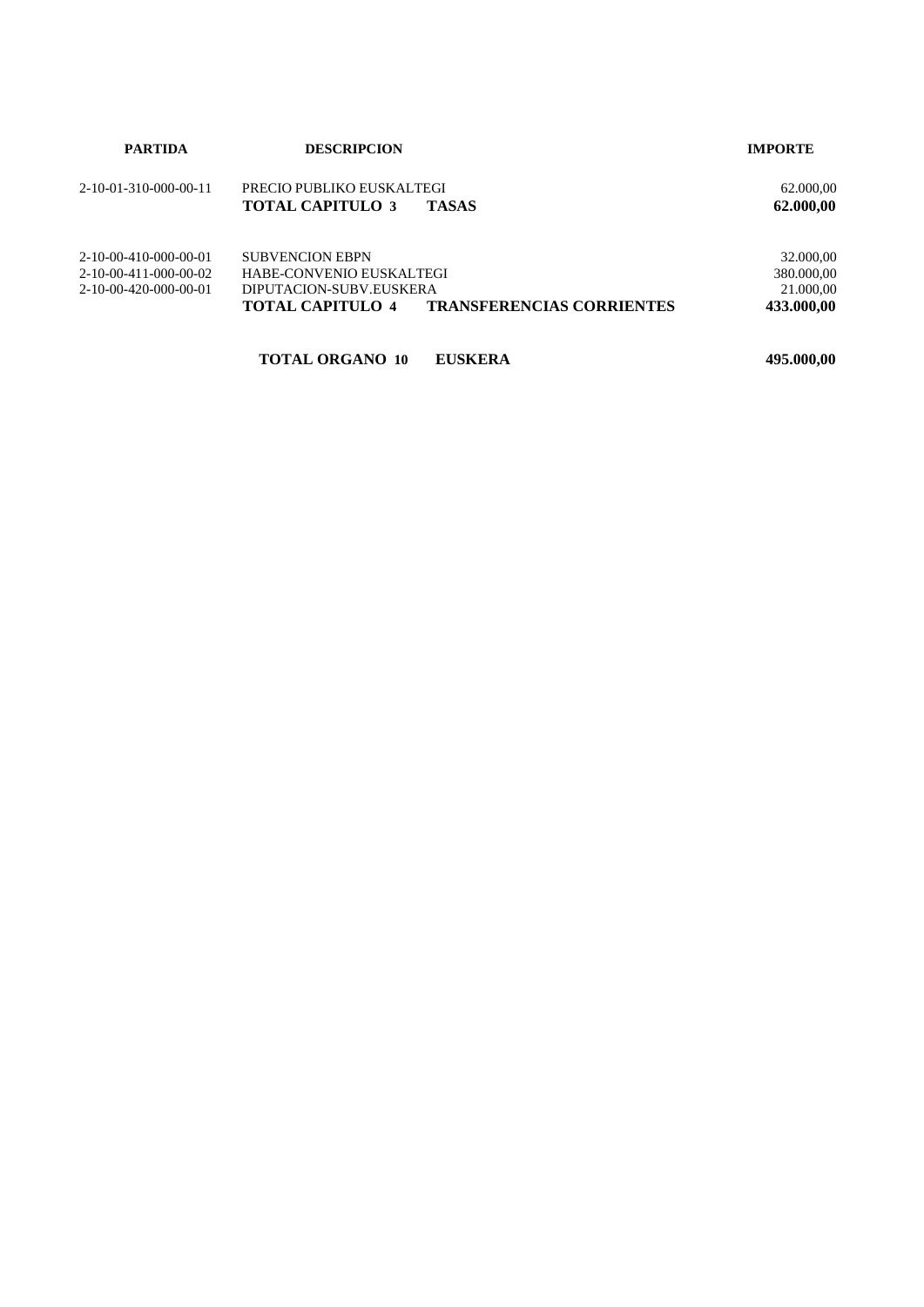| <b>PARTIDA</b>        | <b>DESCRIPCION</b>                                                                             | <b>IMPORTE</b>         |
|-----------------------|------------------------------------------------------------------------------------------------|------------------------|
| 2-11-00-310-000-00-99 | APORT. PARTIC. ACTIV. JUVENTUD<br><b>TOTAL CAPITULO 3</b><br><b>TASAS</b>                      | 1.000,00<br>1.000,00   |
| 2-11-00-420-000-00-09 | SUBVENCION ACTIVIDADES JUVENTUD<br><b>TRANSFERENCIAS CORRIENTES</b><br><b>TOTAL CAPITULO 4</b> | 15.000,00<br>15.000,00 |
|                       | <b>TOTAL ORGANO 11</b><br><b>JUVENTUD</b>                                                      | 16.000,00              |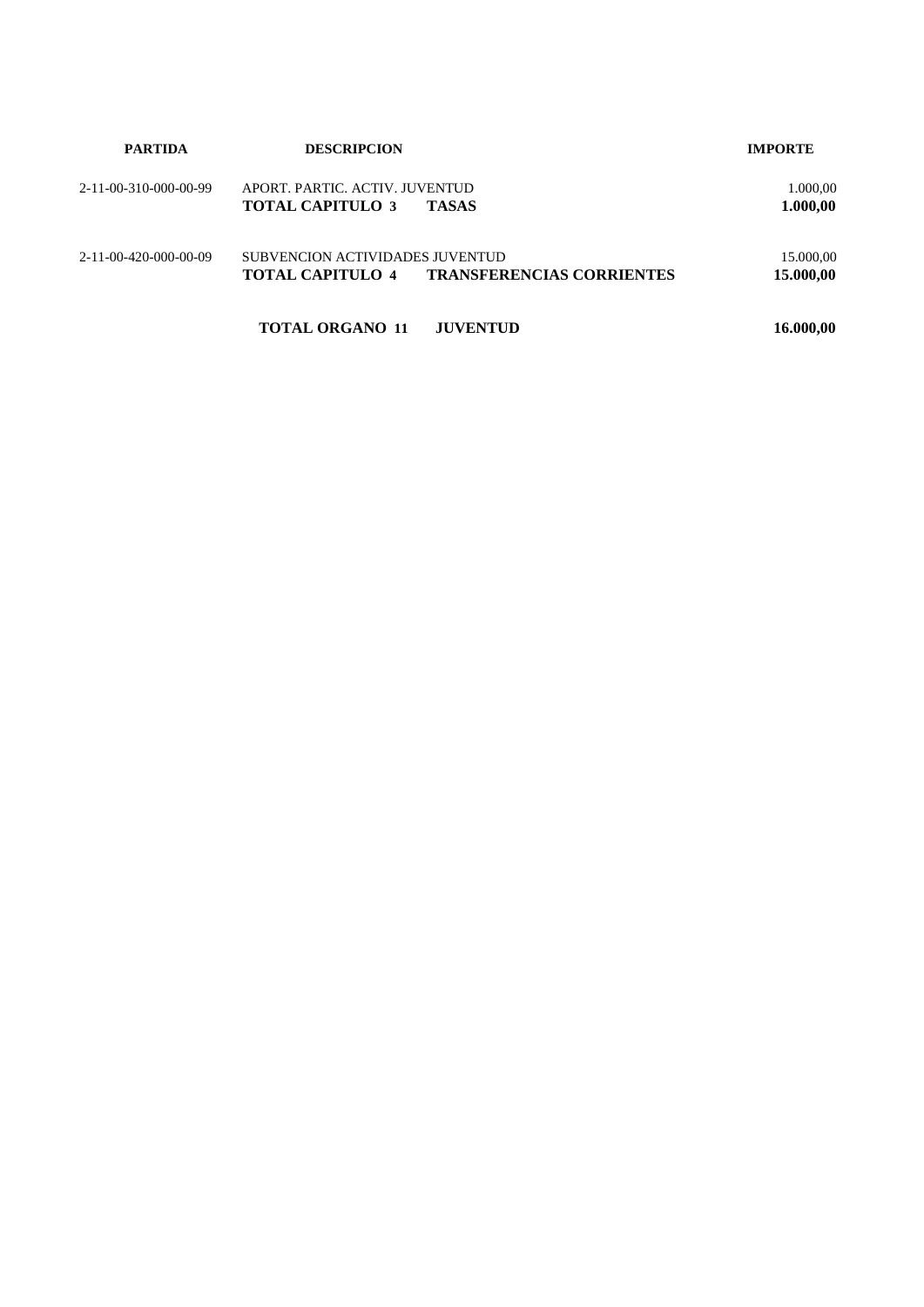| <b>PARTIDA</b>                      | <b>DESCRIPCION</b>                                                                        | <b>IMPORTE</b>       |
|-------------------------------------|-------------------------------------------------------------------------------------------|----------------------|
| 2-12-00-310-000-00-99               | INGRESOS ACTIVIDADES AREA MUJER<br><b>TOTAL CAPITULO 3</b><br><b>TASAS</b>                | 6.000,00<br>6.000,00 |
| $2 - 12 - 00 - 420 - 000 - 00 - 01$ | DIPUTACION-SUBV AREA MUJER<br><b>TRANSFERENCIAS CORRIENTES</b><br><b>TOTAL CAPITULO 4</b> | 7.500,00<br>7.500,00 |
|                                     | <b>COMISIÓN DE IGUALDAD</b><br><b>TOTAL ORGANO 12</b>                                     | 13.500,00            |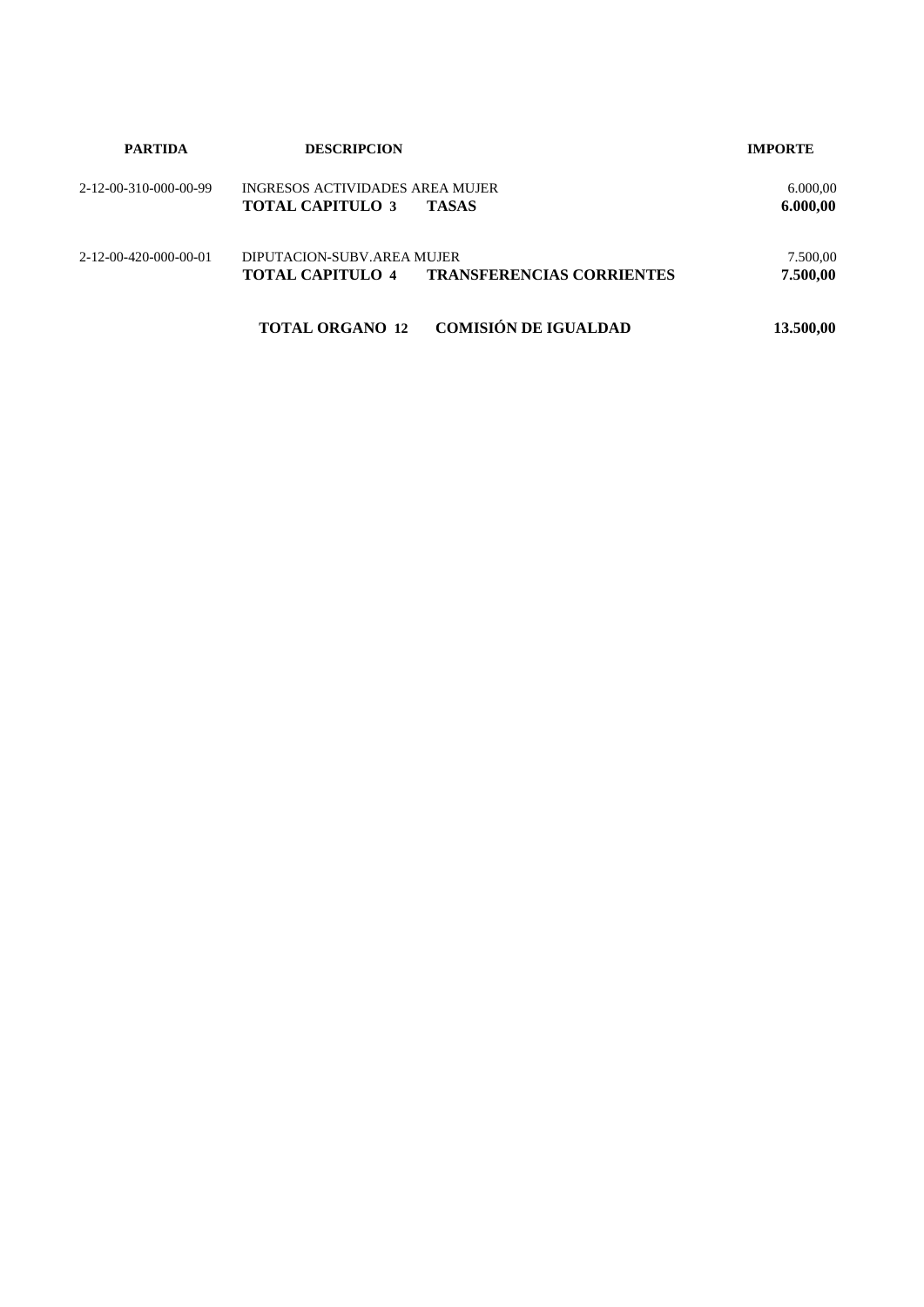| <b>PARTIDA</b>        | <b>DESCRIPCION</b>                                          | <b>IMPORTE</b> |  |
|-----------------------|-------------------------------------------------------------|----------------|--|
| 2-13-00-112-000-00-01 | <b>IBI RUSTICA</b>                                          | 22.500,00      |  |
| 2-13-00-112-000-00-02 | <b>IBI NATURALEZA URBANA</b>                                | 4.270.000,00   |  |
| 2-13-00-113-000-00-01 | IMPTO.SOBRE VEHICULOS TRACC.MECANICA                        | 1.600.000,00   |  |
| 2-13-00-114-000-00-01 | <b>IMPTO.INCREMENTO VALOR TERRENOS</b>                      | 350.000,00     |  |
| 2-13-00-130-000-00-01 | IMPUESTO ACTIVIDADES ECONOMICAS                             | 1.300.000,00   |  |
| 2-13-00-130-000-01-01 | <b>IAE INSPECCION</b>                                       | 300.000,00     |  |
|                       | <b>TOTAL CAPITULO 1</b><br><b>IMPUESTOS DIRECTOS</b>        | 7.842.500,00   |  |
| 2-13-00-310-000-00-04 | <b>EXPEDICION DE DOCUMENTOS</b>                             | 8.000,00       |  |
| 2-13-00-321-000-00-02 | <b>OUIOSCOS</b>                                             | 5.000,00       |  |
| 2-13-00-321-000-00-09 | EMPRESAS DE SUMINIST., APROV. VIA PUBLICA                   | 630.000,00     |  |
| 2-13-00-380-000-00-01 | REINTEGROS EJERCICIOS CERRADOS                              | 20.000,00      |  |
| 2-13-00-380-000-01-01 | REINTEGRO SOBRANTES MANCOMUNIDAD 2011                       | 50.000,00      |  |
| 2-13-00-380-000-00-02 | DAÑOS EN BIENES MUNICIPALES                                 | 30.000,00      |  |
| 2-13-00-391-000-00-01 | MULTAS AREA ECONOMICA                                       | 2.000,00       |  |
| 2-13-00-391-000-01-01 | MULTAS INSPECCION                                           | 100.000,00     |  |
| 2-13-00-392-000-00-01 | <b>RECARGOS APREMIOS</b>                                    | 50.000,00      |  |
| 2-13-00-393-000-00-01 | <b>INTERESES DE DEMORA</b>                                  | 5.000,00       |  |
| 2-13-00-393-000-01-01 | <b>INTERESES DEMORA INSPECCION</b>                          | 30.000,00      |  |
| 2-13-00-399-000-00-01 | PARTIC.RECAUDACION CANON AGUA                               | 1.000,00       |  |
| 2-13-00-399-000-00-02 | <b>INGRESOS EJECUCION FIANZAS</b>                           | 1.000,00       |  |
| 2-13-00-399-000-00-03 | INGRESOS POR COSTAS PROCED.EJECUTIVO                        | 600,00         |  |
| 2-13-00-399-000-00-04 | <b>OTROS INGRESOS DIVERSOS</b>                              | 600,00         |  |
|                       | <b>TOTAL CAPITULO 3</b><br><b>TASAS</b>                     | 933.200,00     |  |
| 2-13-00-400-000-00-01 | IMPUESTOS NO CONCERTADOS                                    | 27.500,00      |  |
| 2-13-00-420-000-00-01 | <b>FONDO FORAL</b>                                          | 12.894.359,00  |  |
|                       | <b>TOTAL CAPITULO 4</b><br><b>TRANSFERENCIAS CORRIENTES</b> | 12.921.859,00  |  |
| 2-13-00-540-000-00-01 | <b>RENTAS LOCALES</b>                                       | 150.000,00     |  |
| 2-13-00-560-000-00-01 | <b>INTERESES DE DEPOSITOS</b>                               | 15.000,00      |  |
| 2-13-00-590-000-00-01 | DESCUENTOS PRONTO PAGO                                      | 1.000,00       |  |
|                       | <b>TOTAL CAPITULO 5</b><br><b>INGRESOS PATRIMONIALES</b>    | 166.000,00     |  |
|                       | <b>TOTAL ORGANO 13</b><br><b>HACIENDA</b>                   | 21.863.559,00  |  |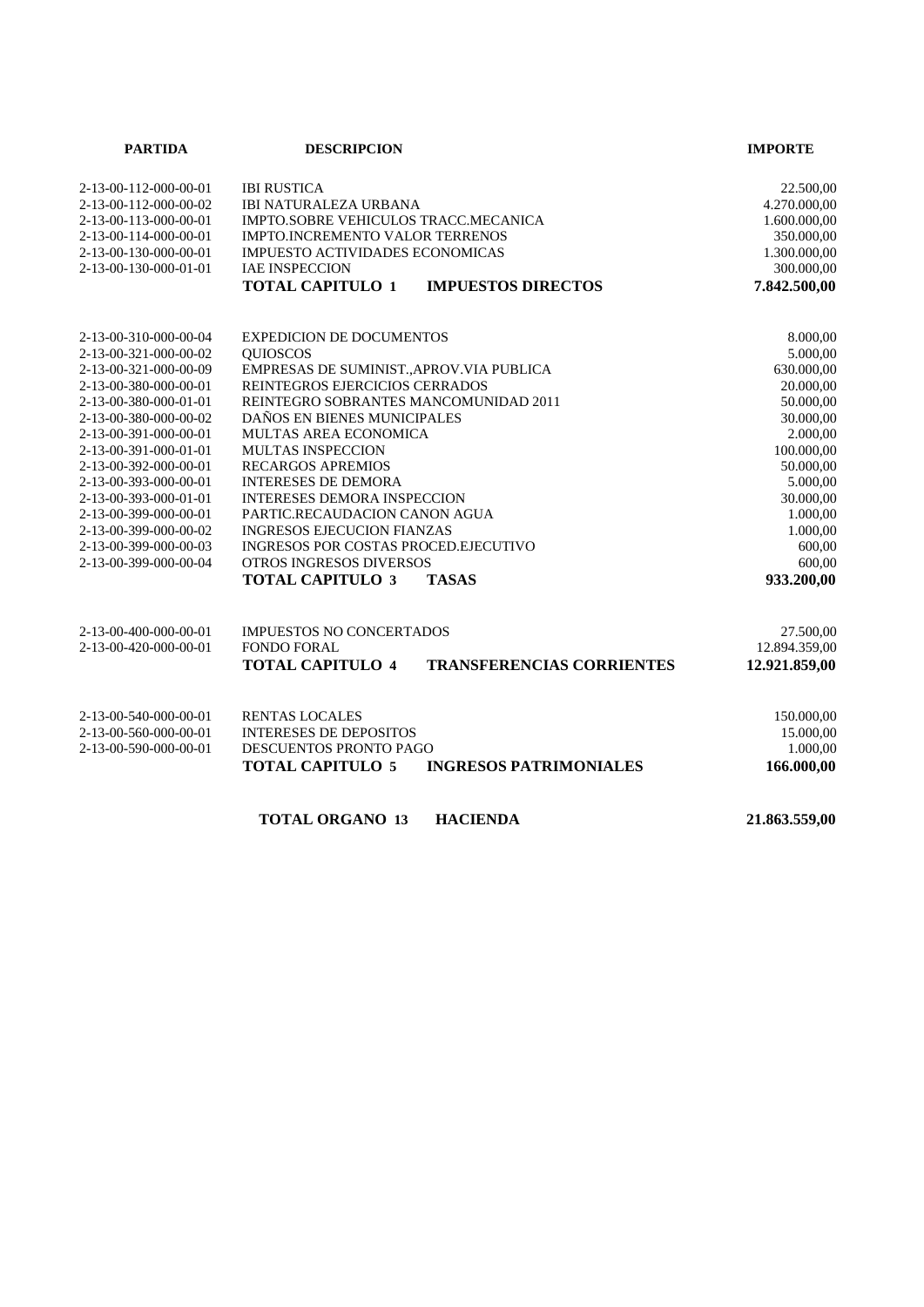| <b>PARTIDA</b>        | <b>DESCRIPCION</b>                                          | <b>IMPORTE</b> |
|-----------------------|-------------------------------------------------------------|----------------|
| 2-14-00-401-000-00-01 | LANBIDE-ACTIVIDADES AREA EMPLEO                             | 30.000,00      |
| 2-14-00-410-000-00-01 | GOB VASCO-PROGRAMA FOMENTO EMPLEO                           | 30.000,00      |
| 2-14-00-420-000-00-03 | DIPUTACION-PROGRAMA FOMENTO EMPLEO                          | 30.000,00      |
|                       | <b>TRANSFERENCIAS CORRIENTES</b><br><b>TOTAL CAPITULO 4</b> | 90.000.00      |

**TOTAL ORGANO 14 EMPLEO 90.000,00**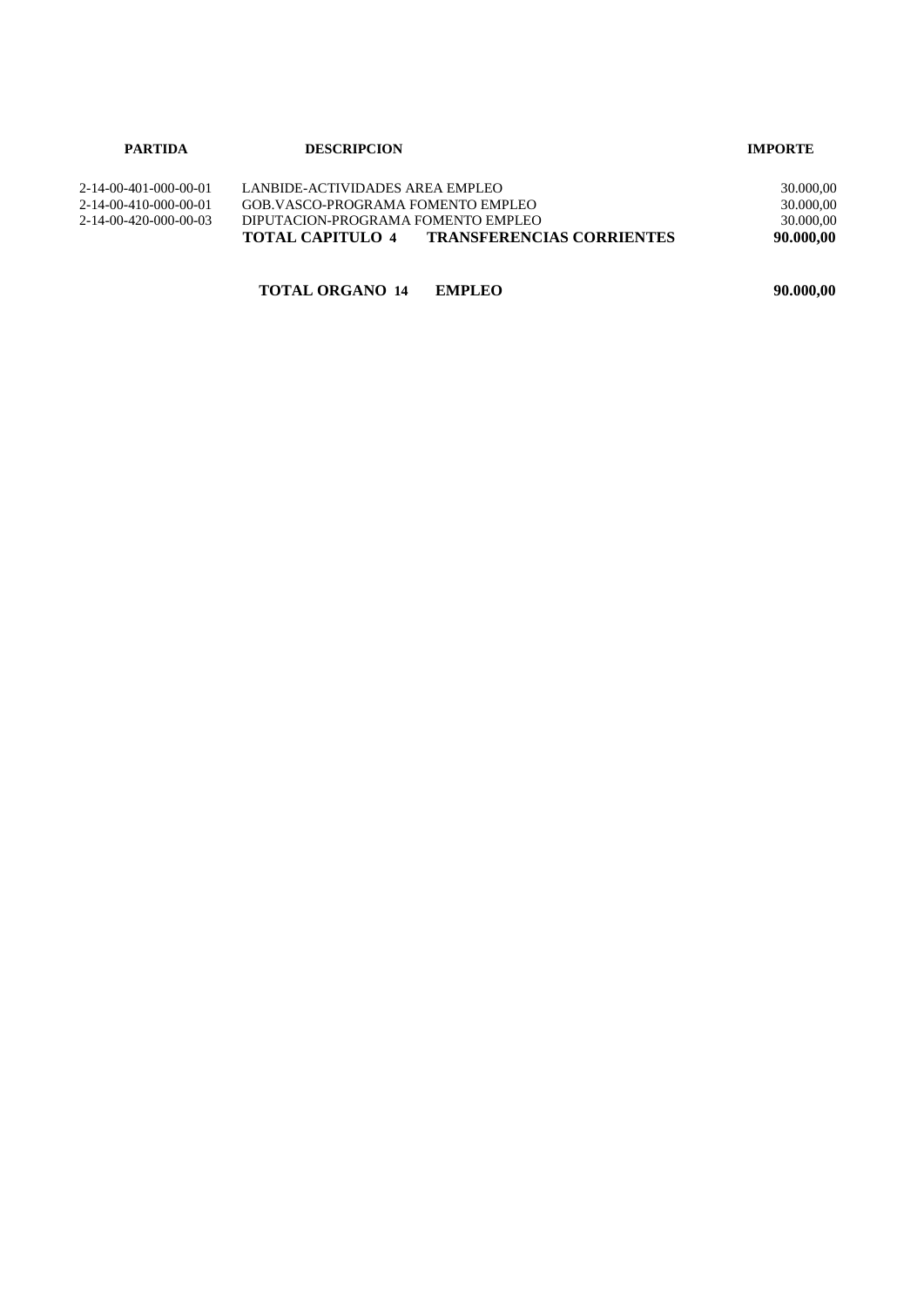| <b>PARTIDA</b>                      | <b>DESCRIPCION</b>                                          | <b>IMPORTE</b> |
|-------------------------------------|-------------------------------------------------------------|----------------|
| $2 - 16 - 20 - 310 - 000 - 00 - 10$ | CUOTAS ABONADOS INST. DEPORTIVAS                            | 471.000,00     |
| 2-16-20-310-000-01-10               | ENTRADAS DIARIO INST. DEPORTIVAS                            | 41.000,00      |
| $2-16-20-310-000-02-10$             | UTILIZACION INST. DEPORTIVAS CENTROS ESCOLARES              | 56.000,00      |
| 2-16-20-340-000-00-01               | <b>CURSILLOS DEPORTIVOS</b>                                 | 84.000,00      |
| 2-16-20-340-000-01-01               | <b>CURSILLOS NATACION</b>                                   | 40.000,00      |
| $2 - 16 - 20 - 340 - 000 - 02 - 01$ | CAMPAÑA VERANO                                              | 1.000,00       |
| $2 - 16 - 20 - 340 - 000 - 03 - 01$ | OTRAS INICIATIVAS DEPORTIVAS                                | 500,00         |
| 2-16-20-340-000-00-14               | REPOSICION TARJETAS MAGNETICAS                              | 100,00         |
| 2-16-20-380-000-00-01               | REINTEGRO SINIESTROS SEGUROS INST. DEPORTIVAS               | 2.000,00       |
| $2 - 16 - 20 - 399 - 000 - 00 - 04$ | OTROS INGRESOS INST. DEPORTIVAS                             | 2.000,00       |
|                                     | <b>TOTAL CAPITULO 3</b><br><b>TASAS</b>                     | 697.600,00     |
| 2-16-20-410-000-00-01               | DIPUTACION - UDAKO CAMPAÑA                                  | 1.000,00       |
| $2 - 16 - 20 - 420 - 000 - 00 - 02$ | DIPUTACION - CAMPAÑA NATACION                               | 9.000,00       |
|                                     | <b>TOTAL CAPITULO 4</b><br><b>TRANSFERENCIAS CORRIENTES</b> | 10.000,00      |
| 2-16-20-540-000-00-01               | ALQUILER INST.MASAJE                                        | 500,00         |
| 2-16-20-553-000-00-01               | CANON MAQUINAS Y TABERNA VERANO                             | 1.500,00       |
|                                     | <b>TOTAL CAPITULO 5</b><br><b>INGRESOS PATRIMONIALES</b>    | 2.000,00       |
|                                     | <b>TOTAL ORGANO 16</b><br><b>DEPORTES</b>                   | 709.600,00     |